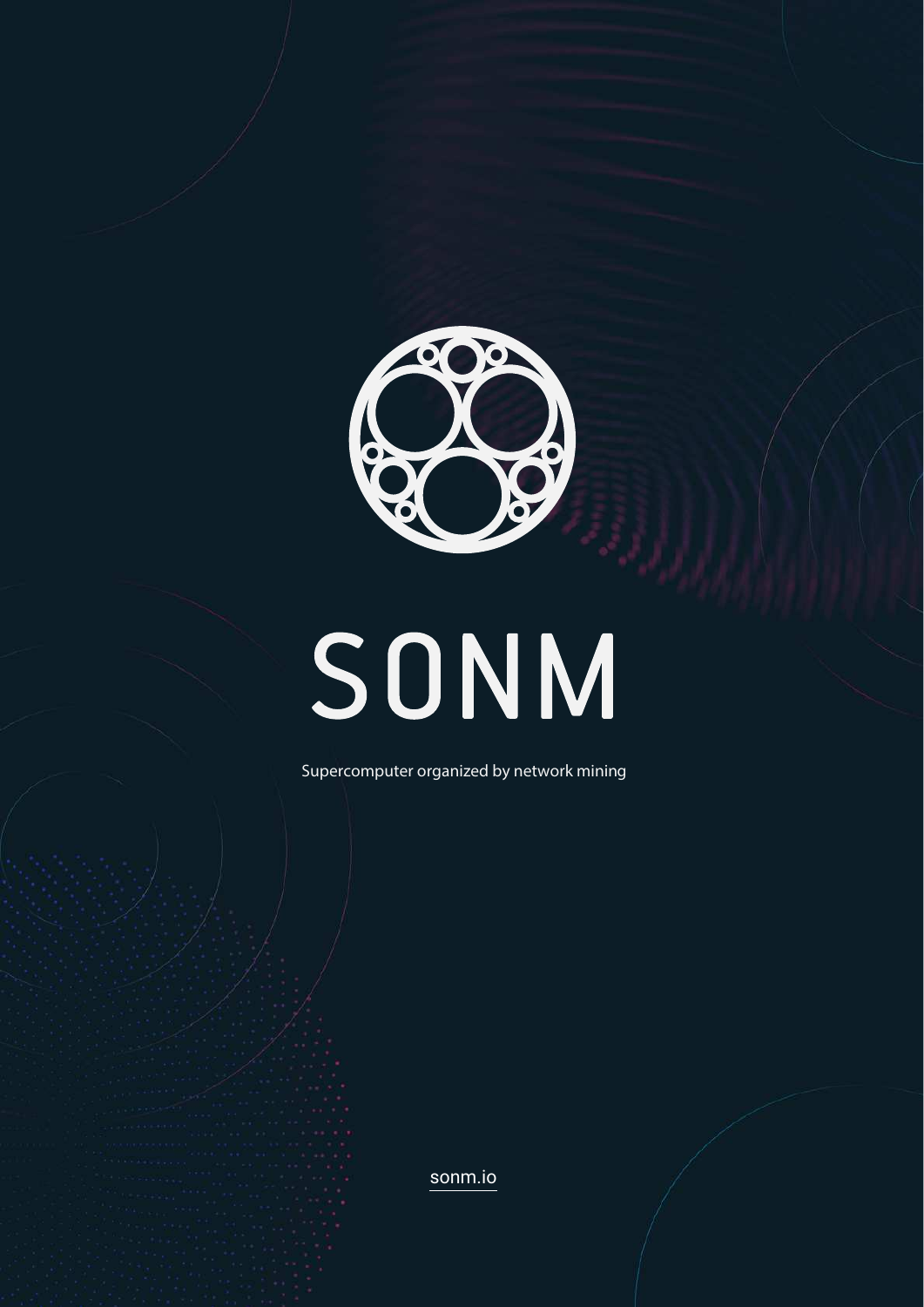## SONM

(Supercomputer organized by network mining)

Distributed computing power exchange

Decentralized operating system for fog computing

19.05.2017

### [sonm.io](http://sonm.io)

**Reddit** 

**GitHub** 

**Twitter** 

**Telegram** 

**BitcoinTalk** 

**Slack** 

**Facebook** 

**Medium**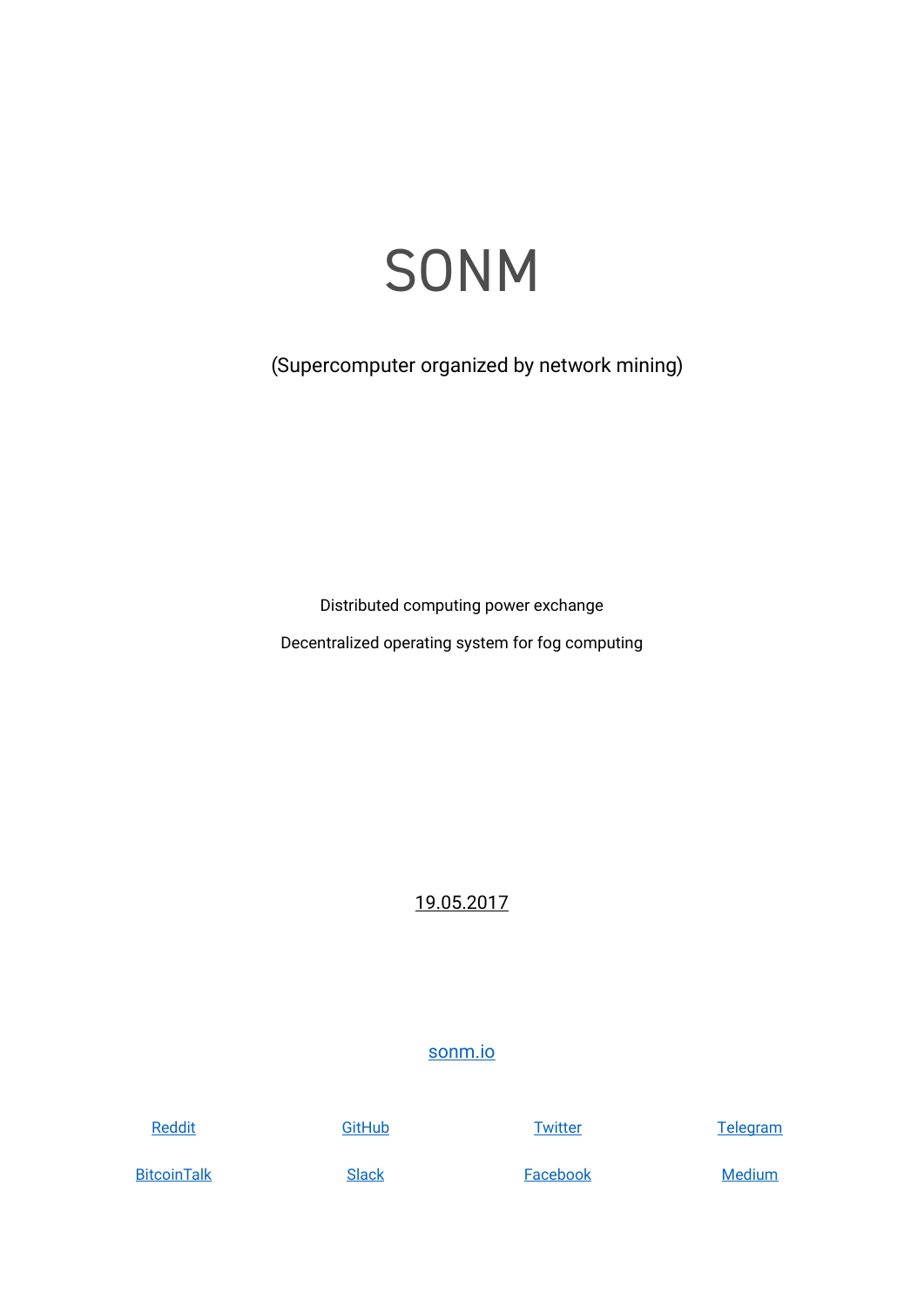# TABLE OF CONTENT

| 1. Introduction                                             | 5  |
|-------------------------------------------------------------|----|
| 1.1. What is SONM                                           | 5  |
| 1.2. SONM Use Cases                                         | 7  |
| 1.2.1. Scientific projects                                  | 7  |
| 1.2.2. Site hosting                                         | 8  |
| 1.2.3. Game server use-cases                                | 8  |
| 1.2.4. Neural networks projects                             | 8  |
| 1.2.5. Rendering video and computer graphics                | 9  |
| 1.3. Cost-efficiency for the end-clients                    | 9  |
| 2. SONM technology                                          | 10 |
| 2.1. loE, loT and fog computing                             | 10 |
| 2.2. World Computer                                         | 11 |
| 2.3. World Computer General Architecture / Infrastructure   | 12 |
| 2.4. World computer's Infrastructure as a service (WC laaS) | 14 |
| 2.4.1. Slave Messaging Framework                            | 14 |
| 2.4.2. Slave API                                            | 15 |
| 2.4.3. The smart contract system                            | 15 |
| 2.4.4. SONM Miner-Hub interaction solution                  | 19 |
| 2.4.5. SONM Client-Hub interaction solution                 | 21 |
| 2.4.6. SONM 'Blockchain-government' Expansion Policy        | 22 |
| 2.4.7. SONM Client-Hub content delivery method              | 23 |
| 2.5. SOSNA in a nutshell                                    | 23 |
| 2.5.1. What is SOSNA                                        | 23 |
| 2.5.2. Applications and containerization                    | 23 |
| 2.5.3. Slaves & their services                              | 24 |
| 2.5.4. Masters and Gateways                                 | 25 |
| 2.5.5. Grid - Core                                          | 26 |
| 2.5.6. Intercommunication Services                          | 26 |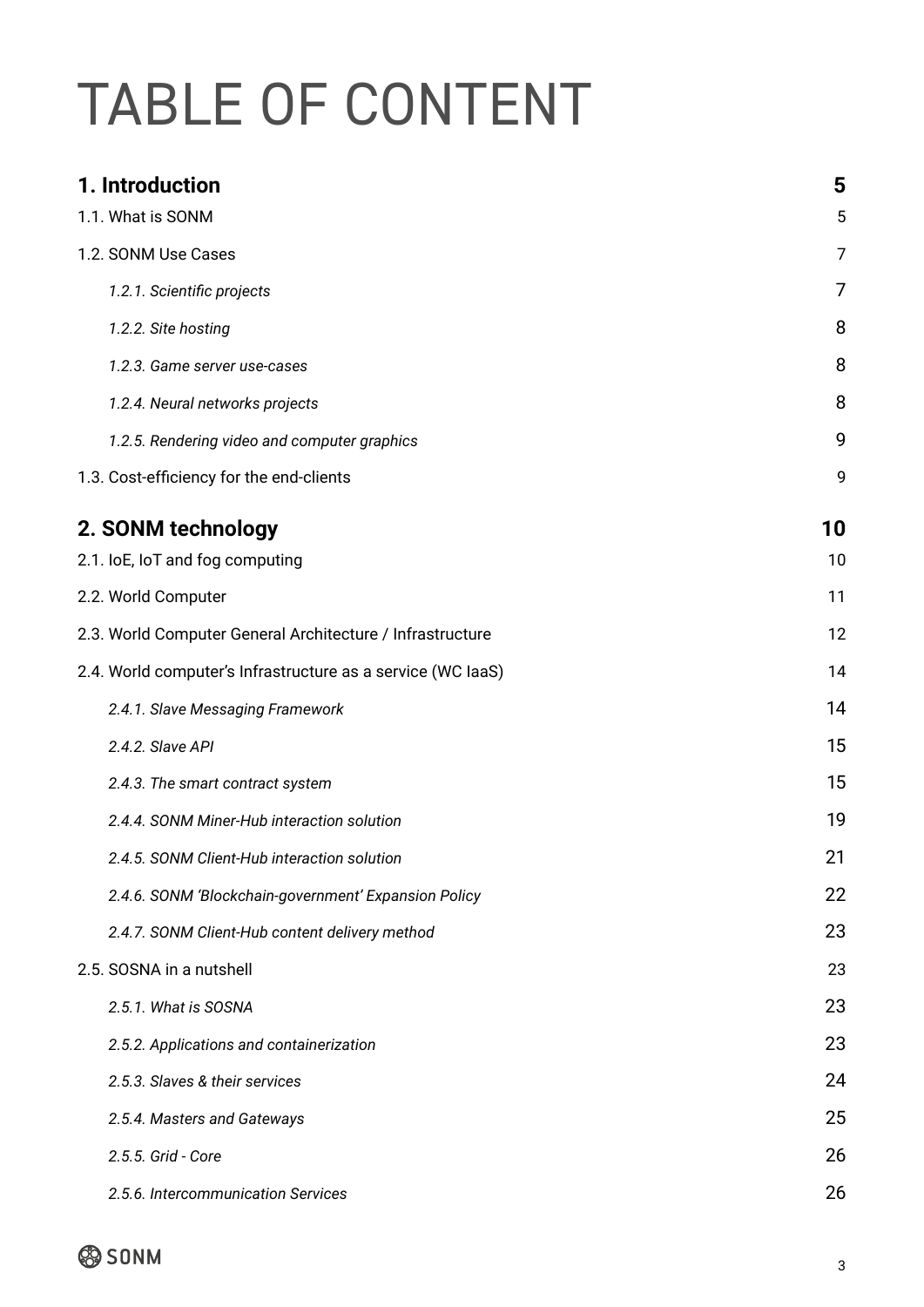| 2.6. World Computer SaaS and its API                      | 26 |
|-----------------------------------------------------------|----|
| 2.7. Results verification                                 | 26 |
| 2.8. Safety and Security                                  | 28 |
| 2.8.1. Safety for miners                                  | 28 |
| 2.8.2. Dishonest nodes eliminate                          | 29 |
| 2.8.3. Safety for buyers                                  | 29 |
| 2.9. Al implementation                                    | 30 |
| 2.10. SONM GitHub repositories                            | 31 |
| 2.11. UI and API                                          | 31 |
| 2.11.1. Example of how the SONM marketplace works         | 31 |
| 2.11.2. Interface prototype                               | 32 |
| 2.11.3. API for software developers                       | 33 |
| 3. Development roadmap                                    | 33 |
| 3.1. Modules' implementation roadmap:                     | 33 |
| 3.2. Dissemination of the development process information | 37 |
| 4. SONM in comparison to other grid computing projects    | 38 |
| 5. References                                             | 41 |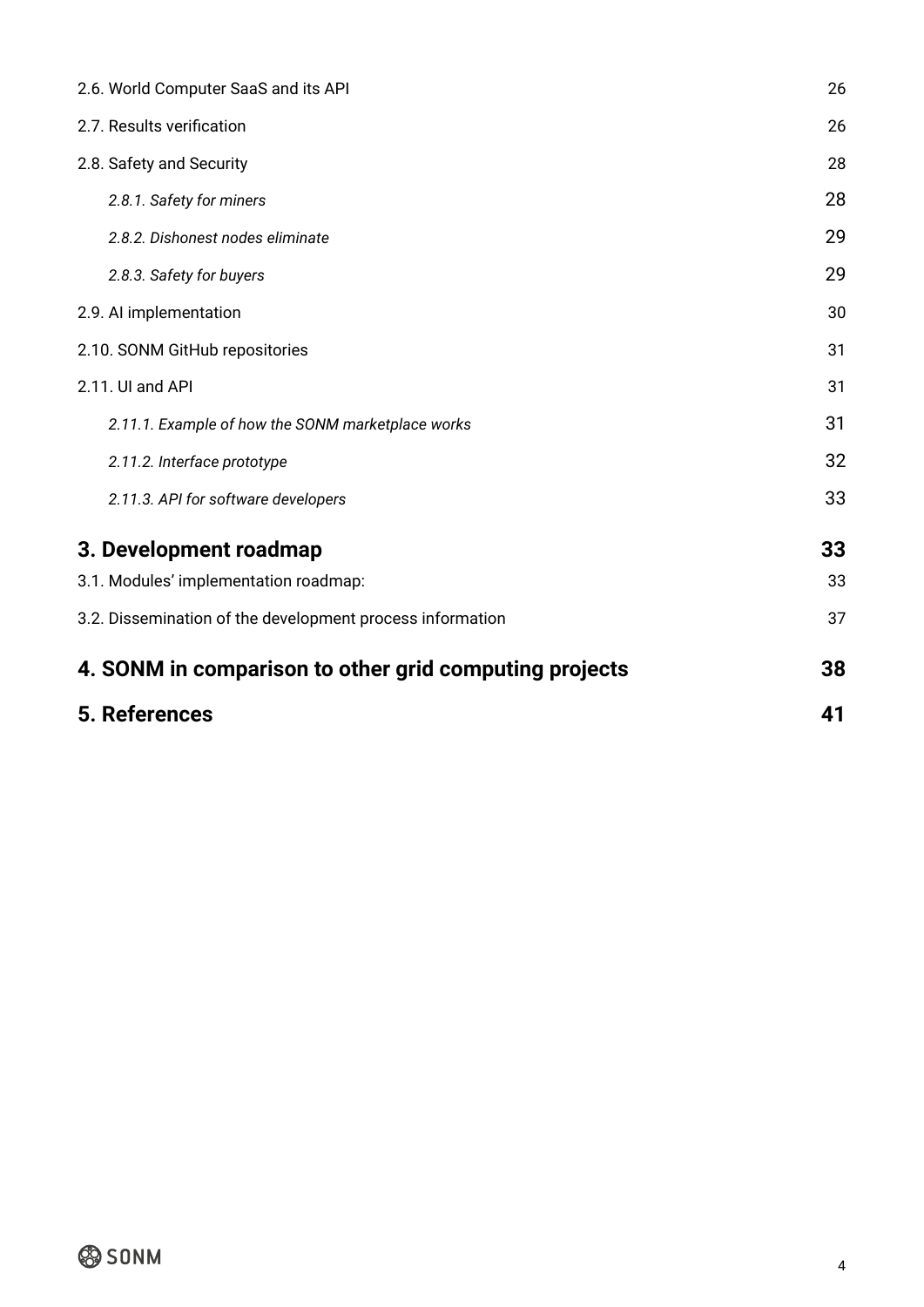# <span id="page-4-0"></span>1. INTRODUCTION

### 1.1. What is SONM

SONM is a decentralized worldwide fog supercomputer for general purpose computing from site hosting to scientific calculations. SONM company is an effective way to solve a worldwide problem - creating a multi-purpose decentralized computational power market.

Unlike widespread centralized cloud services, SONM project implements a fog computing<sup>[\[1\]](https://en.wikipedia.org/wiki/Fog_computing)</sup> structure – a decentralized pool of devices, all of which are connected to the internet (IoT / Internet of Everything).

IoT/IoE, as an important part of the available computational power in the world, is one of the key directions of work for the SONM project. (See further, chapter 2.1)

We use cost-efficient fog computing instead of a costly cloud structure, so there is no more need to pay in advance for private and monopolized cloud computing such as with Amazon, Microsoft, Google Cloud, etc. Moreover, since SONM is fully decentralized, there is no single authority that regulates computing resource distribution.

SONM has a hybrid architecture, and therefore supports any kind of computational task without facing Ethereum's "out of gas" problem.

**From a technical point of view**, SONM is a top layer of underlying P2P technologies – BTSync for data transfer, [Cocaine](https://tech.yandex.com/cocaine/) open source PaaS technology as a decentralized computing platform, and Ethereum Smart Contracts as a consensus system.

There is no central control behind the system and no backdoors or escape hatches. Several existing technologies were combined and modified by our developers to make new SOSNA technology.

**In terms of providing distributed value for investors**, SONM uses its own token SNM, based on Ethereum's blockchain. [\(click to read SONM token description in Business Overview\).](http://sonm.io/Sonm-BusinessOverview.pdf)

Almost every online service needs computational power for their product, including websites, online shops, MMORPGs, companies using large databases, and apps. Everyone in the world using the internet for business will have an option to use SONM's tokens in order to solve their computing power issues. Moreover, all internet users will be able to use SONM to receive passive income by providing their computational resources for rent.

This disruptive migration from centralized cloud computing to decentralized fog computing will not happen quickly: it will be a long transition, but the results will be positive. SONM token price calculations show decent ROI for the project's early adopters.

SONM token price is supported by stable market demand for computing power and ability to provide more competitive prices than traditional cloud computing services. SONM token holders earn a percentage from transactions and operations fees (buy-sell-develop). It is a direct analogue of holding shares and receiving dividends from operational profit.

**If you are a miner or computational power owner**, SONM is a great resource of using your equipment for calculations and processing real tasks.

SONM fog computing platform is a fresh start for solo mining. There are lots of miners with GPU mining farms that have become useless due to the increased Proof-of-work mining difficulty (even for altcoins). In recent years, being a part of a mining pool has been the only way to guarantee profit from mining. But even in the process, this profit is so small that it often does not cover the cost of electricity spent for PoW mining.

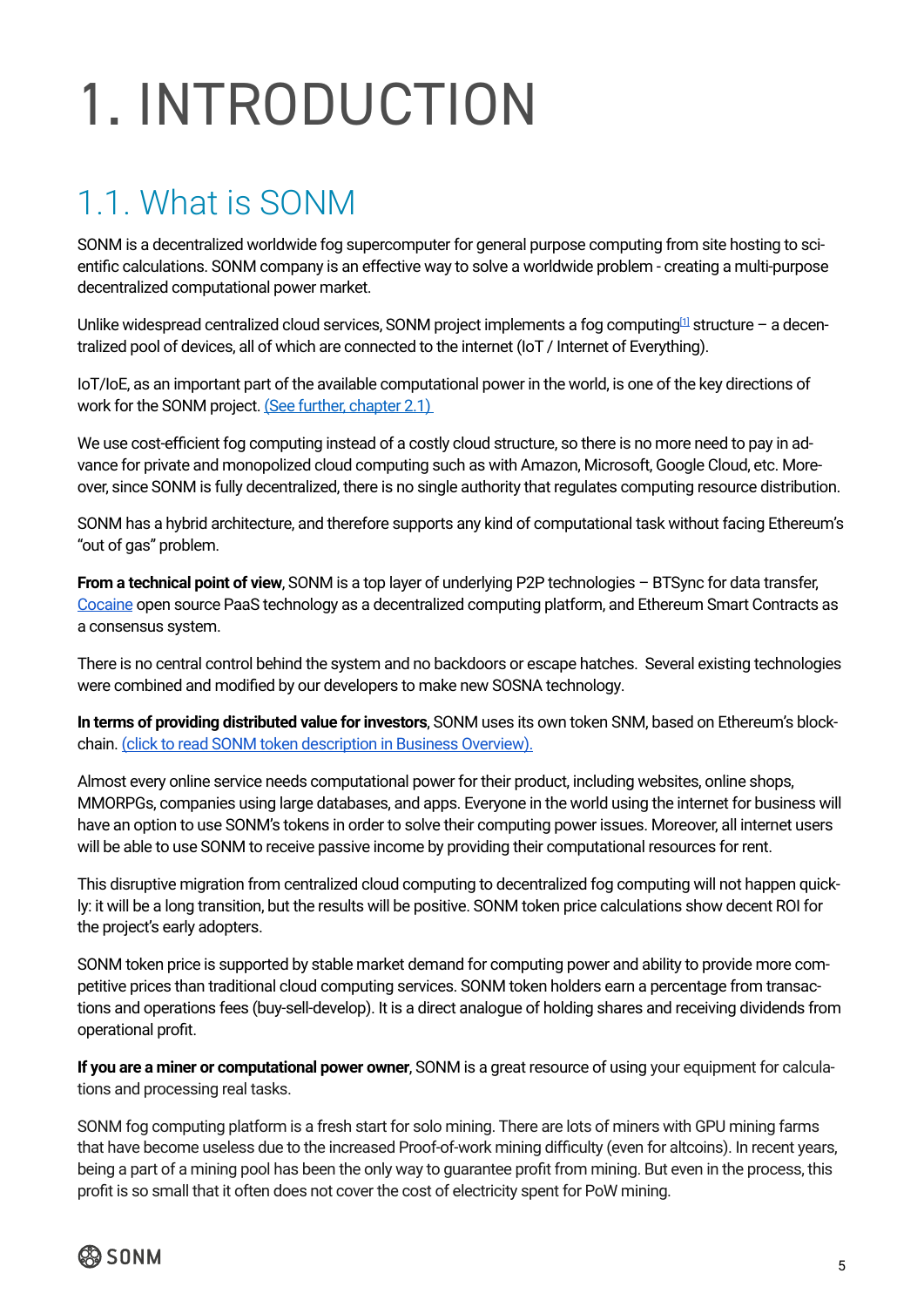### SONM platform is the efficient solution for miners. [\(click to read chapter Goverance in BO\)](http://sonm.io/Sonm-BusinessOverview.pdf)

With SONM you will stop burning your kilowatts for PoW mining and start serving calculations for everyone in the network. For those who are confused by the difficulty bomb or Ethereum (and many others) PoS-migration - each miner is suggested most profitable applications and tasks for their hardware. CPU, GPU, ASIC, and even gaming consoles and smartphones can be used for SONM fog computing. All you need to do is to set up a mining client application and run it.

**SONM is a Multi-agent system**, so each user will able to use intelligent agents and smart-contracts to maximize profit. You can set your automatization level by choosing each project manually with one-click settings. The SONM system will then automatically pick the most profitable project for your equipment, work with it and receive payouts to your personal Ethereum address.

**SONM is easy to setup and use, both for miners and computing power buyers.** There is no need to have advanced IT skills or to hire an IT specialist if you use SONM — our self-learning system finds the most profitable task for miner's equipment (and vice versa for buyers). The network also runs this task with no need to set up and support a dedicated server.

**SONM is Self-learning and totally safe for its users.** Our system supports anonymity tools like proxy, VPN or TOR, but it can't be used as a hacker dream toolkit. Intelligent agents are able to self-educate using neural networks and keep malicious users out of the system, while at the same time providing the most efficient task solution - both for miners and computational power buyers.

SONM computing power exchange is the free market, so malicious hubs and users will shortly be ignored by buyers and miners due to their bad reputation. [\(link to 2.8 Safety and Security\)](#page-27-0)

We expect SONM to be the smartest, cheapest and largest decentralized computing system with strong rules regarding morality and loyalty. This is largely due to SONM's reputation system and self-learning intelligent agents.



#### SCHEME OF THE NETWORK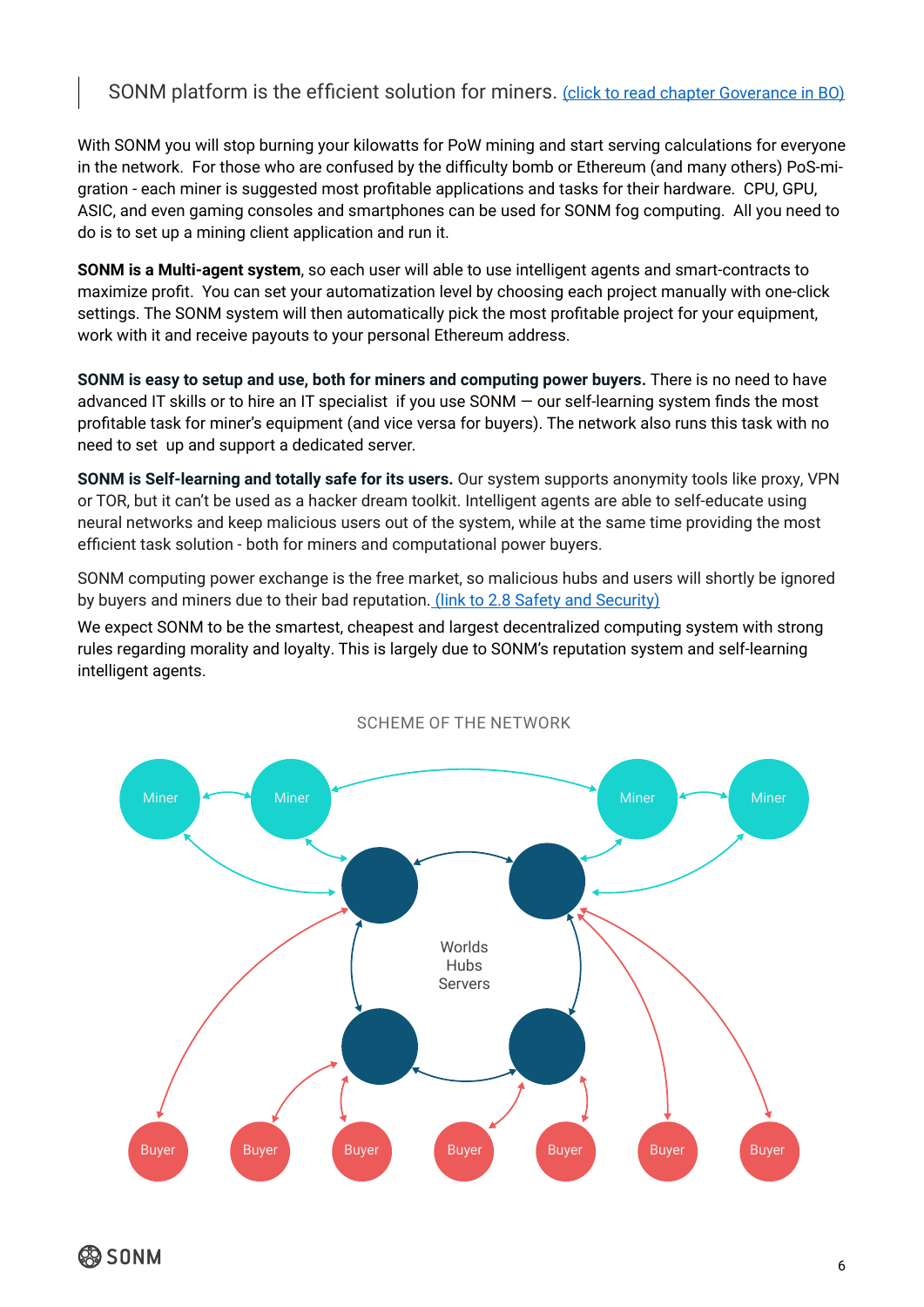### <span id="page-6-0"></span>1.2. SONM Use Cases

We have experience with the limitations of BOINC itself - it is scientific software and supports only C++/ FORTRAN/Python, therefore it is not flexible. We started using more advanced solutions like Cocaine and Docker container (which support more languages, including Java, Node.js, Go and etc.) We decided that we will go the other way, and will focus more not just on the distributed calculations field like BOINC does, but more on fog computing. This way, we can build a more universal platform not only for scientific calculations. The flexibility of the SONM platform and its multi-purposeness is knit to PoE for non-deterministic task which is a unique technology owned by SONM (Proof of Execution).

### **1.2.1. Scientific projects**

SONM network can be used to run essential scientific calculations requiring massive computing power, for example:

- drug development
- modelling

• bioinformatics

• aerodynamic calculations

- social statistics
- climate predictio

• meteor trajectory modelling

There are several major areas where large computer capacity is needed.

Usually in case of computationally-intensive methods, or (and) tasks with huge input data requirements.

Molecular dynamics and quantum mechanics are examples of such kind of computationally-intensive methods. Molecular dynamics is a computational experiment to study small molecules behaviour and intermolecular interactions. The largest computer power is required to model the interaction between new medicines and biological targets.

Molecular dynamics is also helpful in studying the fermentation mechanisms. Relevant programmes are carried out to model the enzymes behaviour depending on temperature, presence of solvent, pressure and another parameters. The system complexity is proportional to the number of modelled particles and also to complexity of their representation.

For example, the system complexity and estimated time will grow exponentially, along with increasing of protein amount, modelled system volume (the number of water molecules around proteins) and complexity of water models. However, molecular dynamics is based on the using the methods and approaches of molecular mechanics, and does not take into account the quantum effects.

Therefore lets see another example of such methods use. The quantum mechanics and chemistry methods allow now to model just small systems, but give the opportunity to model molecular biological system with maximum accuracy.

Moreover, when medicine development also needs various methods to model the exodus of pre-clinical tests. For example, metabolism modelling, adsorption modeling, toxicity (ADME/Tox) modeling. Such kind of methods are most effective when they achieve chemical compounds in correct operation with large spaces.They should be able to reach hundreds of billions connections in a single database.

The personalized medicine methods development is example of using the project in bioinformatics.

To fulfil such kind of tasks we need to process the huge amount of data for each patient - genomic data (genome is the collection of all patient's genes), proteomic data (proteome is set of all human proteins), transcript data (transcript is full RNA-set), as well as study of their combination and creating dynamic

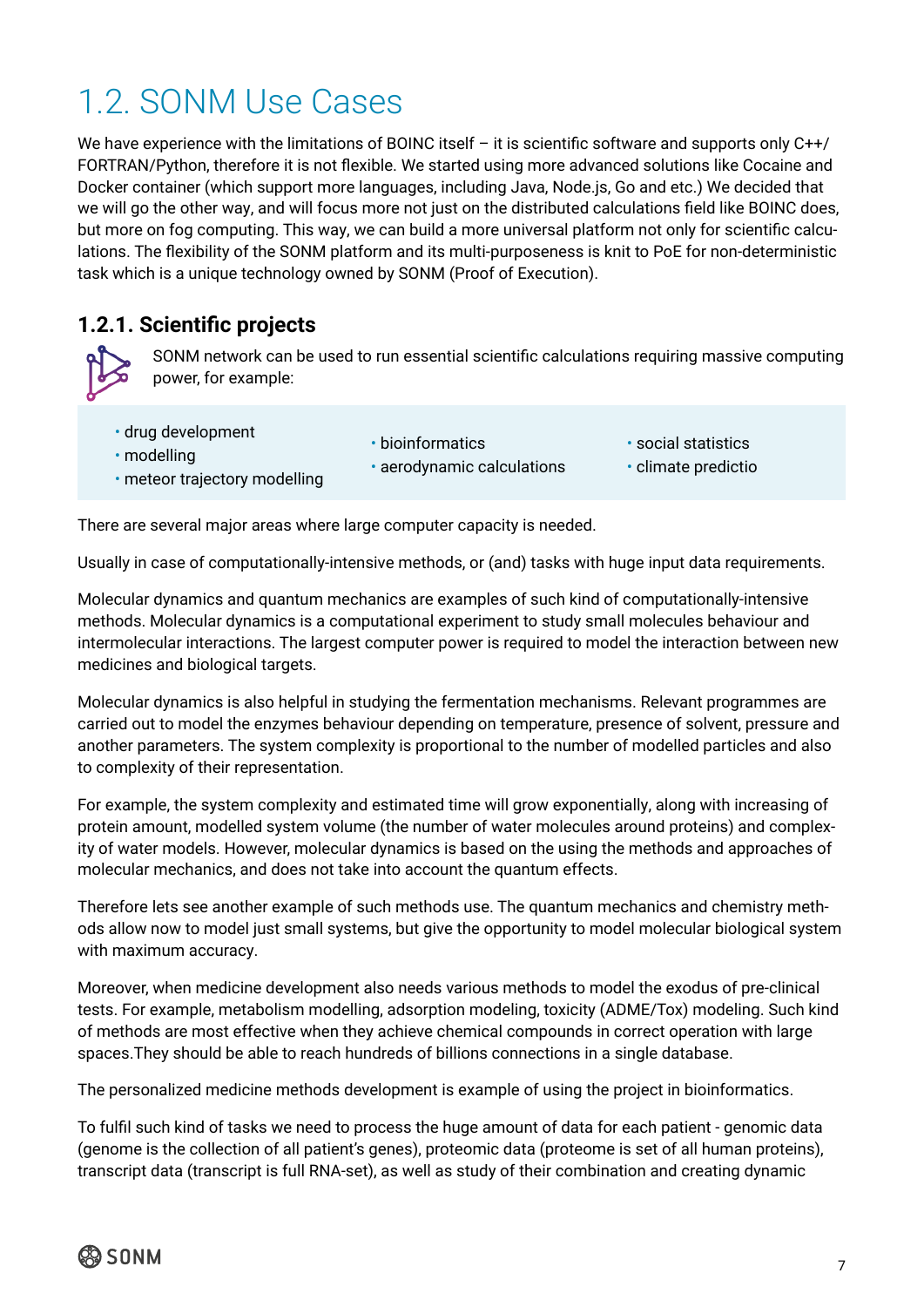<span id="page-7-0"></span>metabolism models for any human pathology. Nowadays, there are huge efforts to create interactive models of organs and whole the human organism. These models are supposed to model the complex direct impact on the biological targets' set. Selection of such targets and combinations for medicines should be maximally individualized to reach the greatest effectiveness of therapy and to minimize any side effects.

### **1.2.2. Site hosting**



The SONM network can be used to host websites without depending on centralized cloud services (AWS / Azure / Google Cloud etc) or hosting providers. We use Cocaine open source PaaS technology to implement virtual machines recognized as servers, with IPFS and other decentralized data storage solutions as an underlying layer.

Website owners can also use our code snippets on their websites to collect payments in SONM or Ether tokens and automatically pay for hosting, according to market value.

It is important to look into TOR operation (The Onion Router). TOR uses pseudodomains .onion, domain names look like this<http://o3shuzjrnpzf2aiq.onion/>

Domain names in the .onion domain are generated based on an open random key server and consist of 16 symbols. These websites are actually not websites at all, but are in fact so-called hidden services. SONM is going to implement such services, of which one application could be hosting websites. Storage and operation will be decentralized.

Realization will be in the form of free access to service data from the internet, or similar to the TOR system, limiting the access. The structure of the service depends directly on the application running in the container.

In the address bar the service may look like name,site.sonm or probably just %name%.sonm (which would be the name of the service that finds a hidden node using the locator and loads the website). This can be used for additional identification of services on the SONM network and granting them additional properties.

### **1.2.3. Game server use-cases**



There are lots of MMO games using in-game currencies. Our technology offers a solution for deploying game servers in the SONM network. Furthermore, game currencies can be easily exchanged for SONM tokens and back using our out-of-the-box solution.

In addition, gamers can support their favorite game servers by providing their computing resources in exchange for tokens or in-game currency. In example, Quake dedicated server looks like a fully tuned and setted up, ready-to-play, platform-independent docker container.

### **1.2.4. Neural networks projects**



Machine learning algorithms, in particular neural networks, are a powerful technology that has become more and more prevalent in the recent years; machine learning, powered by neural networks that emulate the work of the biological brain, is the true way in which computers can be empowered to act like humans, and sometimes even transcend human abilities. Since the main

application areas of ML are sight and speech recognition, translation, prediction and data analysis, it is not surprising that this technology is becoming part of many services. Projects on neural networks require huge computing power for their deployment, training and tuning. The SONM system represents an economical and efficient solution for the implementation of machine learning algorithms and neural networks.

Designing the architecture of deep neural networks and the testing process in retrospect to solve the tasks posed has a number of problems, some of which SONM is ready to solve.

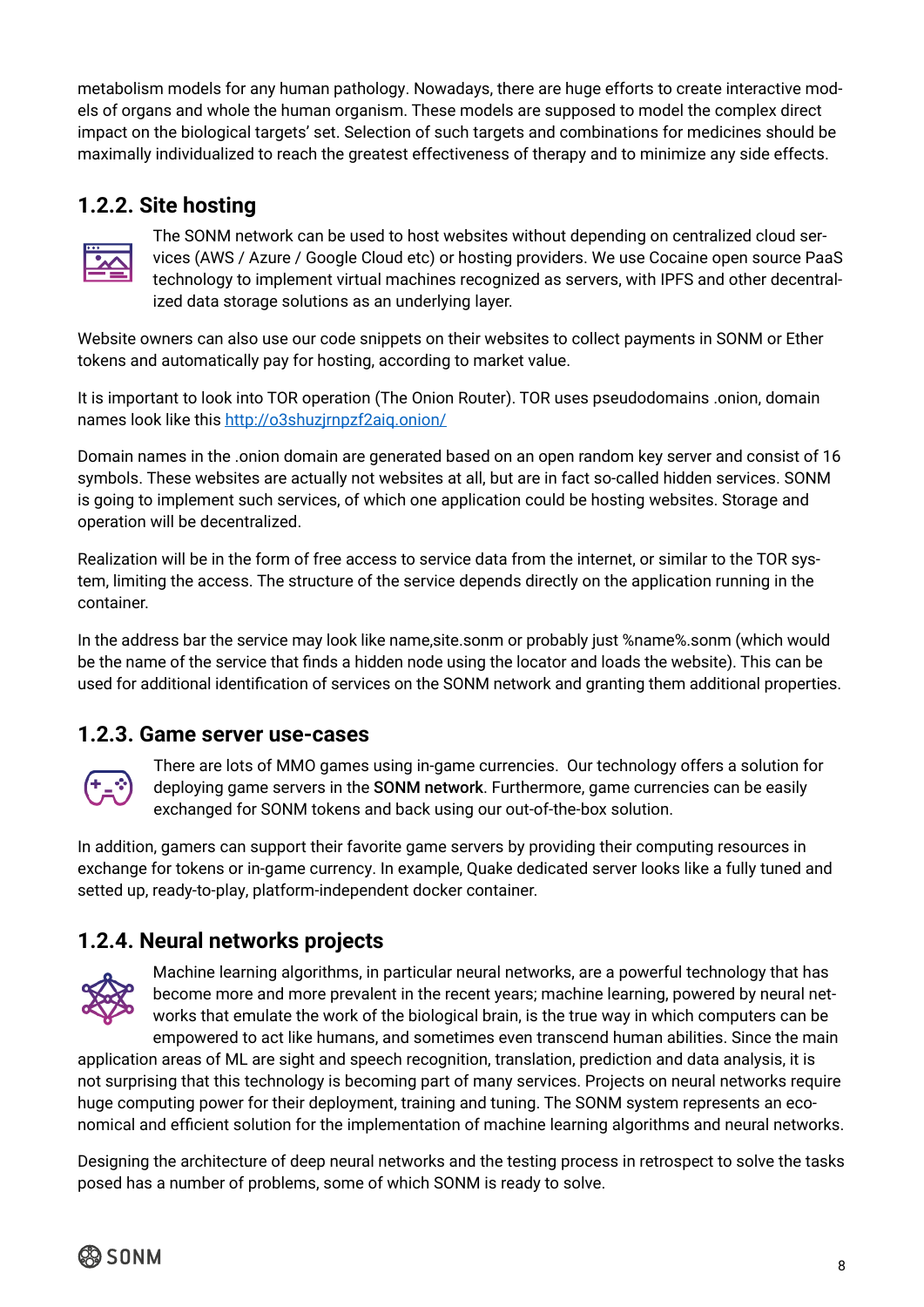<span id="page-8-0"></span>Modern personal computers (for example, Core i5, 8Gb RAM) allow for a comfortable time to train neural networks on samples within tens of thousands of examples, with the dimensions of input data up to several hundreds. Large samples are a task for these deep networks, which are taught on multiprocessor GPUs for the implementation of convolutional and recurrent networks, various activation functions (semilinear, sigmoidal, softmax) and an algorithm for back propagation of the error.

You can use SONM not just to speed up the learning process and improve the learning quality, but also to guarantee quality of the working network, pre-learning the network or algorithm as a predetermined setting.

Using the SONM system you can speed up the algorithm treating processes for pre-computing of data such as:

- task-independent PCA, LDA, Kernel PCA
- picture treating SIFT, SURF, CHoG, WAVELETS
- sound treating- DFT, FFT, MEL cepstra
- text treating ITF-DF, N-grams

### **1.2.5. Rendering video and computer graphics**



Rendering CGI can be distributed over the SONM network between a large number of computing devices and can be processed very quickly (in a matter of minutes).

We provide much faster processing for Buyers' (Clients') CGI computing projects due to SONM's infrastructural flexibility. Compared to one K80 NVIDIA unit rental from Amazon (for example, for 10 hours), a buyer can use the SONM network to rent 600 K80 NVIDIA units with a total task processing time of 10 minutes for each of them. It allows for use of more efficiently distributed architecture and parallel computing.

Unlike cloud computing services, SONM can provide buyers any rental time, any computing architecture and any computing network structure.

### 1.3. Cost-efficiency for the end-clients

Using the SONM platform will provide beneficial conditions due to a few important factors:

- Lowering the bandwidth costs
- Willingness of miners to use their hardware
- The market will be saturated with new sellers of computational power, which will facilitate a drop in prices
- The lack of centralized servers which require additional infrastructure costs to maintain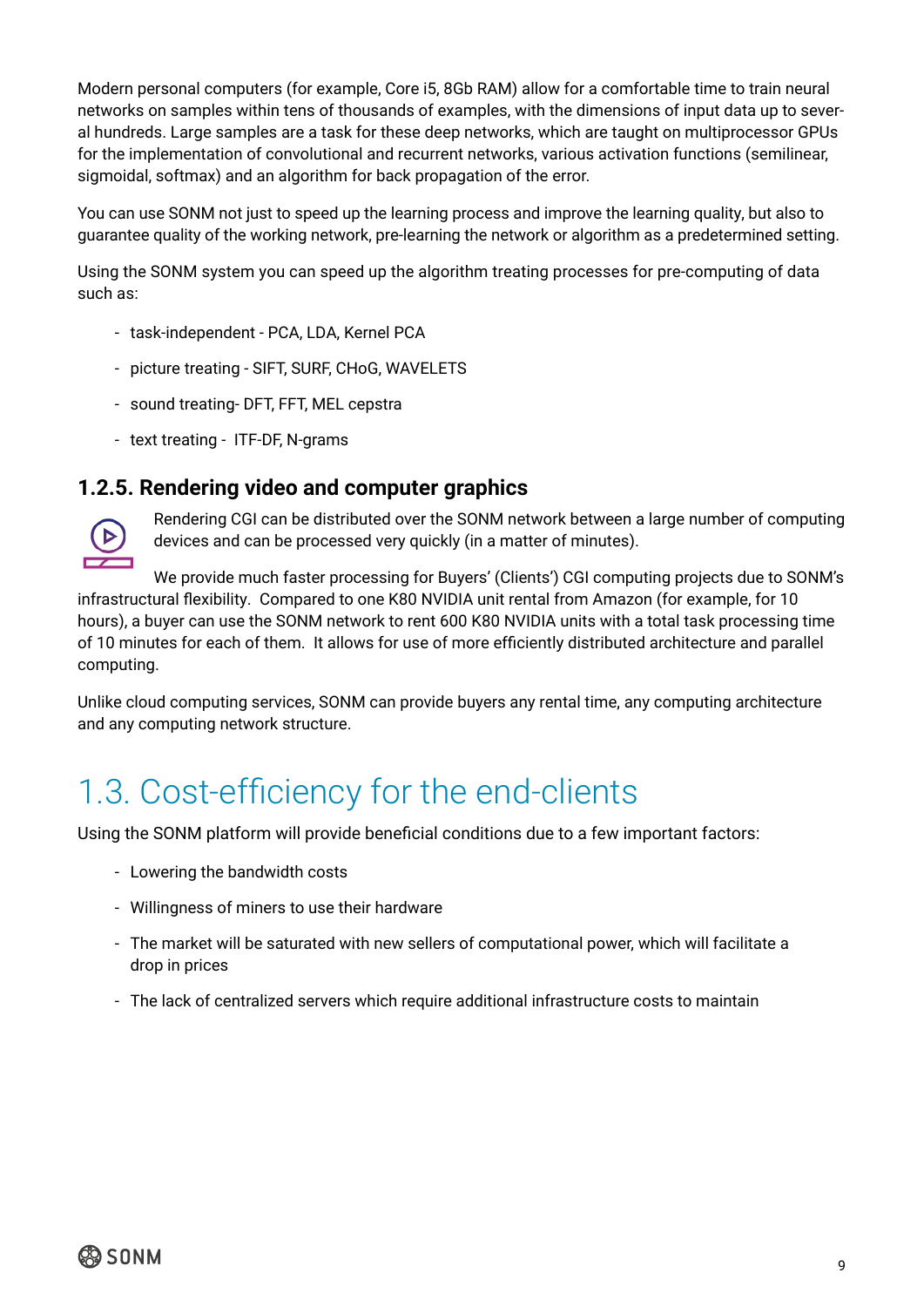# <span id="page-9-0"></span>2. SONM TECHNOLOGY

Nowadays the popular Internet of Things concept<sup>[2]</sup> (IoT) gives way to the new emerging concept called Internet of Everything (IoE).

Internet of Everything is the unification of all computing resources of humanity. It has core differences with currently widespread centralized cloud computing technology.

In order to develop a system implementing this disruptive idea, the SONM team used the most efficient and proven P2P, distributed computing and blockchain technologies.

SONM is not a monolith product, it's a top layer built on underlying protocols and technologies: Ethereum, BTSync, Docker, Cocaine, etc.

(By the way, Bitcoin creator(s) also combined existing technologies (cryptography, P2P nodes network, git, Proof-of-work concept, etc) to bring a brand new independent decentralized currency/payment system to the world.)

### 2.1. IoE, IoT and fog computing

Before describing the future "World Computer" architecture we need to mention some details regarding IoE, IoT and fog computing concepts.

Nowadays, the concept of Internet of Things (IoT) is commonly known.According to the IoT concept, Thing is any natural or artificial object able to have an IP address and transfer data over the network.

**Internet of Everything (IoE) represents further development of IoT concept:** "Cisco defines the Internet of Everything (IoE) as the networked connection of people, process, data, and things. The benefit of IoE is derived from the compound impact of connecting people, process, data, and things, and the value this increased connectedness creates as "everything" comes online.

IoE is creating unprecedented opportunities for organizations, individuals, communities, and countries to realize dramatically greater value from networked connections among people, process, data, things<sup>[\[3\]](http://internetofeverything.cisco.com/sites/default/files/docs/en/ioe_value_at_stake_public_sector%20_analysis_faq_121913final.pdf)</sup>."

This definition emphasizes a very important aspect of IoE, which distinguishes IoE from IoT: namely, the so-called "network effect", formulated by James Macaulay from the Cisco IBSG consulting department. The term "network effect" refers to a decentralization of organizations included in IoE.

These kinds of decentralized systems are being developed by groups of so-called "crypto-anarchists" (people implementing decentralized P2P systems using cryptographic methods $[4]$ ). A way to implement the IoT will be presented in the form of our own operating system, built on CoreOS implementing SONM's functionality. Any device can support such a system and when connected, can act as a computational unit for the SONM fog.

Furthermore, in this document we are referring to decentralized organizations of computing machine resources, and not decentralized human organizations. Most of the data in the current IoT state of development is being processed by private centralized clouds - i.e. using cloud technologies, like AWS, Microsoft Azure, etc.

Centralized cloud technologies have several weaknesses and can't be used in IoE.

*Some Things in IoE can create massive amounts of data. Cisco gives the example of the jet engine, which creates about 10 Terabytes of its activity data in 30 minutes.*

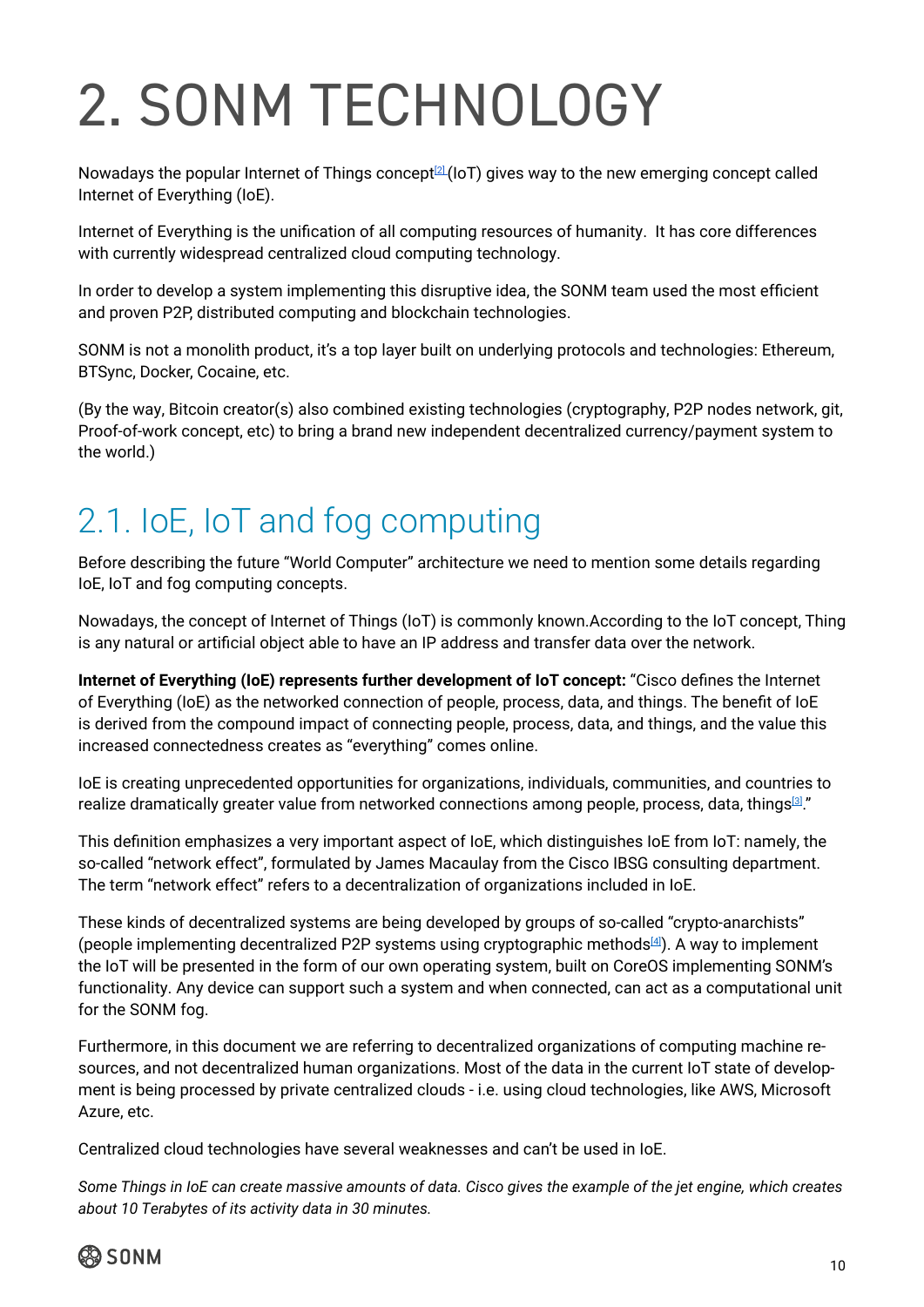<span id="page-10-0"></span>Transferring this data to the cloud, and receiving the results of data processing, requires adequate network bandwidth, takes significant amounts of time and can have delays.

Furthermore, private centralized cloud systems potentially can be compromised, influenced from the outside, attacked or have failures, and also have lower computing power than fog computing solutions.

### How can these problems be solved?

Fog Computing shifts the cloud computing paradigm and moves it to the lower level of the network. Instead of processing some task using the cloud, we can use all the devices surrounding us: personal computers, smartphones, even coffee makers and traffic lights.

Cisco's Ginny Nichols originally coined the term Fog Computing. The metaphor comes from the fact that fog is a cloud that is close to the ground, and thus fog computing concentrates processing at the edge of the network. In Fog computing, data processing and applications are concentrated in devices at the network edge rather than existing almost entirely in the cloud. That concentration means that data can be processed locally in smart devices rather than being sent to the cloud for processing $^{\text{\tiny{\textregistered}}}$ .

Thus, instead of centralized cloud solutions, we can use fog computing systems, getting the computational power of every internet-connected device, with decentralization advantages like independence from any centralized service and full protection against possible failures, etc.

### 2.2. World Computer

The so-called "computing fog" is the layer of computational resources able to process some kind of task.

However, aside from computing fog, the system also involves its users setting computational tasks, and some middleware distributing these tasks among the fog resources, which then returns the result of the calculations.

### This system is called "World Computer".

The first mention of the World Computer term was in Vitalik Buterin's project Ethereum. It is implemented using blockchain technology's ability to include executable code into transaction blocks, so every miner's machine automatically executes this code.

Thereby, Ethereum in fact is the World Computer working like a Turing Machine<sup>[\[6\]](https://en.wikipedia.org/wiki/Turing_machine)</sup>, with blockchain used as a state register tape.

This also implies that due to the fact that every program must be run on every machine in the Ethereum network, it is very costly and only a limited range of tasks can be run using this platform.

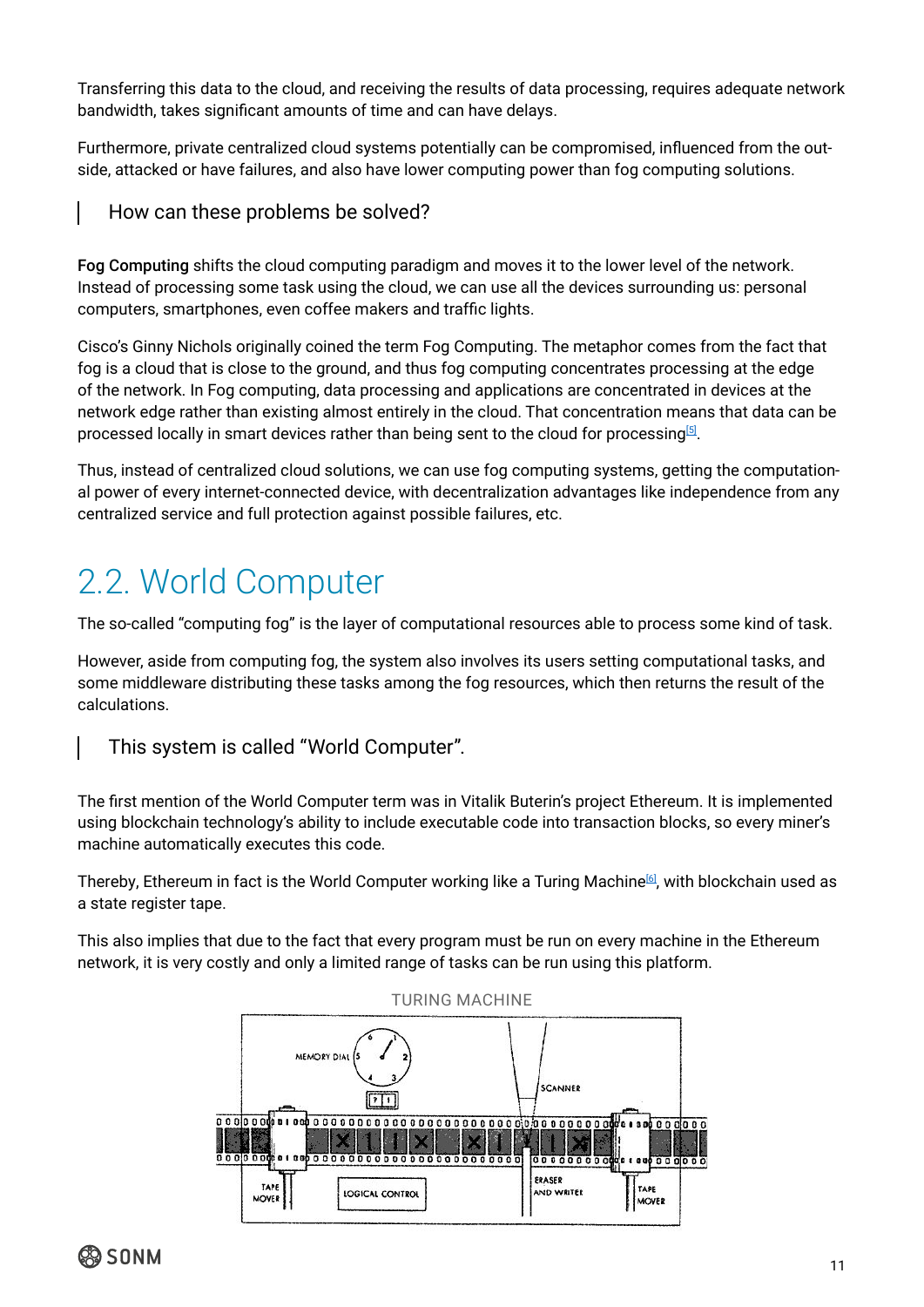<span id="page-11-0"></span>There are other projects which are developing a decentralized world computer (Golem, iEx.Ec and others). It is important to note that all of them are being implemented using the same principles as Ethereum. They also have the same problem: excessive parallelization leading to high costs of operations. This is caused by the absence of any control centers managing task processing in real time that can stop it after receiving the desired result. This in turn leads to running parallel/asynchronous processes.

In fact, these projects can't provide the functionality which any usual personal computer has nowadays.

The SONM team has much experience developing a World Computer functional concept able to process any task, up to the standard of a fully functional computer.



### 2.3. World Computer General Architecture / Infrastructure

The architecture of a single computer is the presence of standard components such as CPU, Motherboard, BIOS, Bus, Hard Drive, GPU, RAM memory, etc For our world computer architecture, we decided to follow the modular way all the personal computers are built.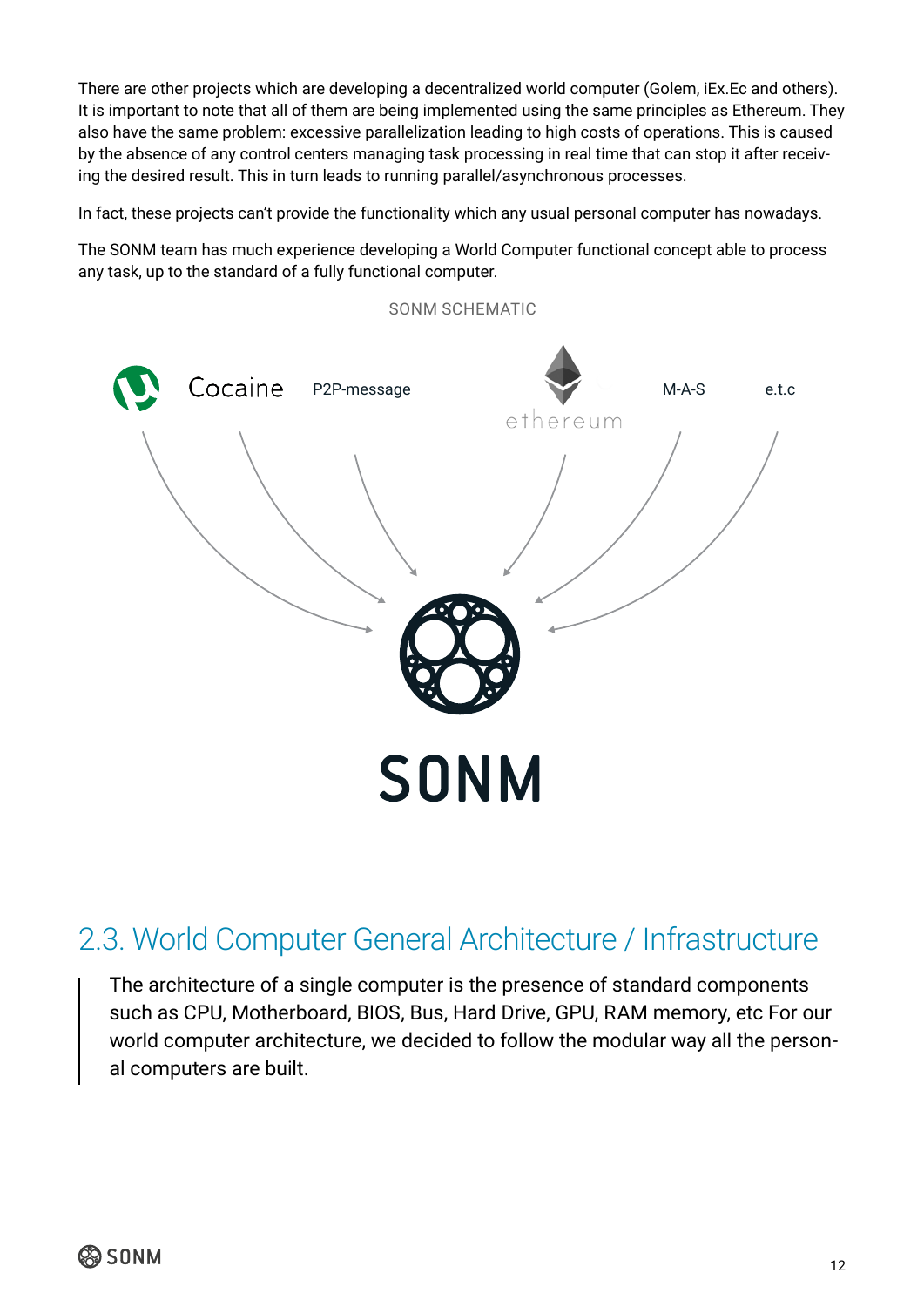Consider the details of this world computer architecture implementation figure. As you can see, this architecture includes lots of linked elements.



World computer in the scheme has similar elements: CPU, BIOS, bus for data exchange, plugins board (connectable devices), peripheral devices, graphics card, etc.

Hard disk drive analogue will be implemented using decentralized data storage solutions: IPFS (InterPlanetary File System), Storj, Sia, etc.

The first component of the system is the processor.

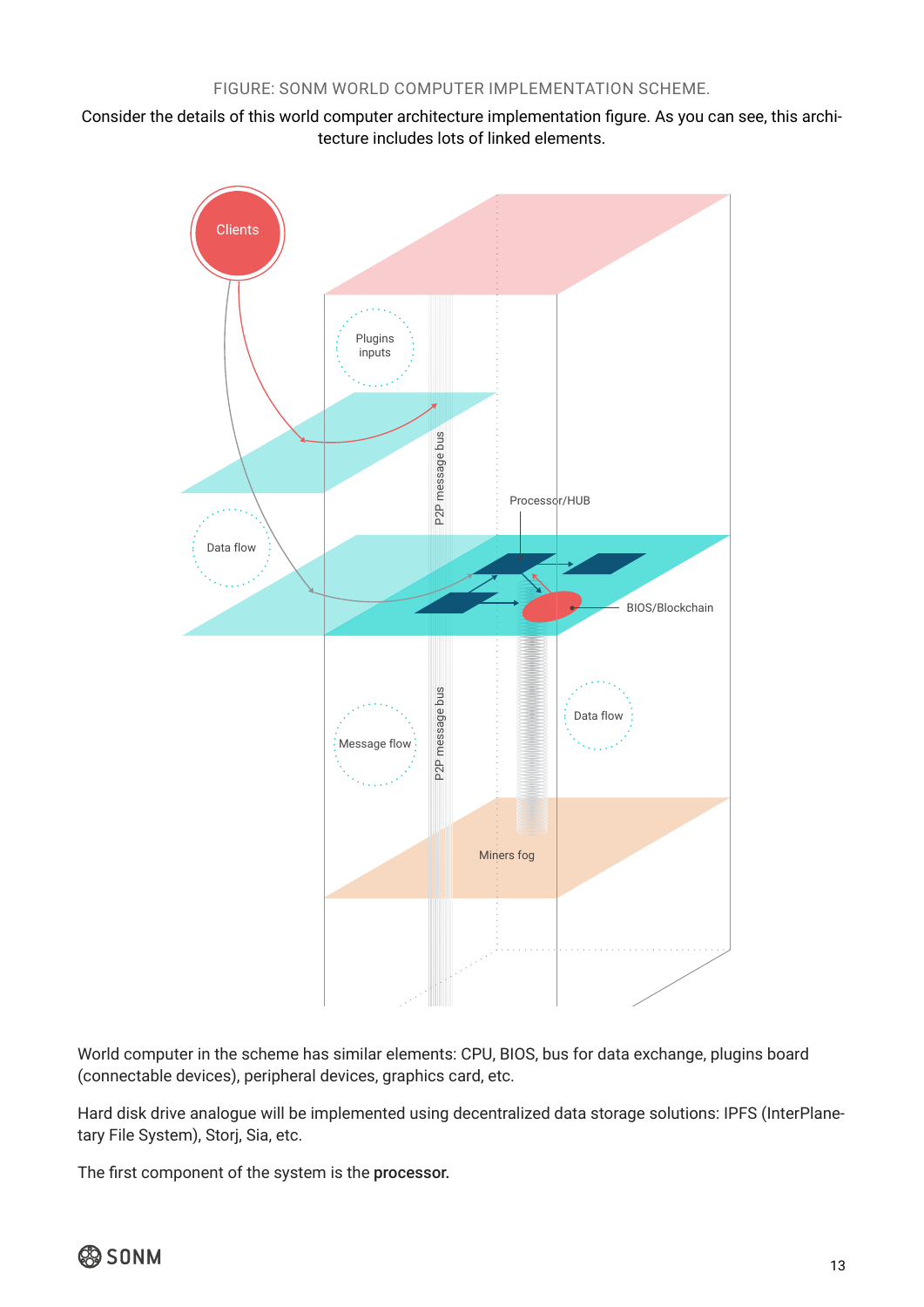<span id="page-13-0"></span>SONM world computer's processor is represented by the set of independent hub nodes distributing tasks, assembling calculations results, keeping statistics and providing uninterrupted operation of the system.

Each hub node on the figure is equivalent to the processor's core (but is not equivalent to the processor). There can be an unlimited number of hubs, and they can be easily included and excluded from the system.

Hubs do not process calculations directly, but rather they represent a very important part of the system, providing management and support (just like a computer's processor regulates and controls the operation of GPU, and is able to process sophisticated high-loaded parallel computations).

Hubs are implemented using Cocaine 'gateway nodes'.

The next element of the system is equivalent to a PC's GPU. It is comprised of fog computing miners' processing tasks computations in the SONM system.

**The communication bus** for transferring data and messages in the network is represented by P2P101 Whisper modified in FUSRODAH communications module protocol of messaging between Sender (Node) and Watcher (worker) machines will be implemented

msg := whisper.NewMessage / whisper.Watch

#### [https://github.com/sonm-io/Fusrodah]( https://github.com/sonm-io/Fusrodah)

Buyers are equivalent to PC peripheral devices, usually used for information input.

The plugins board allows the system to constantly expand and gain power by connecting to external compatible networks, for example, any Grid network.

BIOS is an important part of the SONM system, represented by an Ethereum blockchain in our decentralized computer model. As we mentioned earlier, Ethereum systems offer high reliability, but perform only basic operations due to its architecture - this is why Ethereum is the most suitable candidate for the world computer BIOS.

Finally, as we know, PC itself is not worth anything without an operating system. Our global computer also requires an OS, and we have it ready.

### 2.4. World computer's Infrastructure as a service (WC IaaS)

In the previous section we looked at the overall architecture of the system.

The infrastructure part of the system is handled by a messaging framework and a smart contract system (Blockchain government)

### **2.4.1. Slave Messaging Framework**

Currently, the messaging framework is represented by the Slave messaging protocol. [\(https://github.com/](https://github.com/cocaine/cocaine-core/wiki/protocol) [cocaine/cocaine-core/wiki/protocol](https://github.com/cocaine/cocaine-core/wiki/protocol))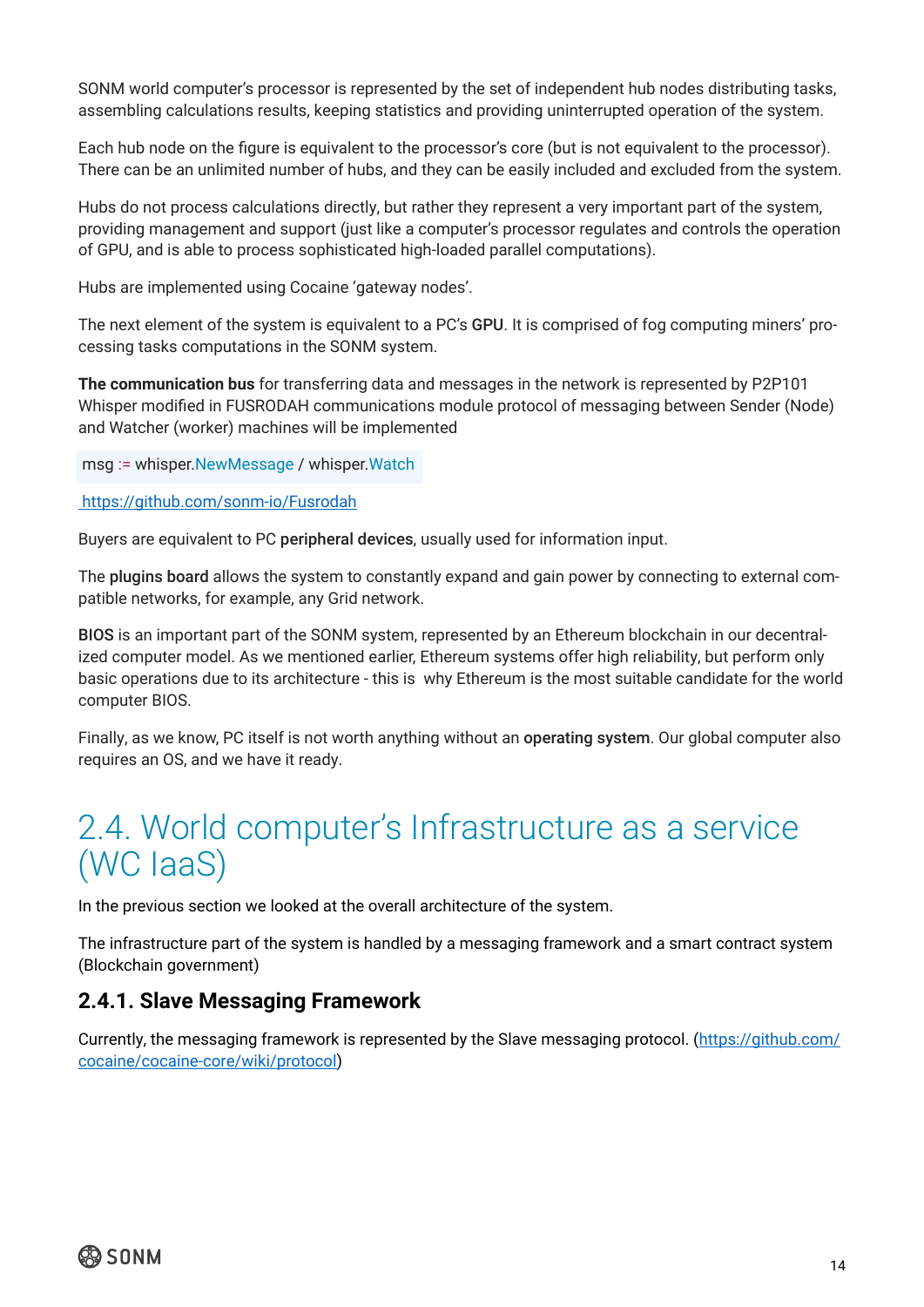### <span id="page-14-0"></span>**2.4.2. Slave API**

### Common types

Object ::= <Number> | <String> | <Tuple> | <Map>

Tuple  $::= ([-\text{Object} > [,-\text{Object} > [...])$ 

### General format

Every message is a MessagePack-ed tuple of three fields:

ChannelID ::= <Number> MessageID ::= <Number> Message ::= (<ChannelID>, <MessageID>, <Tuple>)

Message ID is a service slot number you're going to call. Every service has its own set of slots which can be inspected by resolving this service via the Locator. Channel ID is a way to multiplex multiple data flows inside a single TCP session. Channel ID is generated by the caller. Tuple is a slot-specific payload.

The usage of Slave will be covered more thoroughly in coming versions.

### **2.4.3. The smart contract system**

The set of protocols described in this section is one of the main contributions of our project. The goal of those protocols is to glue the whole system together and enable trustless but secure interaction of the participants.

We understand that even small flaws in the protocol design may have negative impact on the system integrity, so we decided to invest resources to formally specify and analyze possible participant interactions.

We use applied pi-calculus  $[7]$  for high-level but rigorous protocol description. The specification is still work in progress and we consider integrating automated game-theoretic analysis later.

The pi-calculus is a minimal language for describing systems of processes that communicate on named channels, with facilities for dynamic creation of new channels. We use it here without defining it formally, you may refer to  $[8]$  for more information.

### 2.4.3.1. Blockchain government

Blockchain government is an organization (speaking metaphorically) consisting of a court, a DAO, a registry, a factory of enterprises (and an example of said enterprise).

The point of a blockchain government is to provide a simultaneous work process for all enterprises registered in such a system, motivating them to pay "taxes" to the DAO of a higher order, receiving court protection for their enterprise in exchange, as well as protection against unfair partners in the market. SONM uses the following scheme for smart contracts to realize the pattern of a "blockchain government":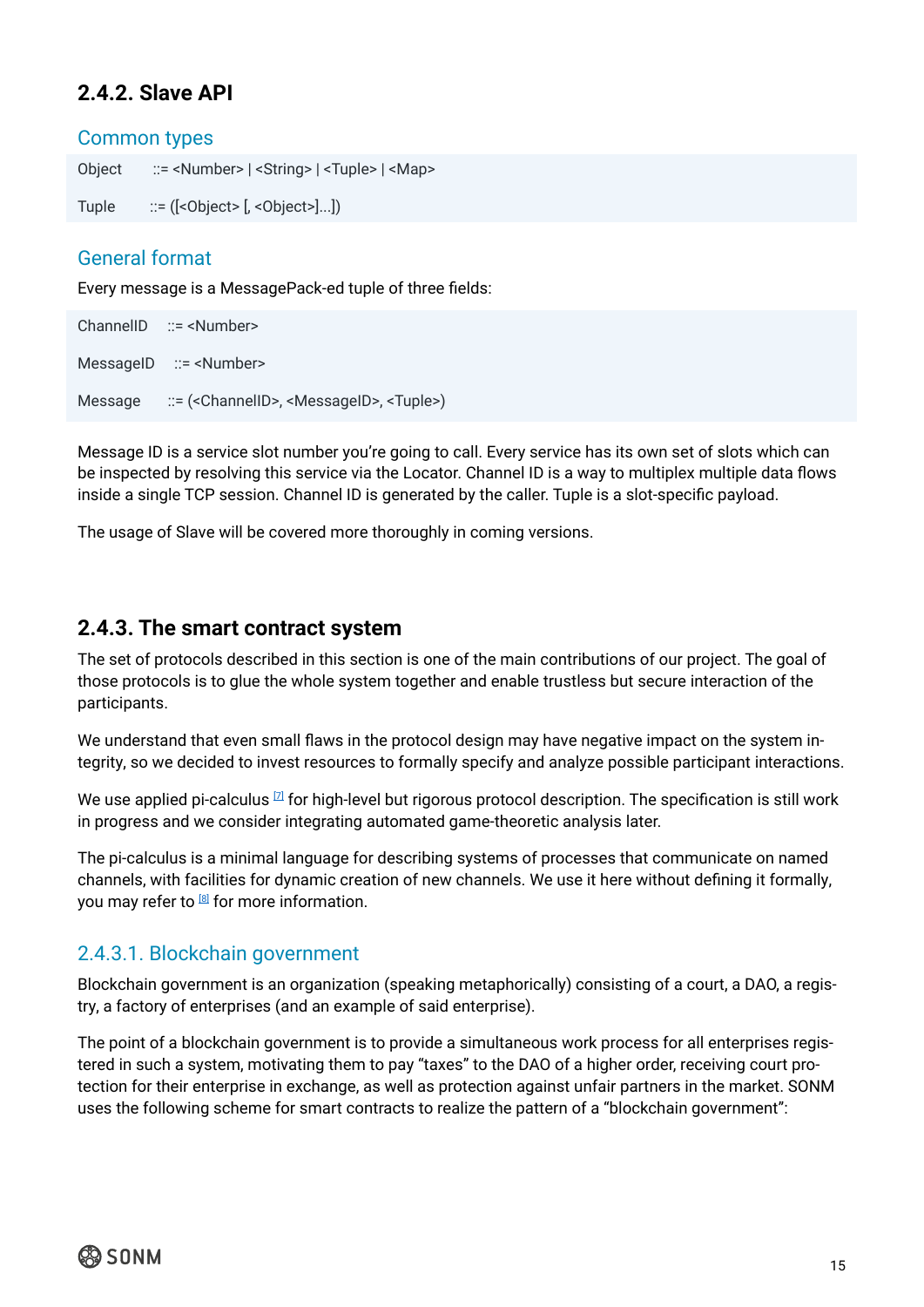#### <https://github.com/sonm-io/Contracts-scheme>



Smart contract prototypes can be found here: <https://github.com/sonm-io/Forge>

### **Structure of contracts:**

- 1. Migrations(Standard)
- 2. [Sonm Token](https://github.com/sonm-io/token)
- 3. DAO(Standard)
- 4. [Hub wallet factory](https://github.com/sonm-io/Forge/blob/master/contracts/Hubs/HubFactory.sol)
- 5. [Hub wallet](https://github.com/sonm-io/Smart-dummy/tree/master/contracts/Hubs)
- 6. [Whitelist prototype](https://github.com/sonm-io/Forge/tree/master/contracts/Whitelist)
- 7. RegApp (Simple React/Webpack App to work with hub registrations)
- 8. PayOut App (already implemented for DD@H project)<https://github.com/sonm-io/drugdiscovery-token>

### **Abstract**

Outline of the smart-contracts system which will be implemented in SONM network is presented. More info about network and contracts interaction can be found in the [whitepaper](http://sonm.io/Sonm1.pdf)

### Simple Data flow

#### **HUB**

Before the hub starts paying out tokens to miners and receiving payments from buyers, it must create a hub wallet – a simple contract with a fixed amount of frozen funds. If hub is caught on cheating, DAO can initiate the process of blacklisting this hub and expropriate its frozen funds.

Those expropriated funds will also be frozen at the DAO account for some specified time. This is to protect against malicious decisions of the DAO: tokens can drop in price during freeze, therefore there is no motivation to 'raskulachivat' (expropriate) every hub

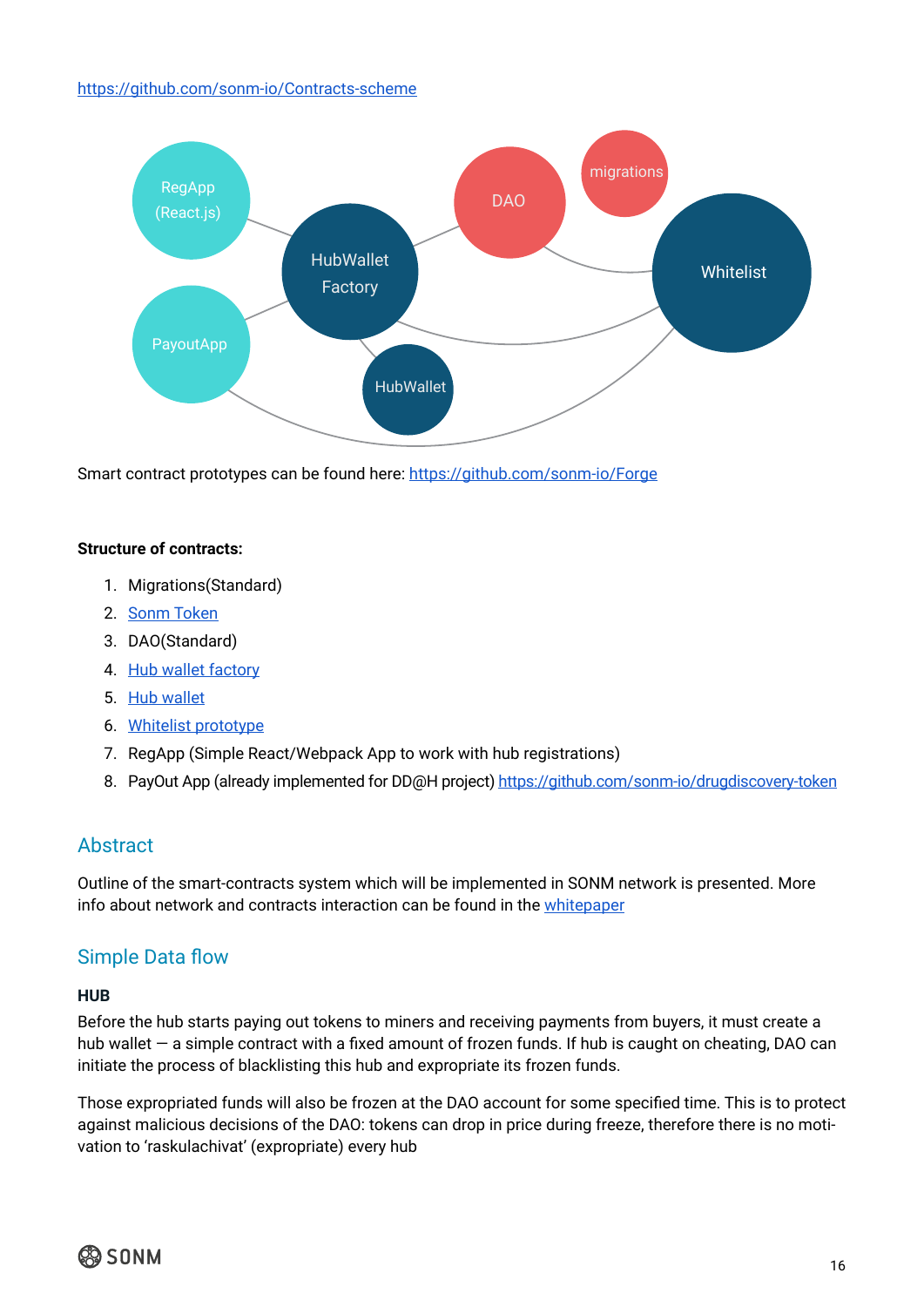```
SNM := \frac{1}{x} ({approve, addr_from, addr_to, val}). _
        | *({transfer, addr, val}).
\qquad \qquadDAO = *Hub(wallet) := wallet<{deposit}>.
        (Buver(\{x: \text{SNM}\}).
         | _ . Miner<{x : SNM}> . Hub(wallet)
         | DAO(x) . if x == STOP then wallet<{withdraw, val}>. DAO<{freeze, val}>. ()
\qquad \qquad | wallet<{setup}>. ν(ip) . !HubPool<{set, wallet_addr, ip}>. _ . Hub(wallet)
```
### **HUB FACTORY**

*Hub wallet* can be created only by a *Hub wallet factory* (which is actually a simplified replication factory), which creates a new hub wallet contract and registers it in the 'whitelist' contract.

HubFactory := ν(hubWallet). Whitelist<register hubWallet>. (Hub(hubWallet) | HubFactory)

#### **WHITELIST**

*Whitelist contract* is a registry contract containing info about hubs and their statuses. All hub wallets created by hub wallet factory are registered in this contract. It is supposed to be simple registry with a special mapping for 'trusted' hubs. Initially, 'trusted' hubs will be checked by SONM developers manually / official SONM hubs. Later, it's supposed to be also a rating list — everyone could check the hub and rate it (betting some amount of SONM tokens to prevent rating fraud).

```
WhiteList := HubWallet({eth_addr, deposit})
          . ν(hub). ( HubFactory<{register, hub}> . _
                   | DAO({deregister, hub}) . _
                   | HubWallet({freeze}). _
) and the state \mathcal{L}(\mathcal{A})
```
#### **REGAPP**

As REGAPP we use the React.js application which is simple web application (web-page) with the purpose of user friendly hub registration process.

#### **PAYOUT APP**

Payout App is an application to process miners' token payout mechanism operations. For now it is implemented to work with the BOINC statistic mechanism.

### 2.4.3.2. Example of usage of a 'hub-wallet' contract

### Abstract

Before hub starts paying out tokens to miners and receiving payments from buyers – it must create a hub wallet – a simple contract with a defined amount of frozen funds. If hub will be cheating – DAO could initiate process of blacklisting this hub and expropriate frozen funds from it.

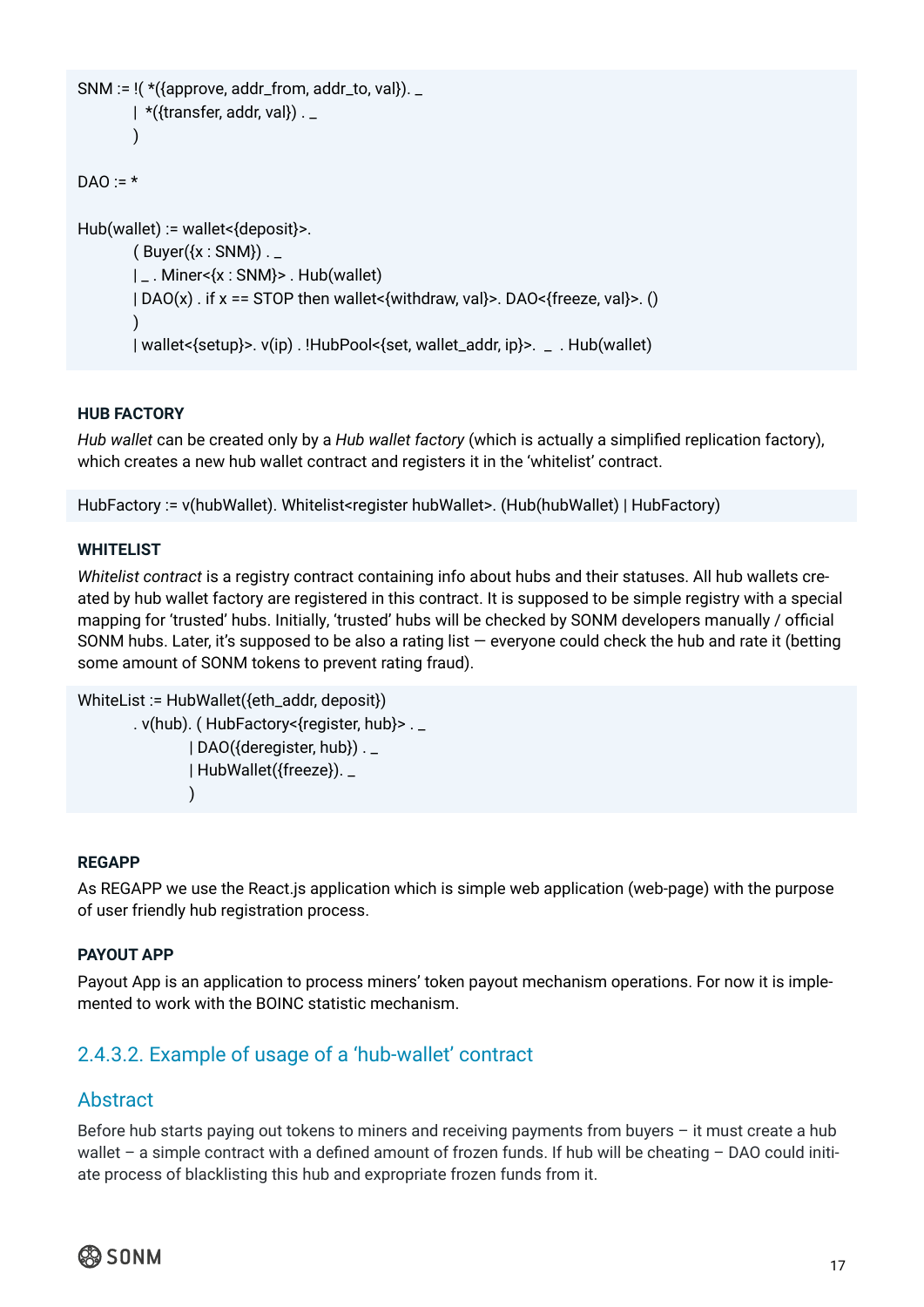Those expropriated funds will also be frozen at the DAO account for some specified time. This is to protect against malicious decisions of the DAO: tokens can drop in price during the freeze. Therefore, there is no motivation to expropriate every hub.

### Logic

### **Contract logic**

The contract exists in 4 states - Created, Registered, Idle, Suspected (+Punished)

When the contract is created, the constructor function designates the addresses of the DAO, the factory, the whitelist, the wallet owner and a few other variables, such as the length of the payout period (which is currently set at 30 days). The payout period is a period of time during which the hub can conduct payouts to miners, but cannot take the entire balance for itself.

In the Created state the contract can be registered on the whitelist, freezing a set amount on its balance (1 SONM token). This is designed to circumvent a situation like this – the hub first deposits 0.00000001 SNM, registers the contract, and then deposits the main sum of 100 SNM – the first amount is fixed. Furthermore, the time of registration is recorded when the contract is registered in the whitelist.

After the contract has been registered in the whitelist, it becomes Registered, in which state it has access to the transfer, payday, suspect functions. Let's take a closer look at them in order.

### **Transfer function**

This function enables the contract to conduct payouts to the hub miners. It works as follows: first a lock Fee - is designated, a percentage of the payout which will be locked for the payout period. The default value of it is 30%. Then a limit is set (the total amount of frozen funds + the frozen amount from the registration + the percentage for this particular transaction) and the balance is checked – if the balance is below the limit, this particular transaction is not conducted, if everything is in order – the frozen percentage is added to the total amount of frozen funds and the contract invokes the Approve function (details below) towards the miner. The explanation of why the process is done this way is given in the PayDay portion of the description.

### **Approve function**

This function does not move the tokens to the miner's wallet, but permits the miner to conduct this transaction on his one. This prevents the hub from registering a wallet in the system while conducting the payouts through a separate wallet because the miner is waiting for approval from this particular wallet. Approve is a standard function. (standard ERC20).

### **PayDay function**

This function sets the contract state from Registered to Idle. This function checks the registration time against the current date and thus can be invoked only at the end of the payout period. If this condition is met, it transfers 0.5% of the frozen funds to the DAO wallet, after which it unlocks all the frozen funds and sets the contract's state to idle. In this idle state the contract can move all the funds back to the owner's wallet or register the contract again in the whitelist. During the idle state the hub cannot conduct payouts or be dismantled.

Thus, if the owner can move the funds from the hub to his personal wallet he can do so in two ways – do it in accordance with the rules, wait until the end of the payout period, pay the DAO 0.5% of the frozen funds and move the rest to his wallet; or he can cheat and move all the funds using the transfer function under the guise of paying miners, but in this case 30% of all funds will stay frozen +1 SNM. Such a system motivates the hub to act in compliance with the rules.

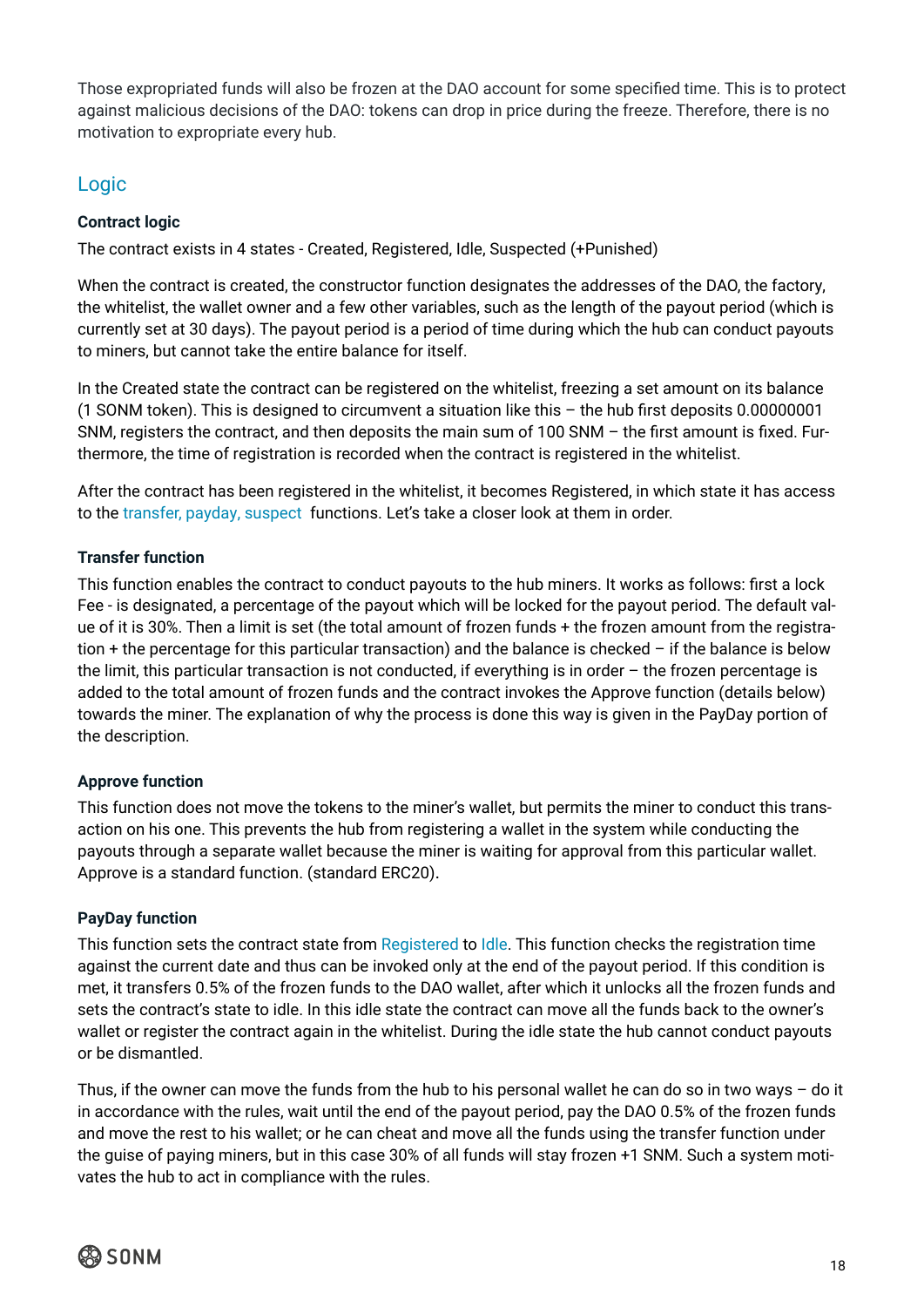<span id="page-18-0"></span>The contract also has the Suspected and Punished conditions. In the Registered state – the state when the contract can be registered in the whitelist – the DAO and only DAO can invoke the suspect function, thus setting the contract's stats to suspected – suspected of being malicious. This function blocks **all** funds on the contract's wallet for 120 days.

In the suspected state the following functions can be invoked by the DAO exclusively:

### **Rehab function**

This rehabilitates the hub, removes all fund freezes and set the contract state to idle. Can be invoked at any time.

### **Ban function**

This can only be invoked by the DAO committee after 120 days have passed since the contract's state has been set to suspected. Then all frozen funds of the contracts get sent to the DAO wallet, in which the contract state is set to punished, and the owner of the contract is blocked from conducting further operations using this wallet.

```
HubWallet := Hub({deposit}).
```

```
 . Hub({setup}). _ . WhiteList<{eth_addr, deposit}>
 !( Miner({transfer}). _
 | DAO({payday}). _ . ν(val : SNM) . Miner<{fee, val}>
| DAO({suspect}) . \_ \. ()
 | DAO({rehab}) . _ . WhiteList<{freeze}>
 )
```

```
Miner := !HubPool<select>
```

```
 . HubPool({wallet_addr, ip})
```

```
. v(Hub_{channel}(ip)).
```
### **2.4.4. SONM Miner-Hub interaction solution**

Let's consider the process of SONM miners and hubs communicating when they need to establish mutual cooperation (i.e., the first phase, when the miner hasn't decided yet whether to participate in computations and receive tasks from the hub or not).

First, SONM hub administrator sets up an Ethereum smart contract containing SONM tokens used to pay miners for computations.

Then, the ethereum address of this smart contract, address of pool administrator and hub IP are recorded on a special SONM smart contract "Hubs Pool List".

Hubs pool list includes unconfirmed (unverified) hubs and verified hubs (i.e., listed in the hubs whitelist).

 The whitelist will be managed by members in the Decentralized Autonomous Organization. In any case, hub information in SONM smart contracts includes the address of the hub owner, the address of the hub wallet and the hub IP. In case of IP or wallet address change, the hub owner can change the hub record.

Therefore, SONM hub records the address of smart contracts containing the funds used to pay miners for computations (so miners can check the existence of these funds) and registers basic information about itself, including the address of the owner and IP.

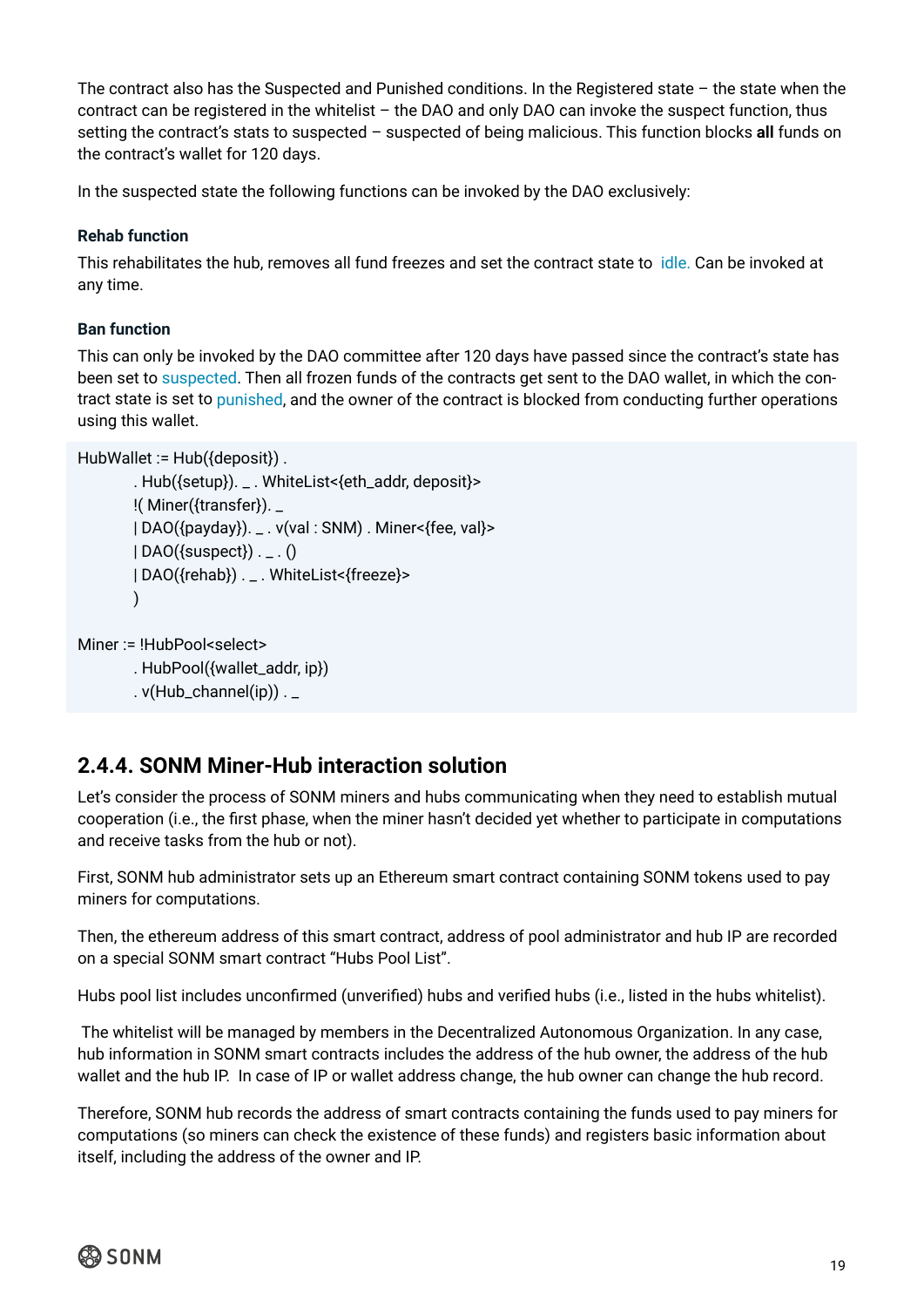Then, SONM hub agent starts broadcasting to the network using P2P messenger protocol, sending a broadcast message about itself in the format: «IP, hub owner address, wallet address, hub name».

The agent on the miner's side listens to the channel, receives data messages from the hubs, and then makes a request to the Hubs Pool List smart contract to compare the data from the hub messages with data in hubs whitelist. The miner may customize agent settings to accept messages from all servers or only from proven ones listed in the Hubs Pool List.

After that, miner's blockchain agent requests information about the contract-wallet of the hub, amount of funds in the hub's wallet and recent transactions of the wallet.

An intelligent agent checks the received data to compare it with conditions set by the miner. Are there sufficient funds in the hub wallet? Are hub payments to miners regular? What is the average amount of tokens paid to miners by this hub?

Then, P2P messenger agent send a direct message to the hub to request additional meta-data, and records full information about the hub in its hubs list with a "not confirmed" mark.



FLOWCHART OF "MINER-HUB" MESSAGES EXCHANGE:

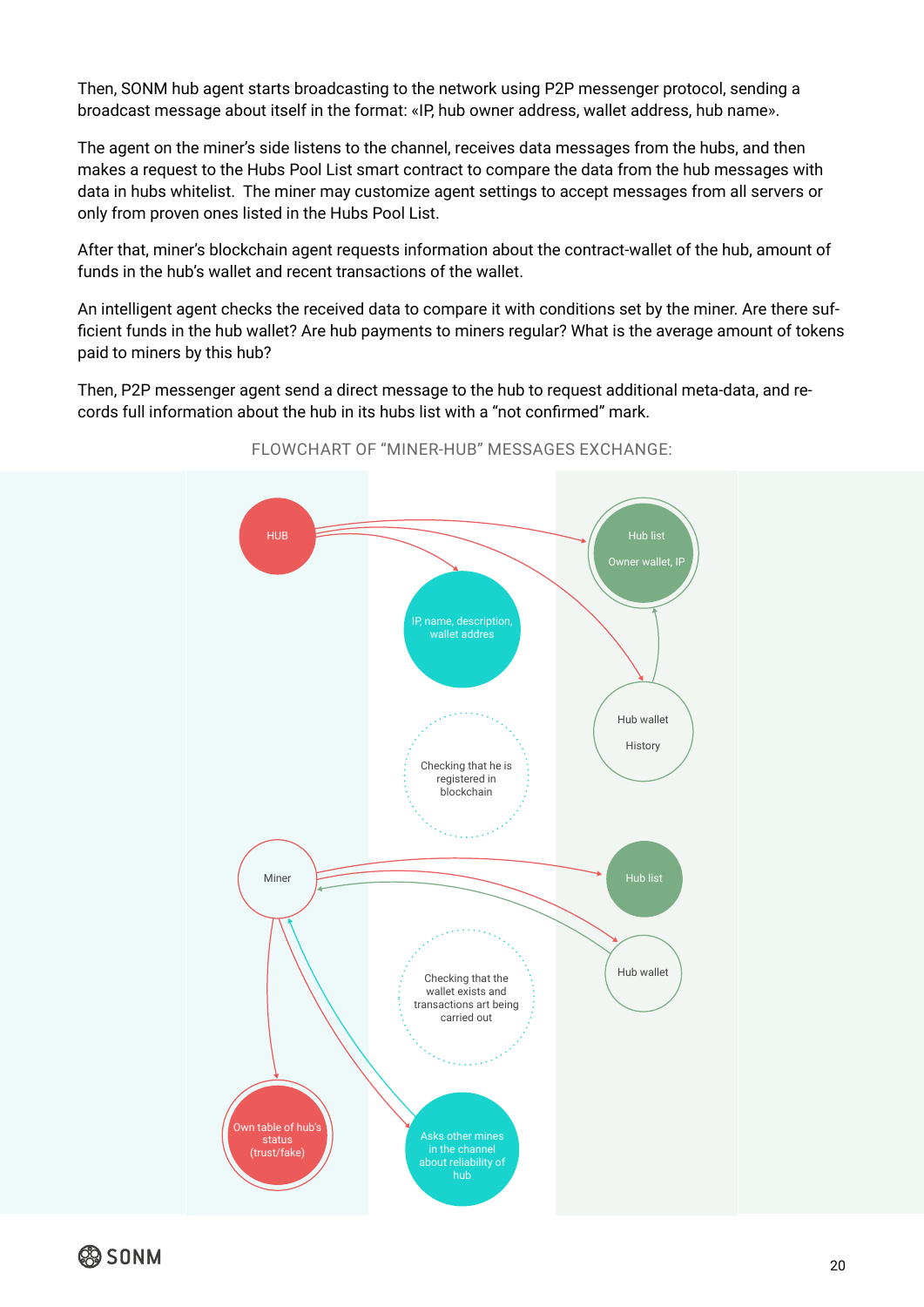<span id="page-20-0"></span>At the same time, the P2P messenger agent constantly broadcasts question messages to the common miners' data channel for information about the hub, the average amount of reward paid to them, and so on. Other miners' agents broadcast positive answer messages to the channel if hub information in the question message is correlated with their information, or negative answers, if they believe this hub is malicious or not reliable.

If a miner's agent receives a sufficient amount of confirmations from the network, the hub receives "checked" status in the miners' hubs list. If the transaction received by the miner from this hub corresponds to the original agreement, the status of this hub changes to "safe".

After that, depending on the settings of miner's software, a miner can either manually select a hub to connect and perform computing tasks, or a miner's agent can automatically select a hub offering maximum profit and connect to it.

Then, P2P messenger agent send a direct message to the hub to request additional meta-data, and records full information about the hub in its hubs list with a "not confirmed" mark.

At the same time, the P2P messenger agent constantly broadcasts question messages to the common miners' data channel for information about the hub, the average amount of reward paid to them, and so on. Other miners' agents broadcast positive answer messages to the channel if hub information in the question message is correlated with their information, or negative answers, if they believe this hub is malicious or not reliable.

If a miner's agent receives a sufficient amount of confirmations from the network, the hub receives "checked" status in the miners' hubs list. If the transaction received by the miner from this hub corresponds to the original agreement, the status of this hub changes to "safe".

After that, depending on the settings of miner's software, a miner can either manually select a hub to connect and perform computing tasks, or a miner's agent can automatically select a hub offering maximum profit and connect to it.

### **2.4.5. SONM Client-Hub interaction solution**

Clients' (buyer's) interaction with SONM hubs is similar to the miner-hub agent's interaction, with a difference in intellectual agent results' parsing, which for buyers prefers the hubs with the lowest computations price (and vice versa for miners). Buyers will most likely use the "Application Pool" [\(described in the sec](#page-28-0)[tion 2.8.3.\),](#page-28-0) than "Hub Pool" smart contract.

Buyer creates a task and deposits funds to the hub's smart contract wallet to pay for the job. When the buyer receives the calculations result, he confirms the transfer of money using the smart contract;s function (similar to Multisignature Wallet).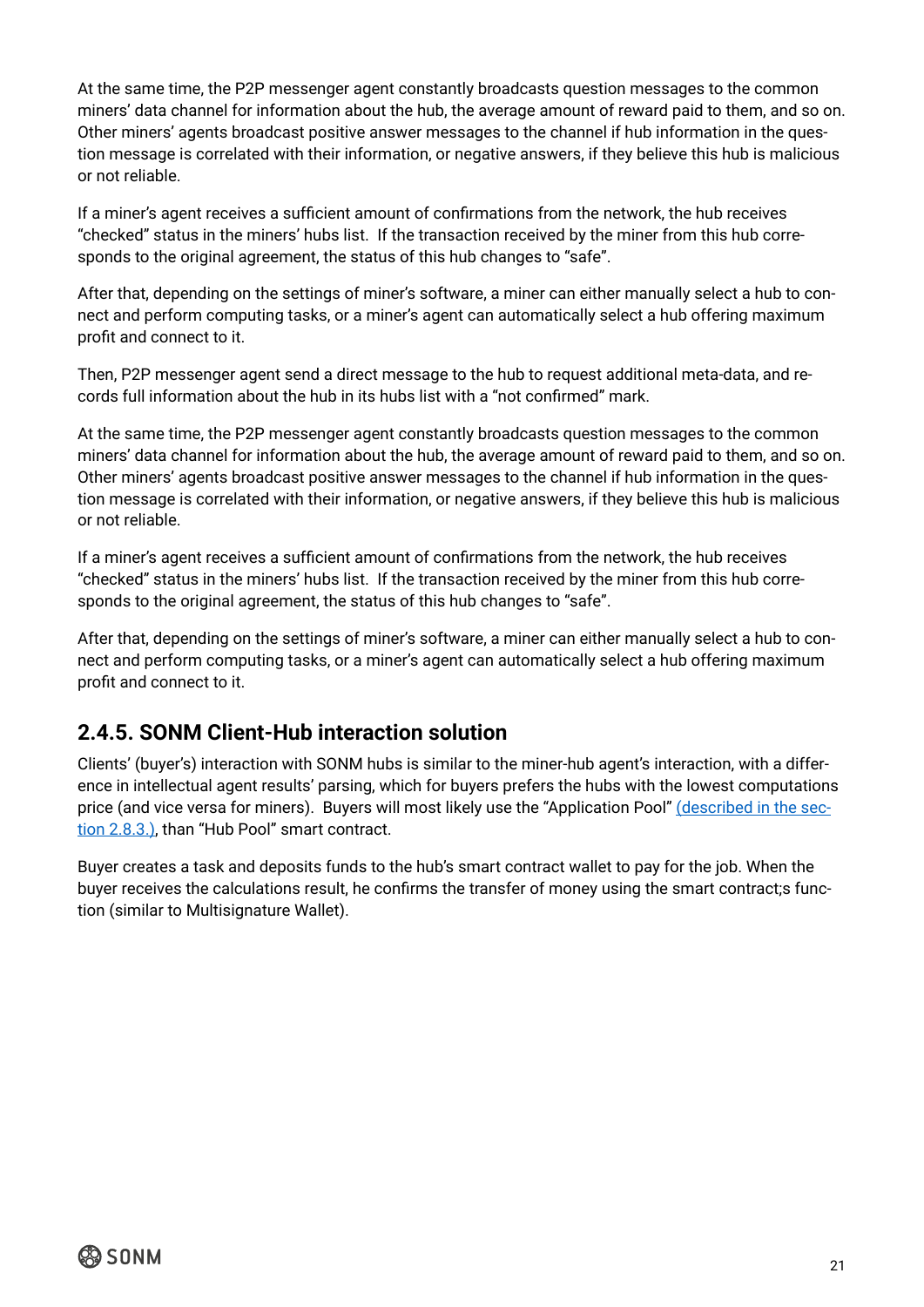### FI OWCHART OF CLIENT-HUB INTERACTION PROCESS: (Some intermediate messages in the flowchart are omitted)

<span id="page-21-0"></span>

### **2.4.6. SONM 'Blockchain-government' Expansion Policy**

We previously looked at ways to implement the "blockchain-government" to work with the SONM system using computational hubs as enterprises and miners as "workers", but what if we go beyond the computational model and look that the current smart contract system in a broader sense?

What if we take a random business and try to apply it to the current system? Suppose you are an owner of a restaurant – in which case you can similarly deploy a hub contract on the blockchain and register in the whitelist, while carrying out your regular business transfers - receiving payments from clients and paying your workers, but your bookkeeping will be relatively transparent for anyone, you will be under protection by a DAO (a joint-share group of regular people which will resolve issues via voting),and your business will be registered in the whitelist, similar to the governmental registry, giving your business a "Legitimacy certificate" of sorts and giving you a competitive advantage.

Creating the "blockchain-government" system is not the priority for SONM, but as you may recall, SONM is an assembly. We suppose that those interested in the system described above will register on the SONM whitelist, thus executing the expansion plan for the "blockchain-government" into other markets and implementations.

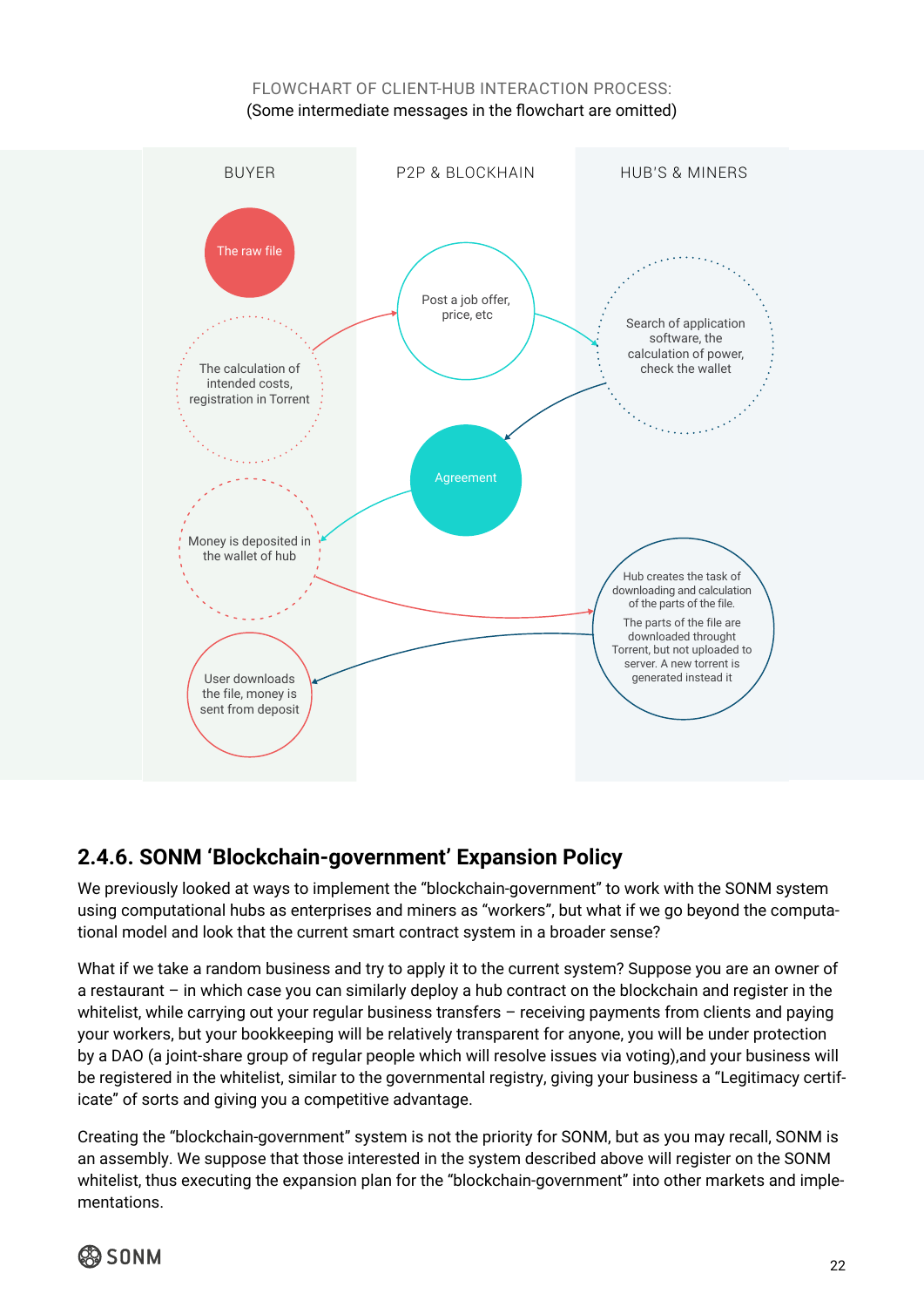### <span id="page-22-0"></span>**2.4.7. SONM Client-Hub content delivery method**

Content delivery method is the only significant difference between client-hub and miner-hub interactions.

As you might expect, there is no difference between rendering a 6-hour video using the local computer and uploading this video to the server while waiting for video rendering on the remote server, because most of the time will be spent on uploading.

We developed a solution for this issue:

*When a client wants to upload a large file of raw data to the server, SONM automatically creates a torrent and sends a message to the selected hub. This hub receives the message and creates a task sequence for torrent downloading, computation work with downloaded file(s) and creation of a new torrent for calculation results file.*

After processing the calculations and creating a torrent for the resulting data, the hub sends a message to the buyer, who only has to download the received file from the miners.

We expect this to be the most rapid solution of all those that exist at the moment.

### 2.5. SOSNA in a nutshell

As a platform for SONM we propose using SOSNA – Superglobal Operation System by/for Network Architecture. (look at the scheme on the next page)

### **2.5.1. What is SOSNA**

SOSNA is a global operating system built on the nesting doll principle. It is important to understand the structure of SOSNA in order to internalize this concept. Let's go from the end-user application to outer-layer infrastructure. SOSNA itself is a top layer envelope that works with the Grid-core (BOINC, Yandex.Cocaine/ Other grid-compatible PaaS) and the infrastructure of SONM smart contracts

SUPERGLOBAL OPERATION SYSTEM BY/FOR NETWORK ARCHITECTURE

### **2.5.2. Applications and containerization**

When you are developing an application, you must make sure it's will function properly that for the end-user. But if the end-user's computer does not possess the same amount of libraries as the one you



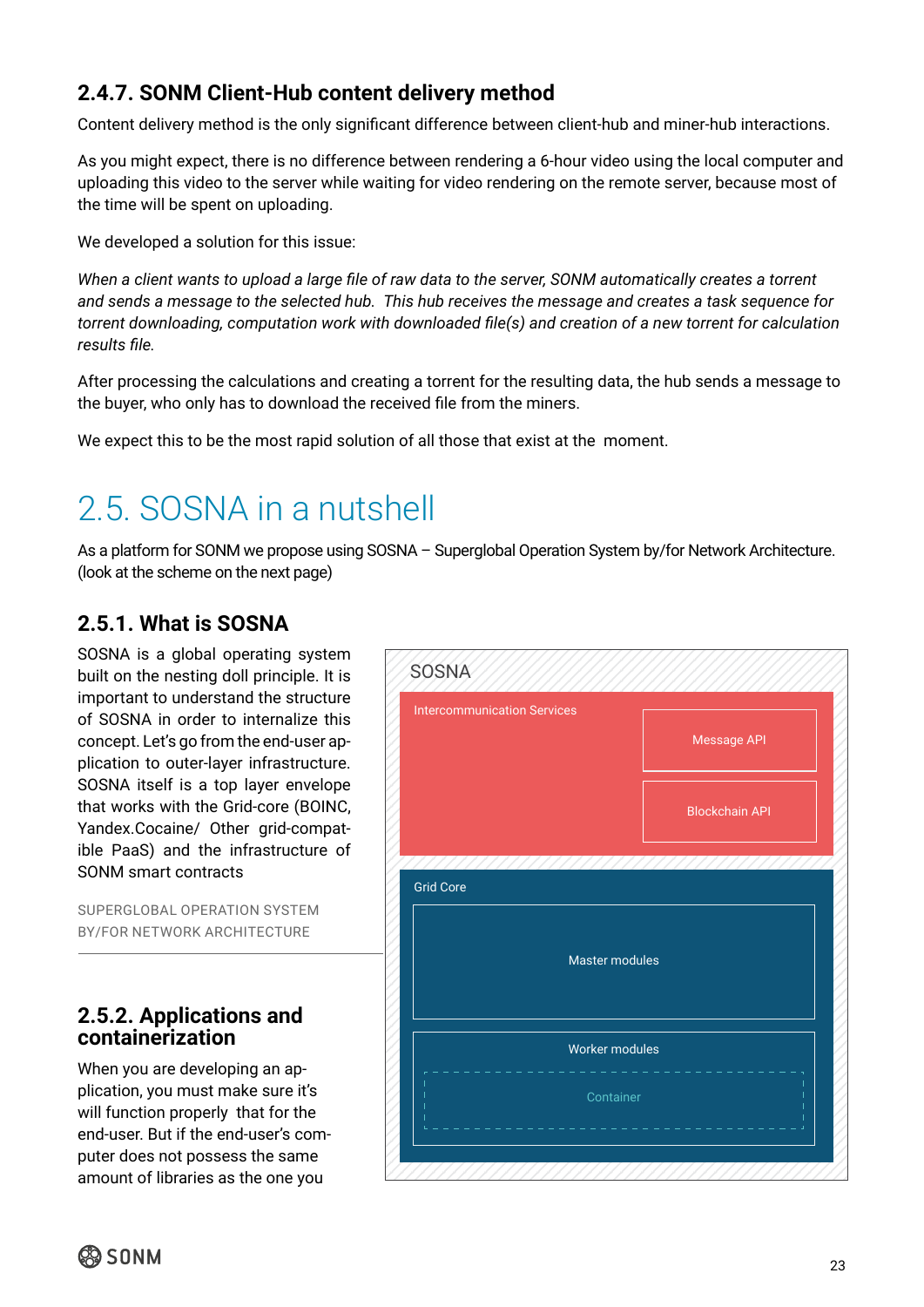<span id="page-23-0"></span>used during development, or they may not be up-to-date with vulnerabilities left, it may cause unexpected results. Is there any way to force the program to run exactly as it was intended, and at the same time make it run safely for the end-user? For this, there are containers.

Containers allow us to run \* any \* software inside a secure, isolated environment. By itself, such a container is a miniature virtual machine, packed with all the dependency libraries of your system - so the compatibility problem and dependencies are relatively resolved. In addition, such a system is isolated in relation to the host system, so no one can cause harm to the miner's computer.

([link to 2.8 safety and security\)](#page-27-0)

### **2.5.3. Slaves & their services**

Let's move up one level. Miner's Host in this architecture is a simple node, a worker. (In cloud architecture such a system is called Slave or Minion). All applications performed inside containers are called services. We will talk more thoroughly about what containers are in the SaaS chapter. The miner's host itself can be definitively represented as an assembly of services and a service location system.

### **Service**

Service is an actor, an RPC-enabled piece of code, which accepts a certain set of messages. Technically speaking, each service dispatches a service protocol — that is, a list of methods and their respective SlotIDs you can call by sending messages to the service just after a connection has been established. This protocol description can be dynamically obtained (along with other stuff) by resolving a service name via the locator.

*The important part here is that, in line with the actor model, the client is an actor too. So, after you have sent a message to a service to do something for you, it responds by sending messages as well. But unlike server-side services with service-specific protocols, every client dispatches the streaming service protocol, mostly for backward compatibility and ease of use.*

Each connection between a client and a service is multiplexed using ChannelIDs, and both ends of a given channel dispatch some specific, possibly different, protocols. For example, the usual session between a client and a service goes as follows:

- A client connects to some service and picks any channel at random (for example, channel #1), because all of them are not used in the beginning. Initially the service side of a channel dispatches the service-specific protocol, and the client side dispatches the streaming protocol.
- The client sends a message tagged with the chosen ChannelID in order to call one of the service's methods. That indicates the start of a session.
- he service switches its side of the channel to the null protocol, so that the client couldn't call some other method in the same channel while the service processes you request.
- The client starts to receive the streaming protocol Chunk messages with the service response.
- In the end, the service sends a Choke message to indicate that the session has been completed and switches its side of the channel back to the service-specific protocol.
- If that was the only request, the client disconnects

Note that some services provide streamable methods: in that case the service will switch to the streaming protocol instead of the null protocol, so that you can stream some data to the service.

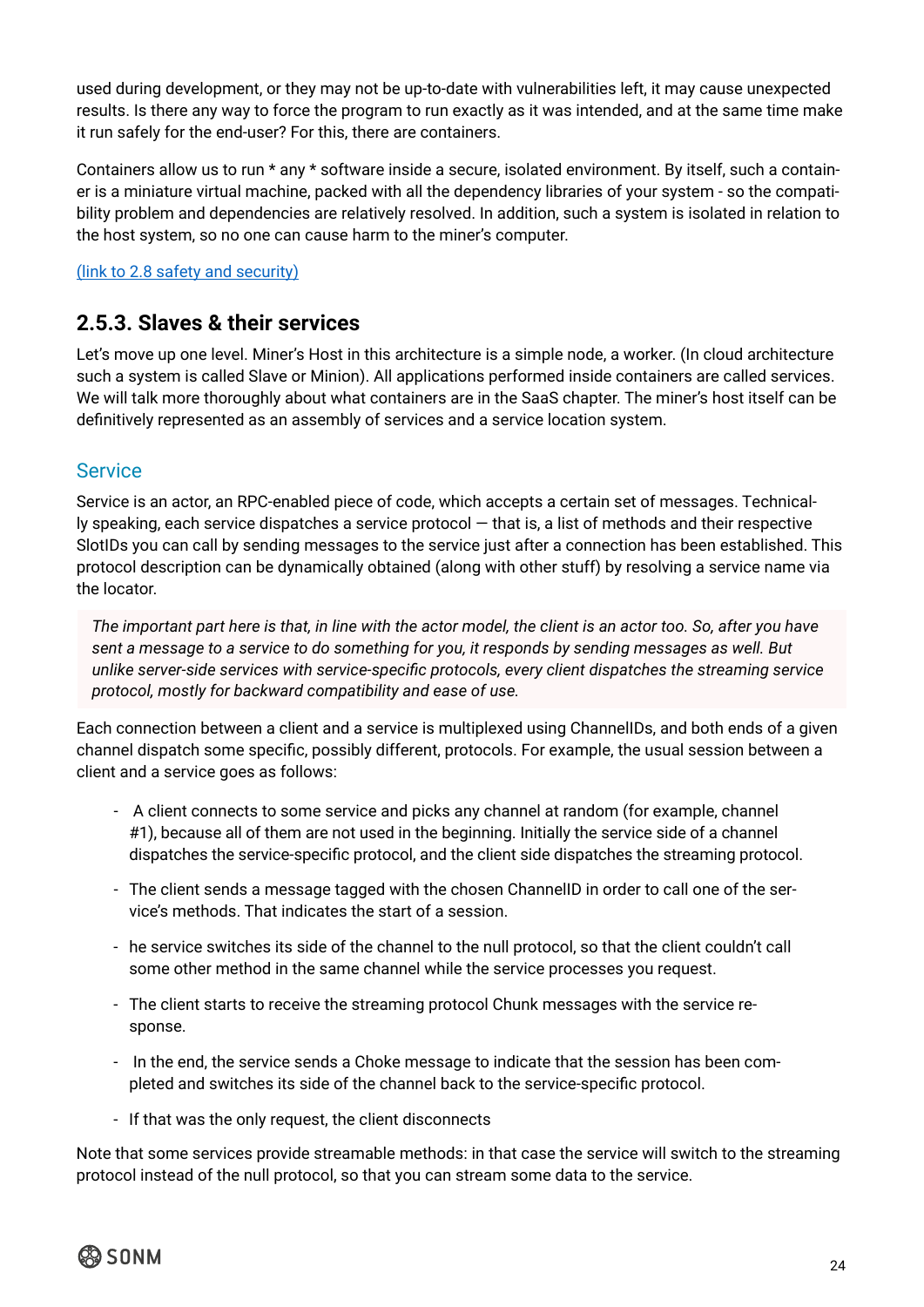### <span id="page-24-0"></span>Locator

When a node starts, it reads its configuration file, which has a list of services to run. This list only specifies service names and types, but not network-related properties, because the I/O layer and the RPC layer are completely separate. Moreover, the services themselves have no code to communicate over the network, only the message dispatching code.

In order to enable those services to receive and send messages over the network, the node starts a special service called the locator. Every other service is attached to the locator, which in turn wraps them in an event loop, binds them to some network endpoints and announces them in the cluster. The locator itself always runs on a public port.

So, a client should perform the following steps to connect to the requested service:

- Connect to service locator on a public port.
- Send a Resolve message with the name of the required service using any channel.
- Receive a Chunk message with the information about the service endpoint, its protocol version and its dispatch maps (which is a mapping of message numbers to method names).
- Receive a Choke message indicating that the request has been completed.
- Connect to the specified endpoint and work with the requested service.

Services can stack protocols. For example, the Elliptics service implements both the generic storage protocol and its own specific protocol, which means that a client requesting storage service can be routed to the Elliptics service instance. That is fine, because stacking allows the client to work with the Elliptics instance without even knowing the service-specific protocol details – protocol messages have the same SlotIDs no matter what service implements the given protocol and whether it uses protocol stacking or not.

### **2.5.4. Masters and Gateways**

Let's advance one layer higher. Here you can see that in addition to the miner machine itself, there is a master machine, i.e. Hub, the approximate function of which we considered in the paragraph about IaaS.

### **Master**

Master manages the execution of services on the machines of miners, maintains statistics, balances the load, carries out the validation of results, leads the task planner, etc. - i.e. Behaves like a conventional cryptocurrency pool. Master is also called a Gateway node.

### **Gateway**

Optionally, the locator can be configured to aggregate other locators' multicast announcements (or use a provided list of remote nodes) and act as a cluster entry point for clients. In other words, the aggregating locator job is to configure a gateway by connecting with all the remote nodes and monitoring their health and service updates.

Gateways are pluggable locator modules which provide remote location functionality. For example, a simple builtin Adhoc Gateway randomly picks a remote node for each client, and IPVS Gateway operates on a kernel IPVS load balancer to set up a local virtual service for each available service in the cluster.

Clients can use these aggregating locators to access every service in the cluster regardless of their physical location in a load-balanced fashion.

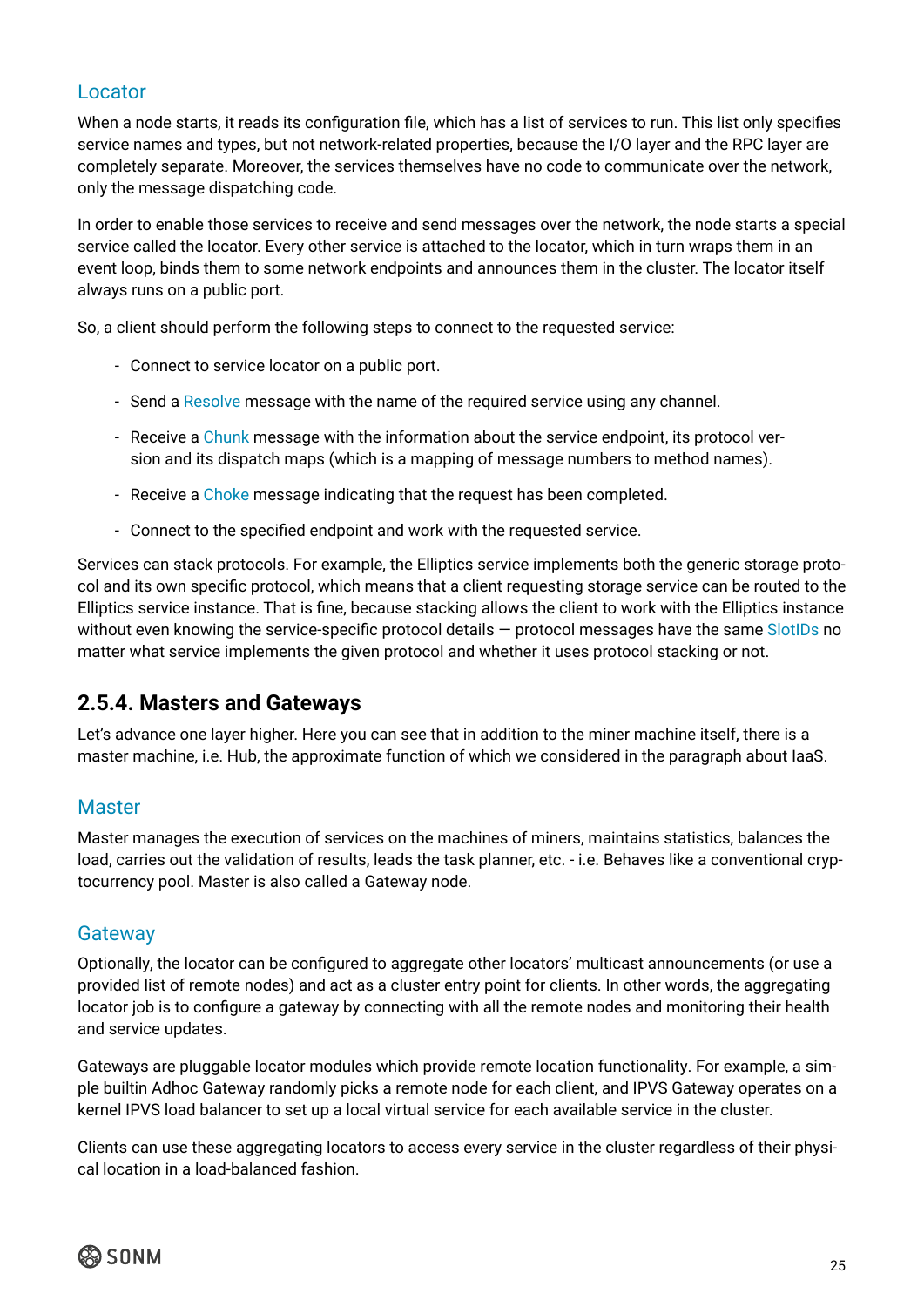### <span id="page-25-0"></span>**2.5.5. Grid - Core**

Two machines - Master & Worker form a basic implementation of the Grid standard - a loosely coupled computing network. A key feature of the Grid standard is the prerequisite for decentralization and geographic remoteness of Masters from Workers. As an example, we consider the product [https://github.](https://github.com/cocaine/cocaine-core) [com/cocaine/cocaine-core](https://github.com/cocaine/cocaine-core) as an example of Grid-Core.

### **2.5.6. Intercommunication Services**

SOSNA intercommunication services are a common p2p message bus, with which miners, hubs and clients communicate, as well as the Blockchain API service, which allows SOSNA to communicate with Blockchain.

### 2.6. World Computer SaaS and its API

Example of the simple application that can be run on SOSNA

#!/usr/bin/env python

```
from cocaine.services import Service 
from cocaine.worker import Worker
```
storage = Service("storage")

def process(value): return len(value)

```
def handle(request, response): 
   key = yield request.read() 
   value = yield storage.read("collection", key)
```

```
 response.write(process(value)) 
 response.close()
```

```
Worker().run({ 
   'calculate_length': handle 
})
```
### 2.7. Results verification

The problem of validating computations executed by a third party is a thoroughly researched topic [9] [10], but it still lacks production-ready solutions, since most of them are very expensive in practice (at least in an HPC setting).

More practical solutions are based on repeating computations – verification by replication. This approach requires designated nodes (hubs) to distribute work units, aggregate results and verify them. Docker uses this approach and has a highly tested implementation.

For certain kinds of computational problems it may be practical to offload the task of aggregation and verification to a smart contract. The process goes as follows: miner computes some work unit and posts

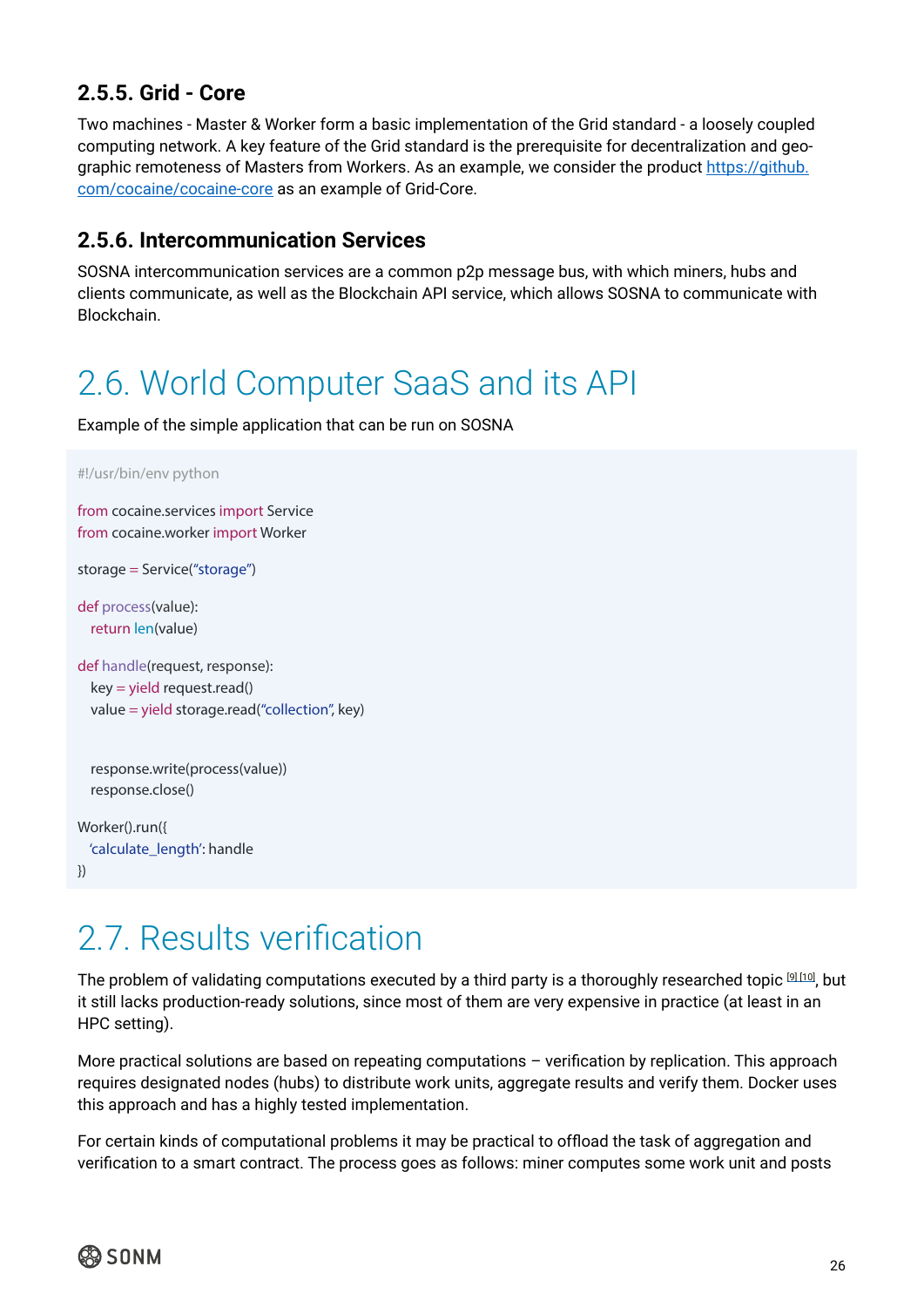merkle-tree root hash to the smart contract. Some other miner computes the same work unit and notices that results differ. In this case, it is possible to calculate a compact proof of cheat. The proof can be checked by the smart contract, and the cheater punished.

Economic motivation is used to promote this double-checking behavior: miners deposit some fixed amount of tokens, and this deposit will be returned after some timeout if no proof of cheat was posted. On the other hand, it is possible to earn tokens by checking computations and revealing cheaters.

Verification by smart contracts is actively researched [11][12] and has some benefits:

- *does not require trusted third party to aggregate and verify results*
- *does not impose any overhead in case of honest miners*
- - *has limited and bearable overhead in case of dishonest miners*

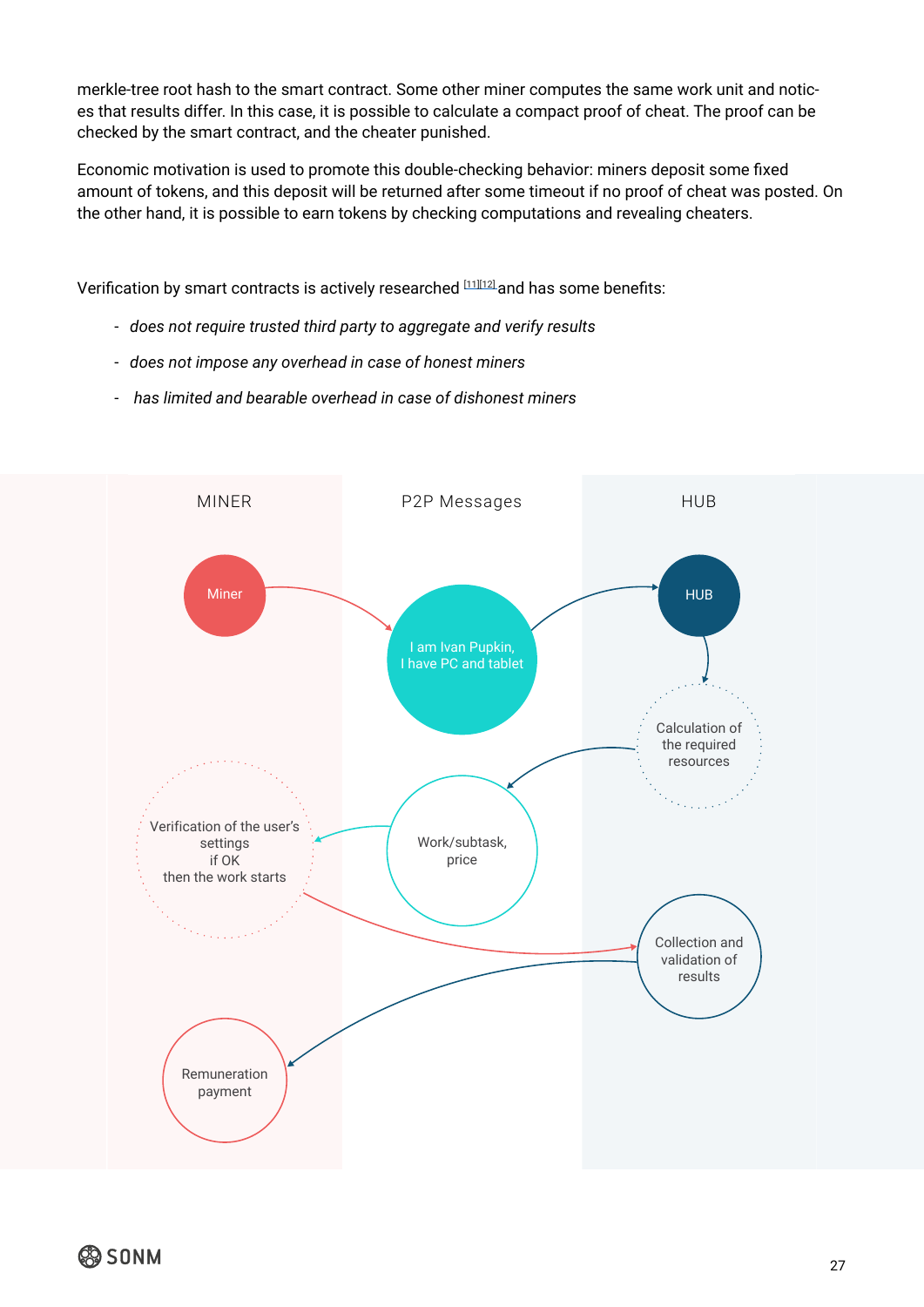### <span id="page-27-0"></span>Notes:

We will have a fully functional system that will be used for any general-purpose computations, starting from the v.2.0. It is most likely that by this stage the SONM platform will have full-scale computational projects deployed with high turnover volume. (link to chapter 3. Roadmap)

Moreover, by the v.2.0 we expect SONM to attract lots of open-source community members, which means:

- The community will be independently creating lots of decentralized grid-compatible apps.
- Lots of brand new markets and teams are potentially going to appear, as well as numerous community-crafted tools for interaction with the SONM platform, most likely better than the original apps, developed by the SONM team. For example, the official geth Ethereum client made by Ethereum Foundation comparing to Parity by EthCore, or Windows Media Player compared to WinAmp or Internet Explorer comparing to Mozilla Firefox. We understand and welcome it

### That means that starting from this point we will need to reduce our efforts for tools development and give way to the free market and community.

We will focus on creating new formations for interaction with this market:

- a dedicated team developing decentralized computational power exchange
- teams providing server hosting services based on the SONM platform
- software for niche markets
- various integration projects
- external formations for tools development (like Metamask.io by ConsenSys)
- I.e., by this point we will have a distinct division of SONM development areas. For example:
	- original SONM core developers are creating basic protocols of the system
	- another team is creating apps within smart-solutions
	- SONM ExChange team is building UI-friendly tools for the interaction with buyers and managing the decentralized exchange

### 2.8. Safety and Security

In this chapter, we look at security aspects for miners and buyers

### **2.8.1. Safety for miners**

### **Safety from hostile workloads. Docker isolation.**

One of the docker's software packages is a daemon - which consists of a container server,launched via the "docker -d" command), client tools which permit the user to control the modus and containers directly via the command line interface and an API which permits the user to control the containers via a REST-style program.

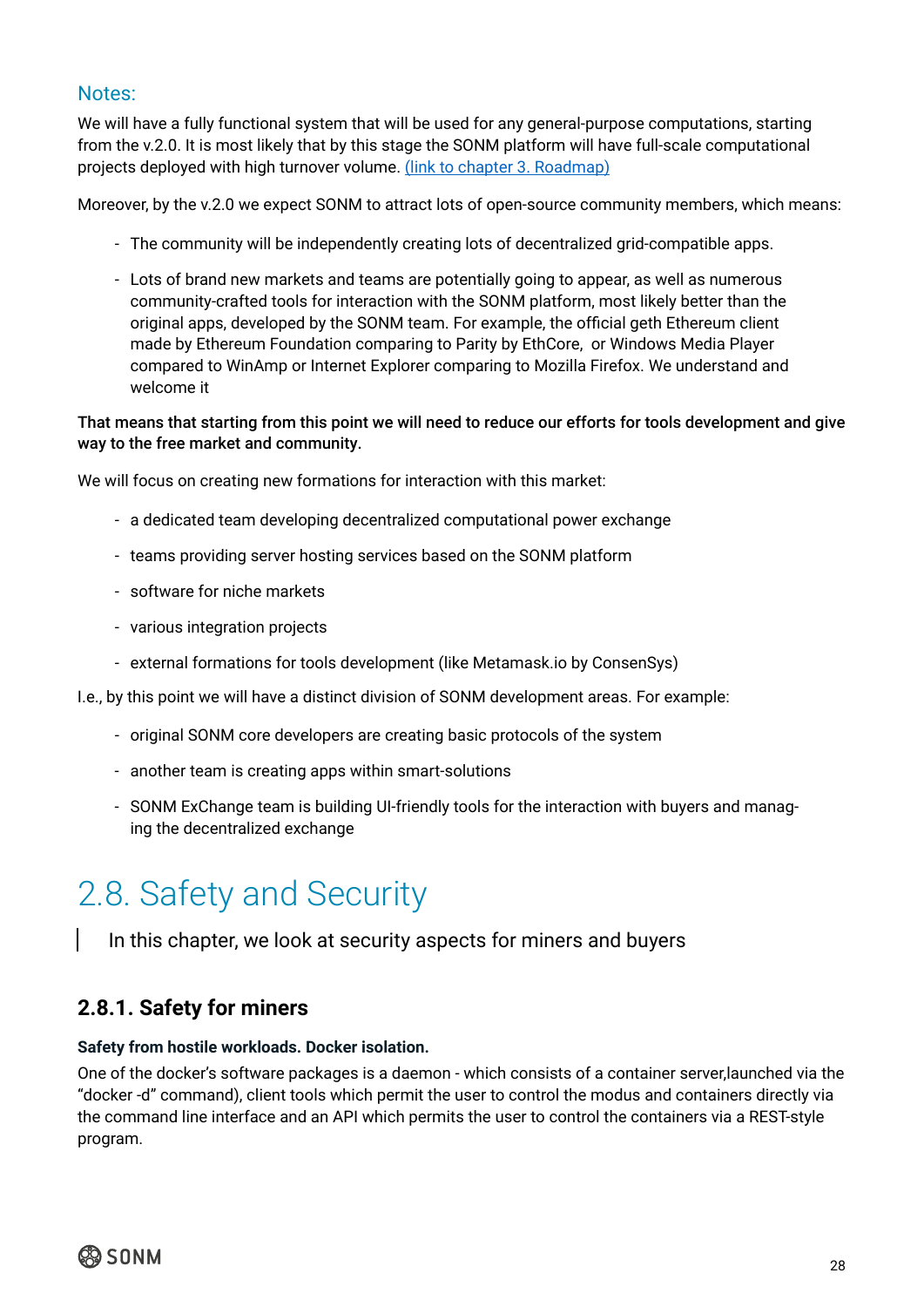<span id="page-28-0"></span>The daemon provides a complete isolation for the containers launched on the node at the file system level (each container has his own root), at the process level (the processes have access permission only for the container's own file system and the resources are split up using libcontainer), at the network level (each container has access exclusively to the range of network names tied directly to it and the corresponding network interfaces).

### **Safety for "reputation" and pirates.**

How miner can secure himself from payloads, which don't harm his computer, but have the reputational risk possibility? There can be website from darknet, bot-machine, credit card hacker or porn on his computer, so how our system provides security against such sort of thing?

We use the special 'Whitelist' contract for that, which is part of the Anti-Fraud system, where each hub and miner is registered and each of them, who is registered in whitelist, can be blocked and kicked out from the system by DAO voting. The pirate contracts of hubs and miners' wallets, which are not registered in the whitelist, will not be visible from the general settings, so they won't be affected by DAO voting. Therefore, hubs will have to offer to host only such kind of services that meet the community reputational requirements, which are formed by the community itself. It is also obliviously that one can configure the miner client program to accept the proposals from the pirate hubs, but then there are no any guarantees of security and fair payment.

### **2.8.2. Dishonest nodes eliminate**

The contract also has the Suspected and Punished conditions. In the Registered state  $-$  the state when the contract can be registered in the whitelist – the DAO and only DAO can invoke the suspect function, thus setting the contract's stats to suspected – suspected of being malicious. This function blocks all funds on the contract's wallet for 120 days. In the suspected state the following functions can be invoked by the DAO exclusively:

This mean that the only way to hub to get all his money including lockedFunds - is to invoke this function and pay DAO 0.5% of lockedFunds. In any other case 30% from all hub's operation's will be locked on the contract balance.

### **Suspected - Gulag function**

This can only be invoked by the DAO committee after 120 days have passed since the contract's state has been set to suspected, then all frozen funds of the contracts get sent to the DAO wallet, the contract state is definitively set to punished , and the owner of the contract is blocked from conduction further operations using this wallet.

### **2.8.3. Safety for buyers**

### **How is ensured to honest buyers their task is being run for given time?**

**The first method is** by query metrics. Hub should understand how much resourses are consumed by one instance of task, depending on the number (for example) of the input connections. Therefore, Hub can estimate the one connection value and then estimate work by its number. Of course, it gives just an approximate result and works only with stateless tasks, where users don't transfer the complete data volume into application (or we know in advance the approximate data volume). I.e. relatively talking, it will work for the casual websites and applications, but, for example, for such kind of service as photo and video editing

```
client - > buyer(hub) -> miner
          quieries ------> miner
          hub <-----------metrics
```
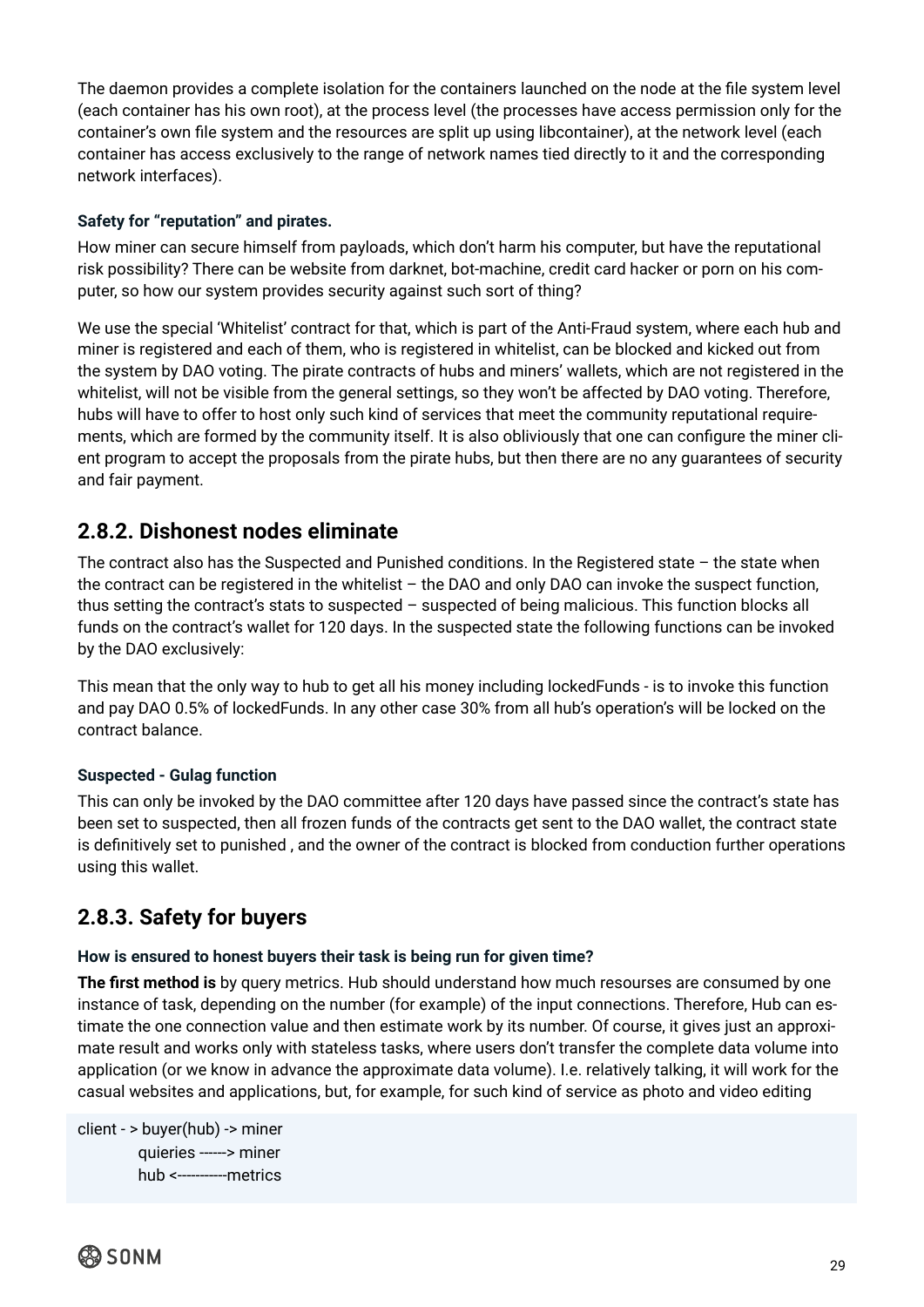<span id="page-29-0"></span>**The second method** – by resources. We should make a request inside the platform or container to specify how much resources were spent. However, there is a danger that miner can open everything on his computer and fake the data. In contrast to the number of requests that we can measure on our Hub machine, this method is no longer reliable (although, more accurate).

The third method is reputational. We assume that networks will function both like "fog" public parts, i.e. like clusters from multiple independent solo miners, and like private pools, i.e. private clouds (or probably some informal unions of solo miners like, for example, cartels).

In this case client wants to choose, does he want to run the task in the multiple independent and difficult to verify nodes, or in the private nodes (private hubs).

### **How is ensured to honest buyers their task is being run properly**

We take container and put out the hash from it. If hash coincides with mastercopy on the hub side, we decide that everything is good and it is our container. Hash is put out by the Docker engine and subscribed by the platform private key, which is unique for each installation. Then, among other things, we also force the Docker engine and platform key to update, so potential hacker will have to learn how to hack the whole system very-very fast and, in fact, with such a security system there is zero possibility of any successful hack.

In addition – PoS and reputation – every miner, who wants to earn more, must make a deposit on his wallet as a proof of "decency", guarantee.

Also, it is possible to contact directly the launched container by ssh and check the ongoing process.

### 2.9. AI implementation

Artificial intelligence is implemented for three main tasks based on various properties and regularities of algorithms and various formal models of their representation. First of all, it is worthwhile to focus on the task that solves the "trust problem" in relation to specific hubs. Methods implementing artificial intelligence, namely, methods of computational AI, such as neural networks and methods of evolutionary computation are capable of contributing to the solution of this problem.

Based on the logging of the messaging channel and receiving certain information about the hubs and their characteristics, an image of "natural selection" is created, at which the least optimal sets of characteristics are eliminated according to the specified decision criterion. The program analyzes the rating system of the hubs and their activity and creates a request to the blockchain to confirm. Only after an answer has been received it gives consent (with the successful state of the channel and a high level of trust) to connect and make a deal with this particular hub.

The neural network is based on the data filtering algorithm (takes into account OLS), uses a binary decision tree and clustering algorithms (used to extract information, compress data and examine data properties).

As a result, with the help of neural networks SONM analyzes and predicts the risks of transactions with each particular hub and solves the trust problem.

As Goolge (ex DeepMind) team show in 2016, using of AI can significantly improve loading of data center and got up to 40-60% reducing energy consumption in their datacenters . Going this way, to reduce costs (thus get up profit) for miners, SONM, using wide number of advanced metrics from master ("Hubs") and slave ("Worker") machines, aggregate this big data and train Hubs NN-based AIs to optimizing dispatching of data to Workers. We'll train AIs to solve Combinatorial optimization problems [\[13\]](https://en.wikipedia.org/wiki/Combinatorial_optimization), for example The Knapsack<sup>[\[14\]](https://en.wikipedia.org/wiki/Knapsack_problem)</sup> problem and the Travelling salesman problem  $15$ ]. These problems are NP-incomplete, so we have a basic implementation of a weak-class AI.

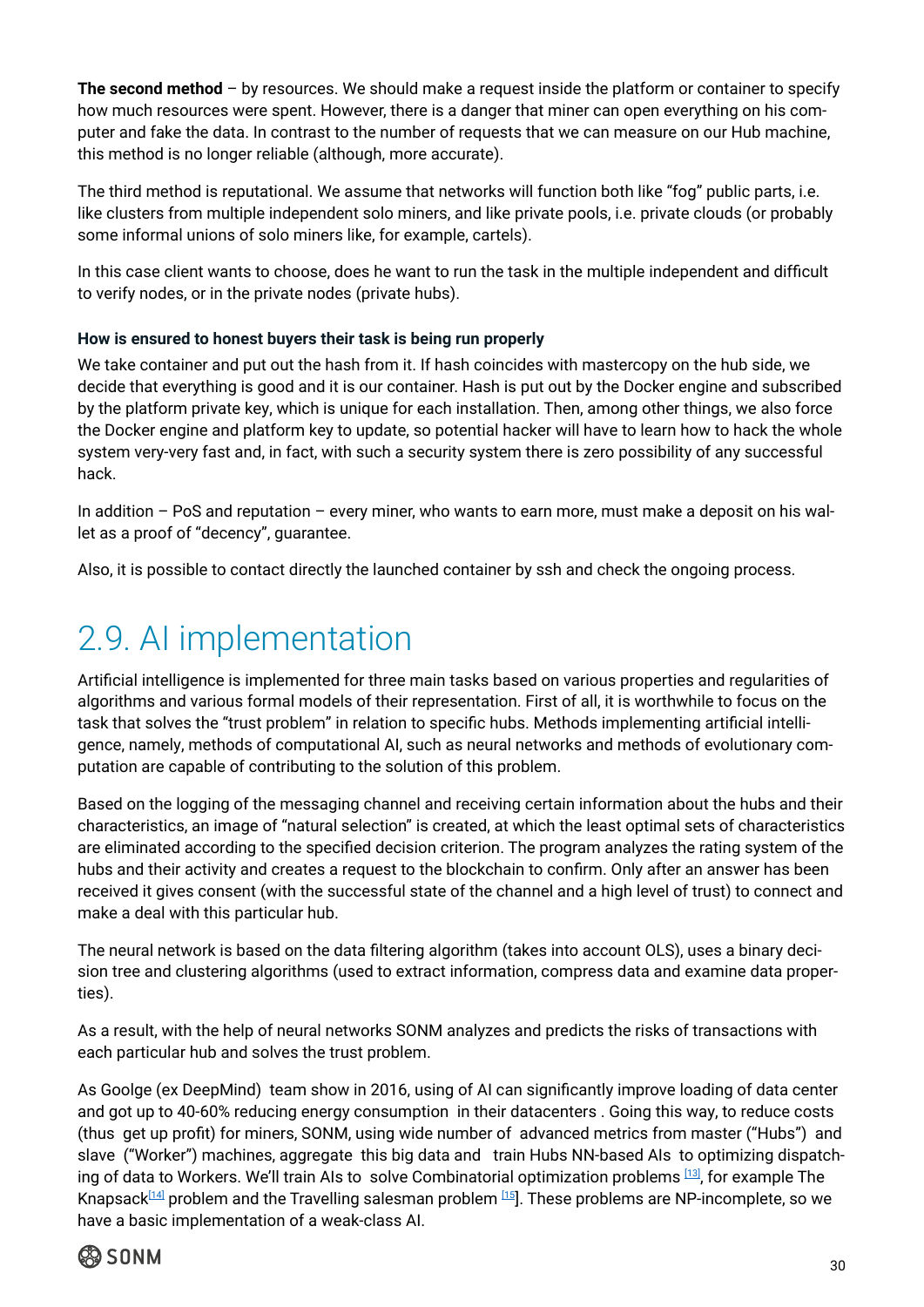<span id="page-30-0"></span>The Knapsack problem is solved in the context of 'miners briefcase' - how to divide resources between different projects/hubs, with maximal profit and risk diversification. Put simply, it would be like "What coins do I need to mine if btc goes down and in what proportion for each of it?"

The Travelling salesman problem is solved in the context of resource distribution and backs to GRID-network standards (this feature is not fully implemented yet).

### 2.10. SONM GitHub repositories



### 2.11. UI and API

### **2.11.1. Example of how the SONM marketplace works**

Market mechanisms.

One must remember that the end-user rarely interacts with the market directly, the market is mainly used by owners of hubs, miners or developers.

### An overview of the marketplace from the viewpoint of the Buyer (Developer).

### **CLIENT-HUB POINT OF VIEW:**

### **1. Hosting applications**

This is represented by a standard market mechanism functioning as a cloud market: an aggregator, where users can choose the cluster to host their applications. The cluster is chosen depending on the preferences of the client : region, pricing, power, etc. The system basically functions like the market.

This diagram represents a simple market mechanism, where a developer picks a cluster where the app will be hosted (a few clusters can be chosen) .

### **2. Selling utility services**

 A developer, which has created a utility service, can sell it or delegate it to hubs, collecting passive income via it. An example of such a service can be SUBD, a messenger service which is registered in the Application Pool and is offered to hubs. Hubs can be interested in using said application to attract more clients and gain advantage over their market rivals, which leads to market growth. The developer can view the service statistics in his personal account.

### An overview of the marketplace from the viewpoint of the Worker (miner)

### **HUB-MINER POINT OF VIEW:**

Miner, according to his preferences, automatically, according to set criteria, connects to the hub which mays the most and has the most stable bandwidth. As such there is a market here as well – on one side there is the computational power, on the other – money, but this market is almost entirely automated and unnoticeable to the miner (the system was designed to let the miner simply press a button and not monitor the rest of the process).

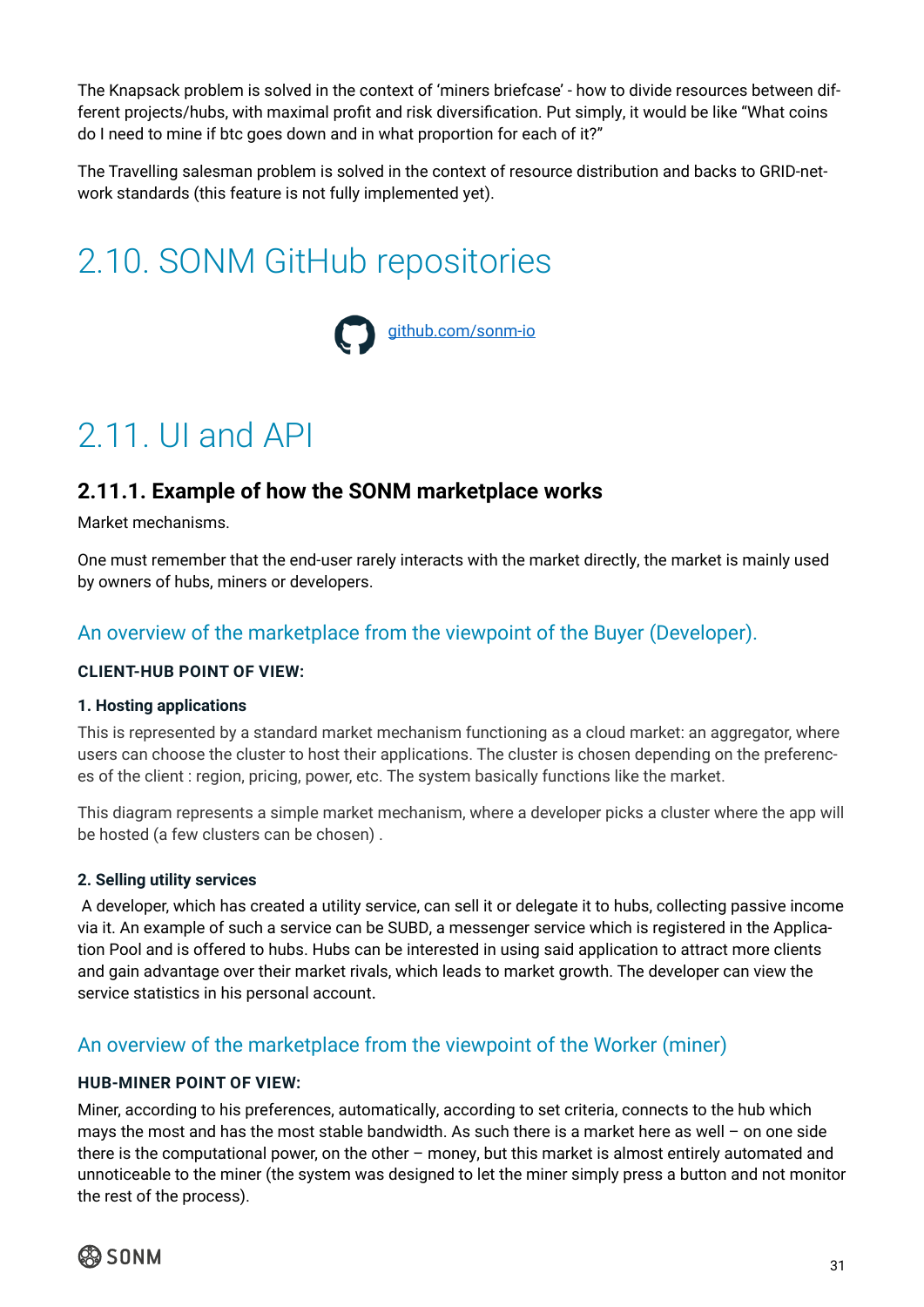### <span id="page-31-0"></span>To summarize:

For the client everything is easy – his application will be run on the closest miner. This means that for the end-user the difference will be virtually unnoticeable. The client/owner will be paying less, and the application will run faster.

On the technical level the application will first request the designated hub or the required amount of computational power (in order to contact the locator service) for service, and if such a service is available, the application will request it to be performed on the closest machine available (which will accordingly be the cheapest option).

### **2.11.2. Interface prototype**

### SONM buyers interface prototype

Pre-purchase computing power

- Hardware selection
- Application from Application Pool selection
- Search for applications/hardware
- Servers selection
- Command line (Terminal interface) for running own application, setup running application on the server, before it is sent to miners nodes

### SONM miners interface prototype

- Select applications to run on the nodes (whitelist, reputation level , or any depending on price)
- Setup number of tokens for unit of computing power (FLOPS, time)
- Setup disk space allocation limits and price for it (can be used own space, or purchased from other integrated services, like [Oraclize](http://www.oraclize.it/), [Factom](https://www.factom.com/), Stori, [Sia,](https://sia.tech/) [Filecoin](http://filecoin.io/) etc.).

| <b>@SONM</b>                                                                                      | இ $\vee$<br>Username                       | <b>@SONM</b>                                                                  | இ√<br>Username                                          |  |
|---------------------------------------------------------------------------------------------------|--------------------------------------------|-------------------------------------------------------------------------------|---------------------------------------------------------|--|
| PRE-PURCHASE COMPUTING FORM                                                                       |                                            | PRE-SELLING COMPUTING POWER FORM                                              |                                                         |  |
| <b>APPLICATION FORM</b>                                                                           |                                            | <b>APPLICATION FORM</b>                                                       |                                                         |  |
| Application pool selection<br>$\checkmark$                                                        | Search applications/hardware $\varnothing$ | Application                                                                   | SELECT APPLICATIONS TO RUN ON THE NODES<br>$\checkmark$ |  |
| Servers selection<br><b>COMMAND LINE OPTIONS</b><br>$\geq$ $\_$                                   | $\checkmark$                               |                                                                               | *white list reputation level or any depending price     |  |
| SELECT APPLICATIONS TO RUN ON THE NODES<br>Application                                            |                                            | SETUP NUMBER OF TOKENS FOR A UNIT OF COMPUTING POWER<br>Time: 00.00<br>Flops: |                                                         |  |
| SETUP NUMBER OF TOKENS FOR A UNIT OF COMPUTING POWER                                              |                                            | SETUP DISK SPACE ALLPCATION LIMITS AND PRICE FOR IT                           |                                                         |  |
| Flops:                                                                                            | Time: 00.00                                | Allocation limits:                                                            | <b>BTC</b><br>Price:                                    |  |
| SETUP DISK SPACE ALLPCATION LIMITS AND PRICE FOR IT<br>Allocation limits:<br><b>BTC</b><br>Price: |                                            | *can be used own space or purchased from other inegrated<br>services          |                                                         |  |
| <b>OK</b>                                                                                         |                                            |                                                                               | OK                                                      |  |

SONM BUYERS INTERFACE SONM MINERS INTERFACE

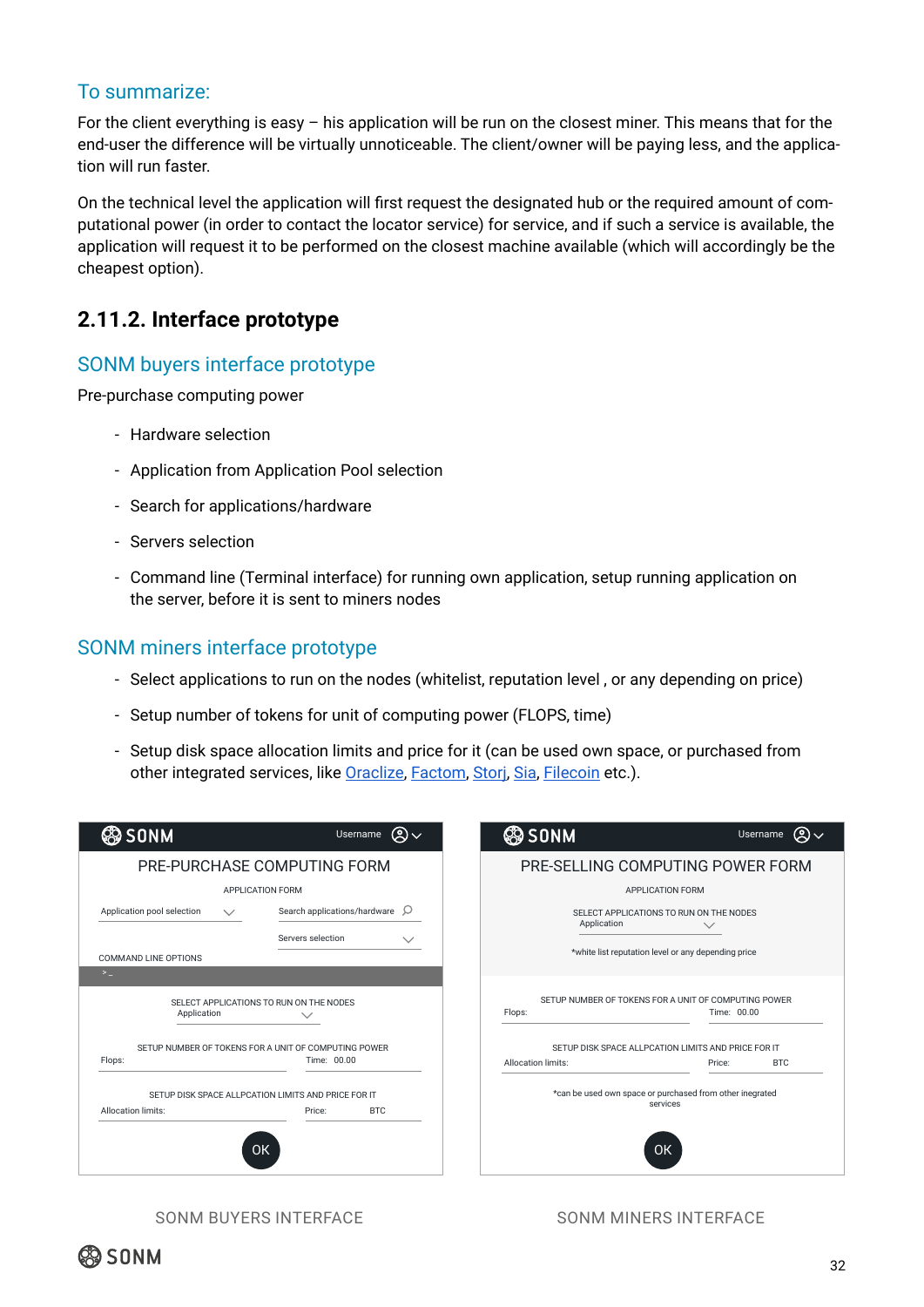### <span id="page-32-0"></span>**2.11.3. API for software developers**

In the first stages developers' API will be implemented using widespread and well-tested Yandex, Cocaine and Ethereum API.

In the further stages of platform development, after the system core upgrade to v.2.0, we'll create proprietary SONM API.Top-level api, which defines the logical grouping of containers, which allows you to define container pools, distribute the load, and also specify their placement.

# 3. DEVELOPMENT ROADMAP

### 3.1. Modules' implementation roadmap:

| Ver. | Messaging                                                                                                | SOSNA core                                                         | Platform                                | Smart-contracts                       |
|------|----------------------------------------------------------------------------------------------------------|--------------------------------------------------------------------|-----------------------------------------|---------------------------------------|
| 0.1  | <b>Slave Protocol</b>                                                                                    |                                                                    | Yandex.Cocaine                          | PresaleToken,<br>Presale, "Factory"   |
| 0.2  | Ethereum P2P101<br>Whisper modified in<br><b>FUSRODAH - Mes-</b><br>saging protocol<br>implementation    |                                                                    | PayoutProto                             | ICO, Token                            |
| 0.3  | Messages optimi-<br>zation (channels, an-<br>ti-flood etc)                                               | Waiting for contracts'<br>deployment. Interaction<br>protos        | Debug + Cutting off<br>Yandex pitfalls. | <b>DAO</b>                            |
| 0.4  | Sonm hub DNS<br>reconstruction, ad-<br>ditional messaging<br>types and channels'<br>specification, debug | Business logic imple-<br>mentation (including<br>price API)        | Payout Dapp                             | "Factory" debug                       |
| 0.5. | Debug and feedback                                                                                       | Interaction with p2p<br>message bus & ethere-<br>um blockchain API | DCFS (etcd, Swarm,<br>IPFS) integration | Whitelist, Hub<br>wallet, Hub Factory |
| 1.0  | Global channels and<br>Global DNS improve-<br>ments.                                                     | Graphic UI                                                         | Locator service im-<br>provement.       | BugFix + Escrow                       |
| 1.1  | Debug & feedback                                                                                         | Debug & feedback                                                   | <b>BugFix</b>                           | Debug & feedback                      |
| 1.n  |                                                                                                          |                                                                    | Debug & feedback                        |                                       |
| 2.0  |                                                                                                          |                                                                    |                                         |                                       |
|      |                                                                                                          |                                                                    | <b>CoreOS</b><br>(https://coreos.com/)  |                                       |

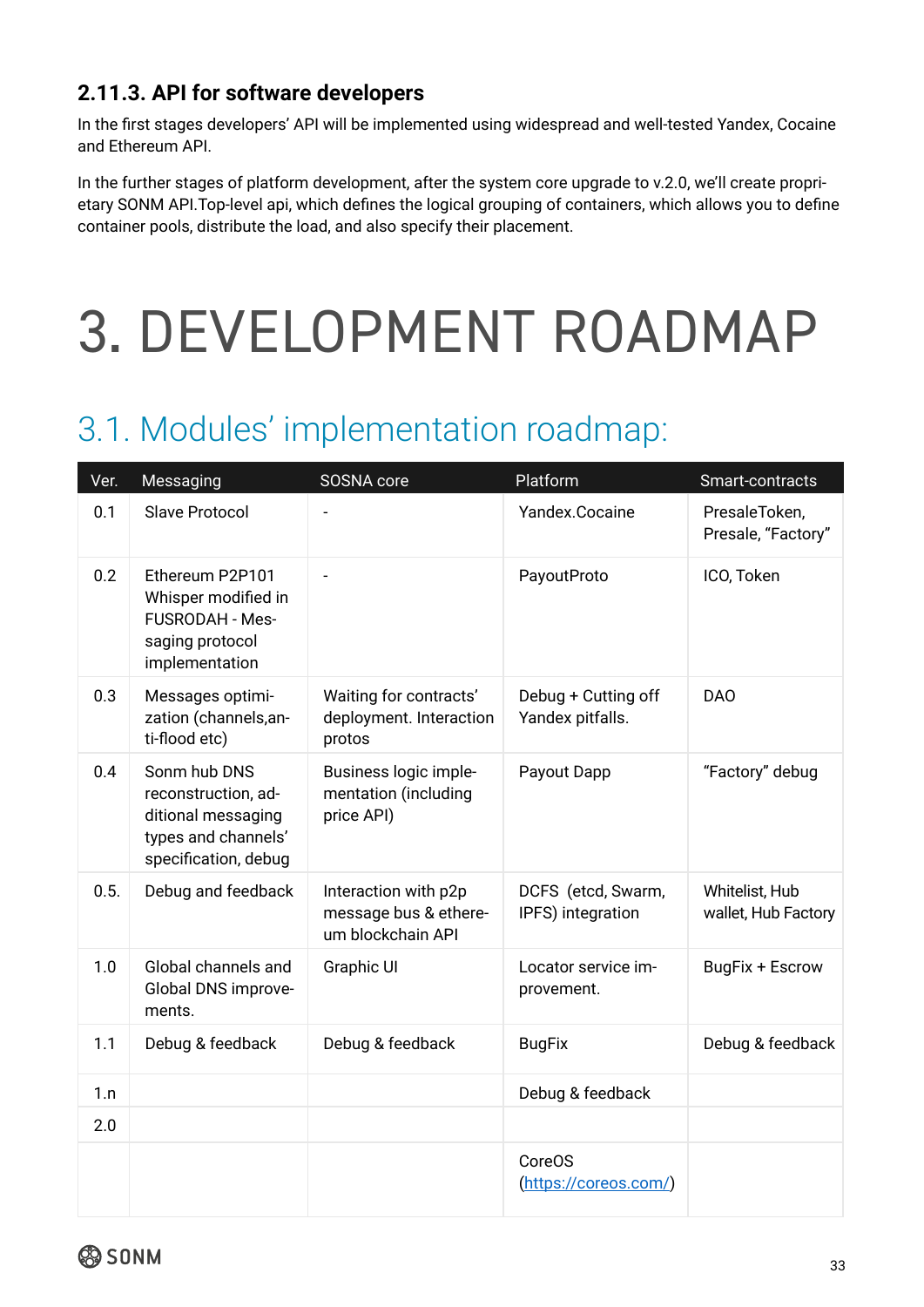### **v.0.1 - ANGE (Current Version)**

Yandex. Cocaine as a platform, Docker as an isolation. Supported languages:

- C++
- Go
- Java
- Node.js
- Python
- Ruby
- [In development] Racket

We have the following services:

- Logging
- Node-local file storage
- MongoDB storage
- - [Elliptics](https://github.com/reverbrain/elliptics) storage
- Node-local in-memory cache
- Distributed in-memory cache
- URL Fetch
- Jabber
- *[In development]* Notifications
- *[In development]* Distributed time service

Prototypes of the smart-contracts system ("Forge"), Slave protocol for communication between nodes.

Anyone can create his own hub and try to collect powers from miners, or create his own cluster (from many owned machines). Anyone could run any usual docker container on it or create your own application in Cocaine framework (see sections above or github).

### **v.0.2 - PRINCIP (june 2017)**

Main Token Contract and ICO application. Payout prototype (already implemented for BOINC-platform "[DrugDiscovery@home](mailto:DrugDiscovery@home.com)")

Optimized To>man - Yandex.Cocaine - based platform for fog computing will be implemented.

Ethereum P2P101 Whisper modified in FUSRODAH - based protocol of messaging between Sender (Node) and Watcher (worker) machines will be implemented.

As a demonstration of universality of platform, QUAKE game server container will be implemented .)

@ SONM

ꟼP

Ӕ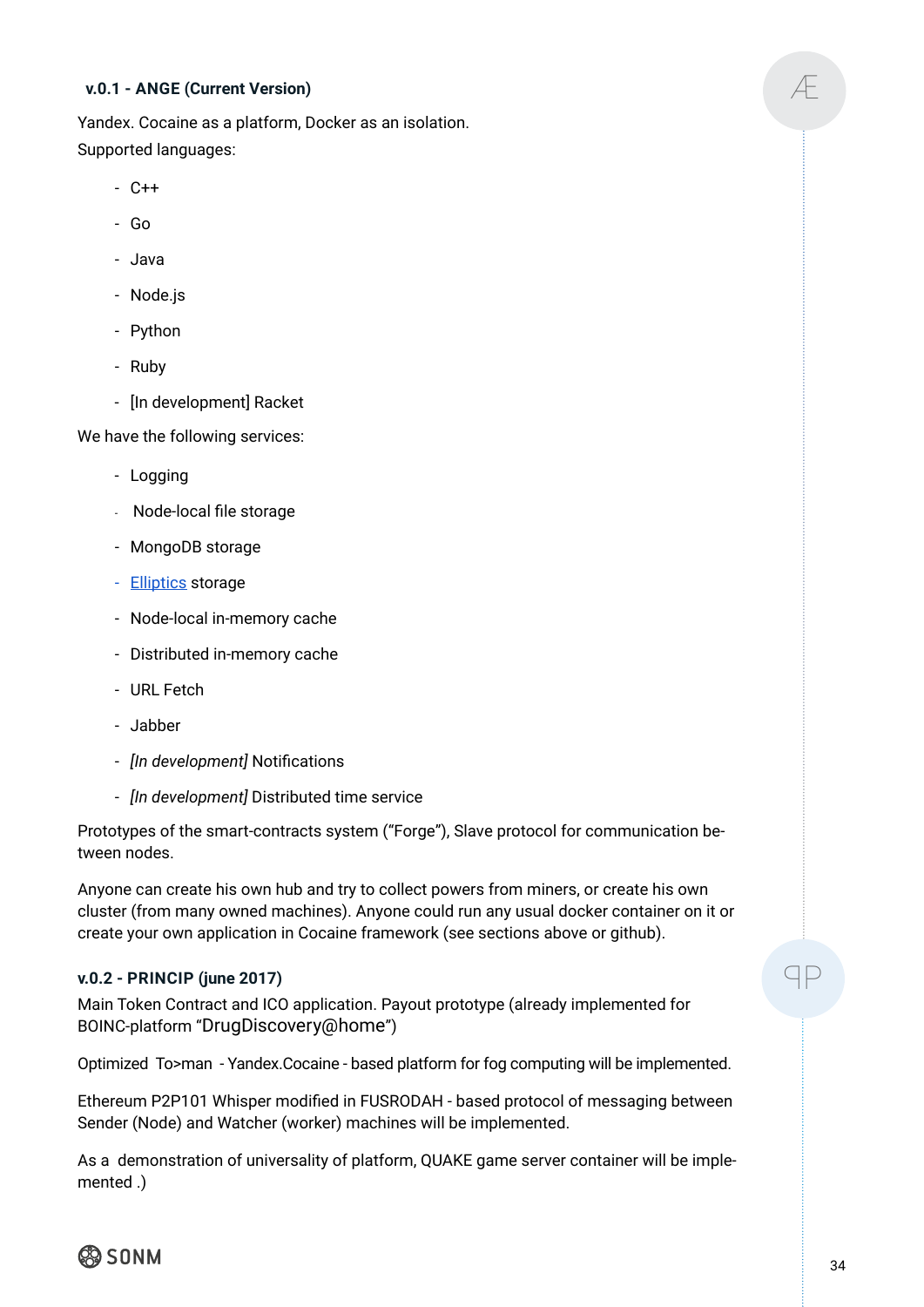#### **v.0.3 - ARCH (september 2017)**

On this version we will focus on the most crucial parts of the system. For now the slave protocol is literally 'protocol' - it has no own libraries or API, it's just an agreement inside the module system.

On the platform level it is will be PayOut dapp - a simple dapp which allow hub administrator payout tokens to miners, depending on their work - it is already done for BOINC-like platforms such as"DrugDiscovery@home". We need to simply adapt it to our newly deployed token contract and architecture of the Cocaine gateway node.

On the smart contracts level it will work with our DAO contract.

- +Browser for sites
- +Messages optimization (channels,anti-flood etc)
- +DAO & Dividents payout
- + UI and UX improvments for all sides.
- +General productivity improvments

Browser for sites means we will have our own browser for our services and sites (inside sonm network). Probably it would be web3 compatible (metamask in complect) - It's also will be good test for locator services - network should spawn apps and sites nearby with browser user (cookie definition and e.t.c.).

#### **v.0.4 - POWER (march 2018)**

In this version we will be adding new messaging types for new messaging systems, tuning the communication between miners and hubs. We will probably rewrite the internal DNS peer discovery service as well (it allows the searching of peers during listening of the general channel in the messaging system).

Concerning the core platform we will work towards business logic (market and AI) implementation, and tuning in messages and blockchain API.

On the platform level we will be implementing integration with DCFS like IPFS,Swarm, Storj. Application registry. On the smart-contracts level we will be finishing work on "Factory".

#### **v.0.5 - VIRT (june 2018)**

Application registry means some 'trusted' registry of approved applications. If miner or hub will want use applications not from this registry (e.g. using their own private registry or other sources like github or private dev repositories) - they should add new source manually etc.

Court app - is application which filter DAO proposal and parsing messages channel to structurise flow of 'blaming' proposal and let community better tool to look at it. And vote for it.

On this level all the newest contracts from "Factory" - Whitelist, HubFactory,HubWallet will be deployed. It will be the start of forming real new homeostasis of the system. After that we think that a few "debug" releases will be necessary with different community proposals.

+General locator and end-node client

 $A$  $H$ 

9R

VT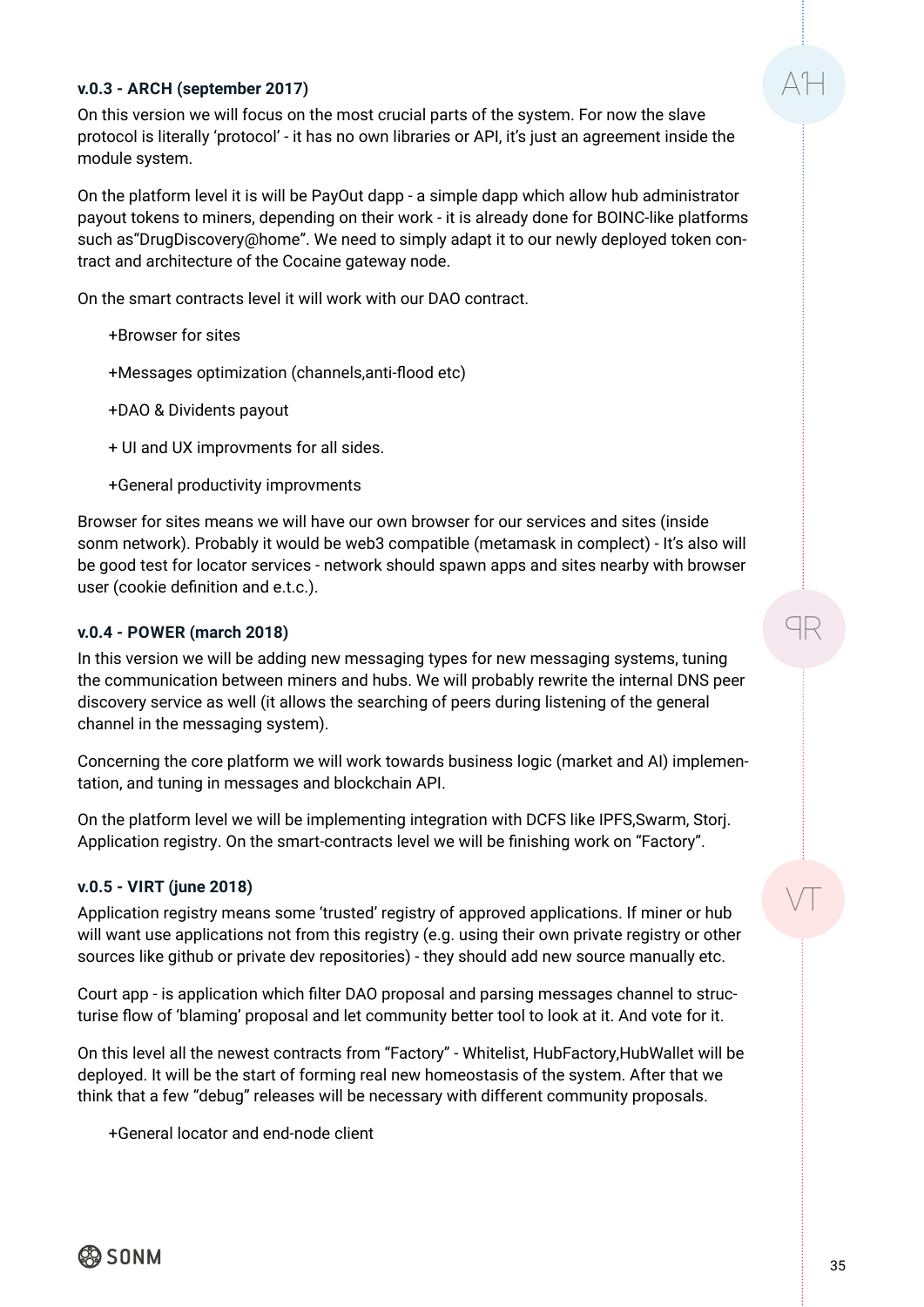This mean that locator will be used not only for browser, but for any type of application. We think it will take all queries from localhost to the network services and look for this services in sonm network to determine nearest good point.

+BTSync

+Court app

### **v.1.0 - DOMIN (august 2018)**

The very first commercial version of this platform for public usage.

*Global DNS and service locator improvements allow us to create a new internet browser, which would allow everyone to find and run services like [https://servicename](https://servicename/).*

Graphic UI improvements for each part of the system permit us to improve the user experience and start to widely expand among 'non-bitcoiners'.

*We also believe that other companies will use our smart-contract's organization (Forge), which would allow them to use one contract-register and fair system protection from malicious users and fraud.*

### **v.1.1 - THRON (november 2018)**

UX improvement, community proposals, feedback, debug, etc.

### **v1.n - CHERUB (2019)**

Development of the new SOSNA version is started, which will be based on CoreOS (a system you could literally run everywhere - microwaves and washing machines). *Seriously, read about CoreOS - it is awesome!*

### **v.2.0 - SERA (2020)**

Release of SOSNA 2.0. Imagine if your smart-watches from Apple could earn you money? That's what we are talking about - When "Time is money!" is not just words.

### Notes:

We will have a fully functional system, able to be used for any general-purpose computations, starting from the v.1.0. Most likely, by this stage SONM platform will have full-scale computational projects deployed with high turnover volume.

Moreover, by the v.1.0 we expect SONM to attract lots of the open-source community members, which means:

- The community will be independently creating lots of decentralized grid-compatible apps.
- Lots of brand new markets and teams are potentially going to appear, as well as lots of community-crafted tools for interaction with the SONM platform, most likely better than the original apps, developed by the SONM team. For example, the official geth Ethereum client made by Ethereum Foundation comparing to Parity by EthCore, or Windows Media Player compared to WinAmp or Internet Explorer comparing to Mozilla Firefox. We understand and welcome it.



 $\Box$ 

TM

)B

AS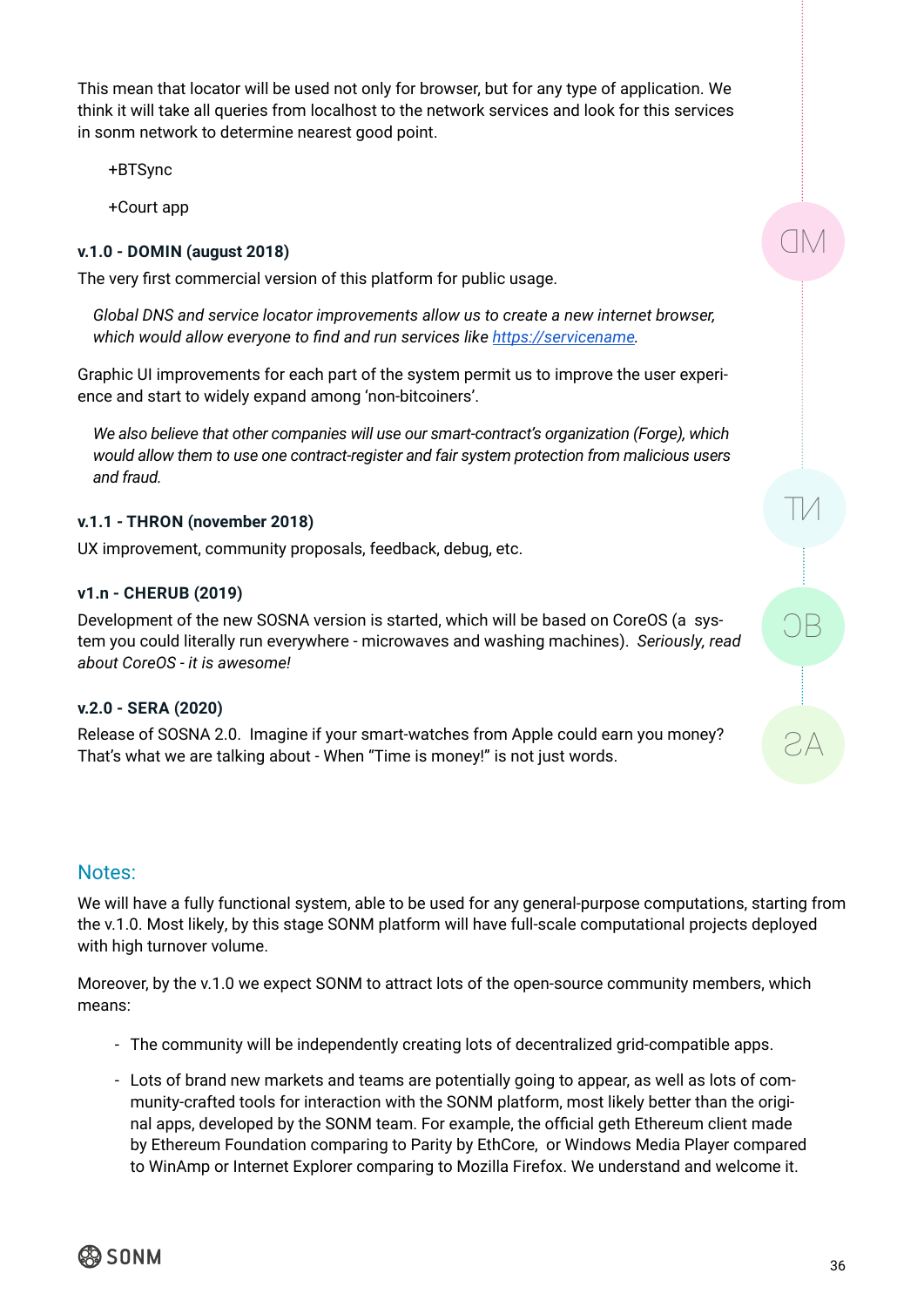### <span id="page-36-0"></span>**That means that starting from this point we'll need to reduce our efforts for tools development and give way to the free market and community**..

We'll focus on creating new formations for interaction with this market:

- a dedicated team developing decentralized computational power exchange
- teams providing server hosting services based on the SONM platform
- software for niche markets
- various integration projects
- external formations for tools development (like Metamask.io by ConsenSys)
- I.e., by this point we will have a distinct division of SONM development areas. For example:
	- original SONM core developers are creating basic protocols of the system
	- another team is creating apps within smart-solutions
	- SONM ExChange team is building UI-friendly tools for the interaction with buyers and managing the decentralized exchange

### 3.2. Dissemination of the development process information

- The project team is responsible for making the results open to the public and for using all available resources to disseminate information about the project.
- We will publish a report about current development results and issues at least once a week.
- Report will contain current project needs and issues.
- All major breakthroughs will be communicated with interested mass media and spread in major community forums like BitcoinTalk and CryptoCoin Talk.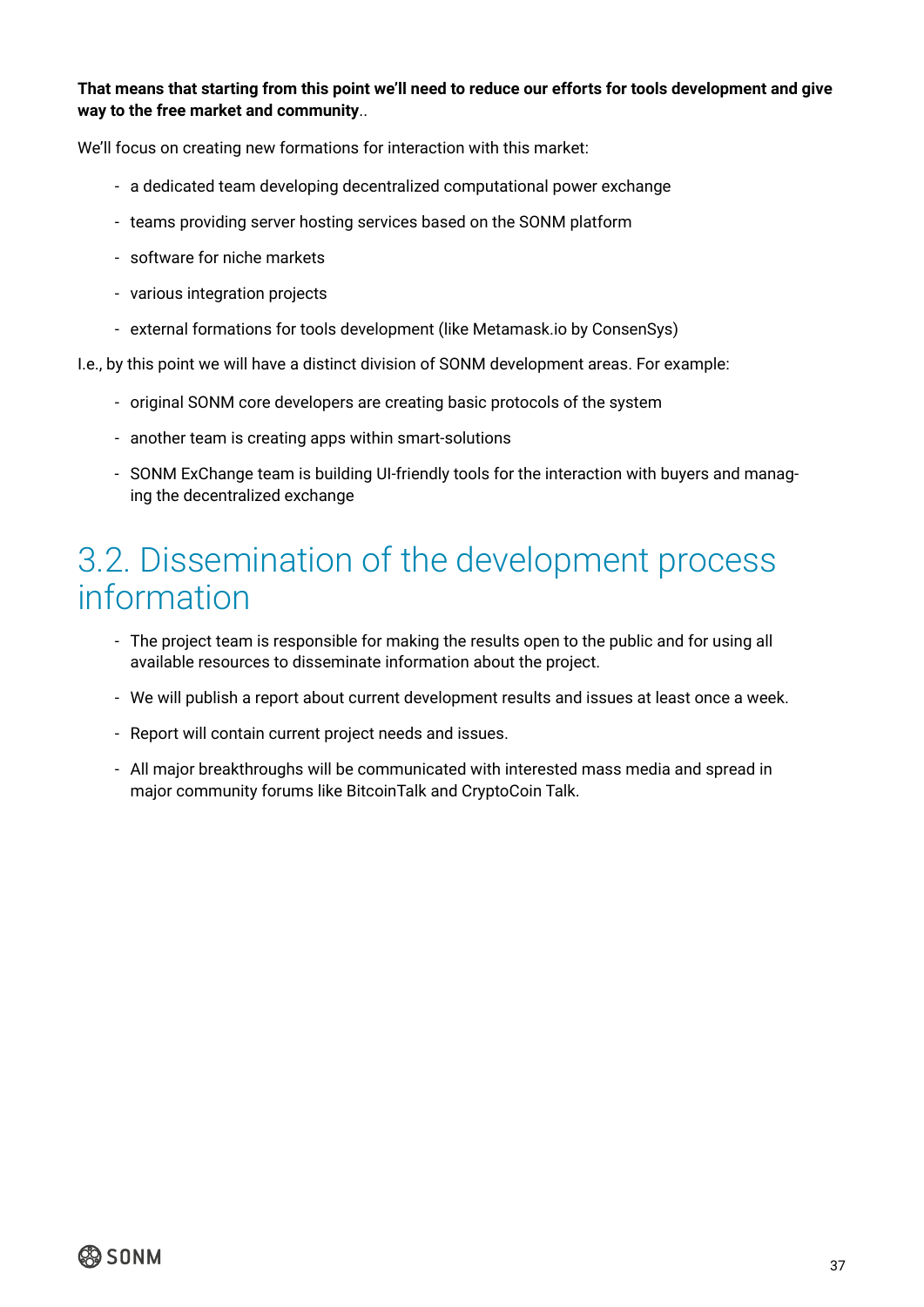# <span id="page-37-0"></span>4. SONM IN COMPARISON TO OTHER GRID COMPUTING PROJECTS

|                                     | <b>SONM</b>  | <b>Golem</b>              | <b>iEXEC</b>          |
|-------------------------------------|--------------|---------------------------|-----------------------|
| Platform                            | Cocaine      | Golem itself              | Xtremweb-hep          |
| Anti-fraud                          | $\checkmark$ | $\overline{\mathsf{x}}$   | $\boldsymbol{\times}$ |
| Game servers support                | $\checkmark$ | $\times$                  | $\boldsymbol{\times}$ |
| Site hosting                        | $\checkmark$ | $\times$                  | $\boldsymbol{\times}$ |
| <b>Services</b>                     | $\checkmark$ | $\times$                  | $\boldsymbol{\times}$ |
| Hybrid P2P                          | $\checkmark$ | $\times$                  | $\checkmark$          |
| <b>SaaS</b>                         | Already yes  | $\times$                  | $\times$              |
| Messages API                        | $\checkmark$ | Planned in stone<br>golem | $\times$              |
| Fog-computation                     | $\checkmark$ | $\checkmark$              | $\times$              |
| Non-determenistic tasks             | $\checkmark$ | $\overline{\mathsf{x}}$   | $\times$              |
| <b>Container protection</b>         | $\checkmark$ | $\times$                  | $\times$              |
| <b>Container validation</b>         | $\checkmark$ | $\times$                  | $\times$              |
| Load balancer                       | round-robin  | $\times$                  | $\pmb{\times}$        |
| Service locator                     | $\checkmark$ | $\boldsymbol{\times}$     | $\pmb{\times}$        |
| Data stream & pipeline              | $\checkmark$ | $\times$                  | $\times$              |
| Distributed in-memory cache service | $\times$     | $\times$                  | $\times$              |
| Nodejs application-service support  | $\checkmark$ | $\times$                  | $\times$              |

### 1. Platform

Grid is a formal technology/a standard of geographically dispersed computational networks.

Let's take a look at how these three projects design their platforms.

Golem are creating their own platform for computations, in our opinion this is similar to reinventing the wheel and has no obvious merit. There's no clear understanding of what basis for the technology are they using (GRID or Cloud), no logical justification for using Python as their main programming language (Python is web-oriented, creating a platform requires more appropriate language, like C++ or Java).

 iEX, on the other hand, is based on Xtremweb-hep. The Xtremweb-hep platform is based on the GRID technology and written using Java.

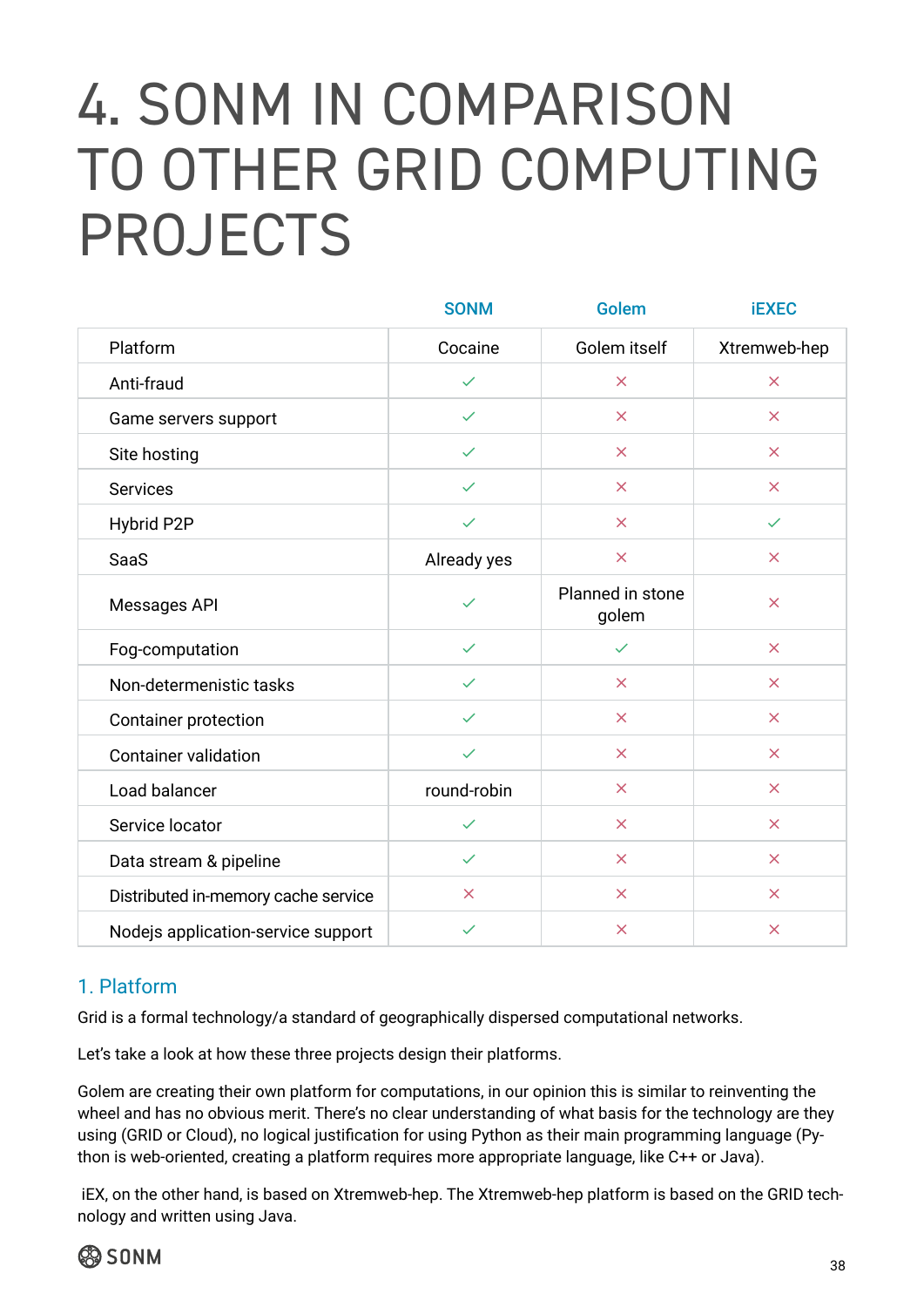Finally, SONM uses and is going to improve the Yandex.Cocaine platform. Yandex.Cocaine is based on a Distributed Cloud structure (unlike the regular Cloud structure,there is no hard master-minion assignment, like the one used in Kubernetes by Google). It is written using C++, has implementations for Go, Java and Haskell, among others. Our programmer Max Taldykin was part of the team designing the Haskell implementation.

### **What can be considered the best solution for a world computer platform?**

A hybrid technology must be created and used, Grid+Cloud.

Golem cannot provide a competing solution at this moment, their own projects are far behind the most innovative ideas. Their popularity is largely driven by the fact that they were the first ones to showcase the distributed world computer structure, and now the only way forward left for them is to start working on restructuring their work algorithms and integrating new technologies.

iEX has a few very good solutions presented on the technical level using the Grid technology, but most Grid solutions are based on scientific calculation needs and have poor compatibility with traditional clouds. They also lack locator services and many more. Another disadvantage of their technologies would be the need to work in the direction of the Cloud technology ( developing system messages, metrics, accounization, billing, services).

SONM is based on the Distributed Cloud technology and has all the necessary resources to create the proper platform. We are planning to adopt a few technological distinctions of the Grid system – integrating an additional validation system ( it is already being prepared and in soon we will present a unique system of undetermined computation verification). There are no similar projects developed and copying it will be very difficult for competitors. Further development of existing containers with the intention of unifying processes computed by the miners is also planned.

### 2. Anti-fraud protection

One of the most important aspects involved in the effective implementation of distributed computing is anti-fraud protection.

SONM has a working prototype of a unique anti-fraud protection system based on smart contracts. This will provide miners and customers solid protection from malicious nodes, clusters and pools within the system. This system is also a key to us upscaling, since this system can be used as a separate product.

You can find more information about the smart contract system here: [https://github.com/sonm-io/Contracts-scheme](https://github.com/sonm-io/Contracts-scheme )

#### Please also check here:

[https://github.com/sonm-io/Factory/blob/master/contracts/Hubs/README.md](https://github.com/sonm-io/Factory/blob/master/contracts/Hubs/README.md )

### 3. Container

The isolation system used as a core for computing by SONM, iEx and Golem is Docker. All development teams agree that this is the most up-to-date and useful solution.

### 4. P2P architecture

By using a hybrid P2P architecture, we can create computing pools out of the main number of miners/clients (similar to the cryptocurrency pools).Golem,while using full P2p, does not support the implementation of this case.

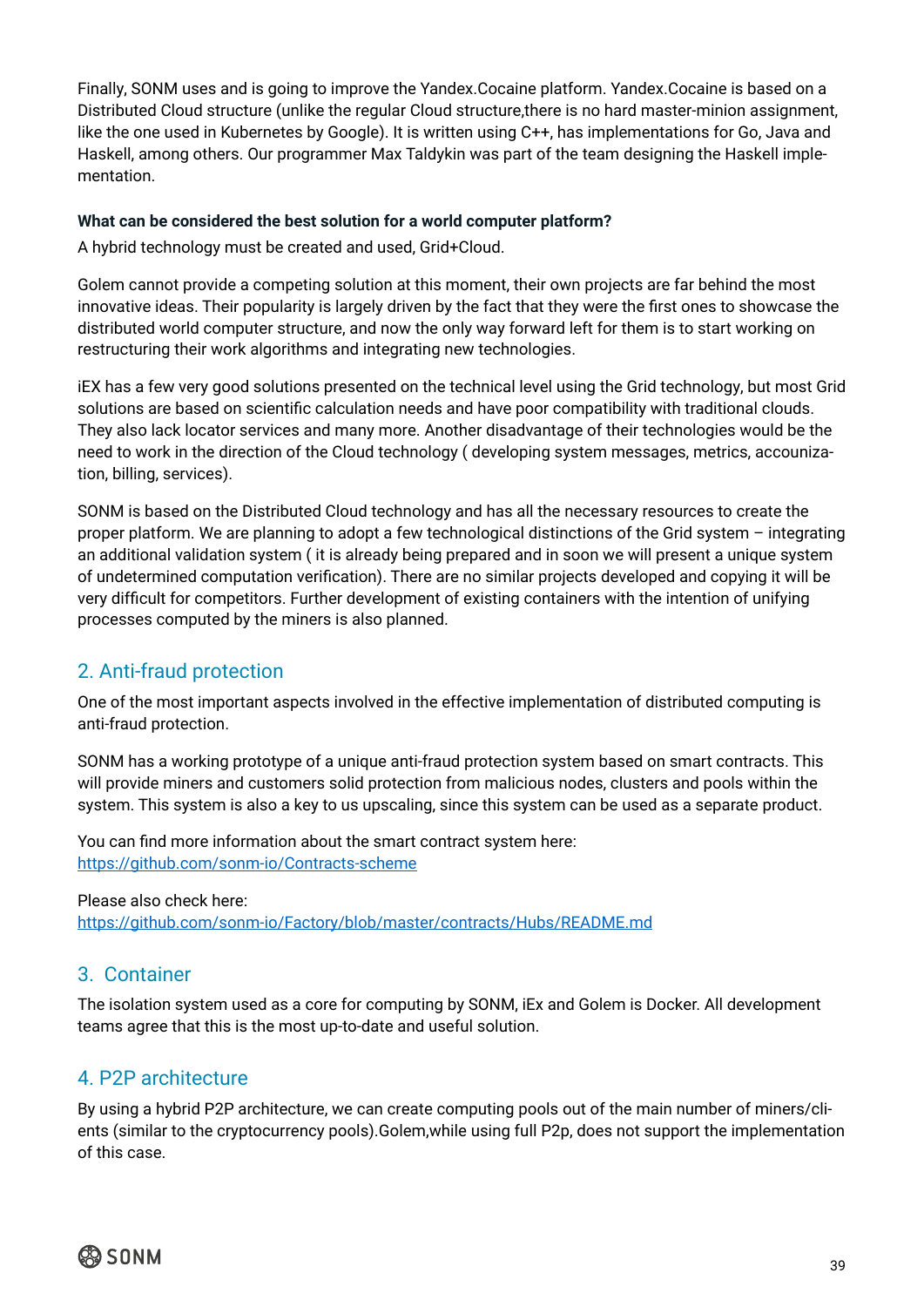The specifics of SONM implementation.

The architecture has a **'hub'** which can serve as a regular client node (the client adds a number of tasks to the hub, which he created, and gives those to the miners), but also as **gateway** node, which can assemble mining power and perform tasks sent in by clients. That way the client doesn't need to implement his own node and fine-tune it to connect to the services. The services themselves will be discussed in detail in a further article.

### 5. SaaS

Software-As-A-Service implementation is the weak point of all grid systems. A large share of the cloud computing market is providing SaaS services (hosting websites, mobile apps, mail services, messengers, etc.). Currently SaaS is implemented and working in SONM, while Golem is planning to implement it in a year.

With regards TOR operations (The Onion Router), TOR uses pseudodomains.onion, and domain names look like the following:<http://o3shuzjrnpzf2aiq.onion/>

Domain names in the **.onion** domain are generated based on an open random key server and consist of 16 symbols. These websites are actually not websites at all, as they are in fact so-called hidden services. SONM is going to implement such services in the future, of which one application could be hosting websites. It is vital to take into account that storage and operation will be decentralized.

The realization will be in the form of free access to service data from the internet, or a process which is similar to the TOR system, which limits access. The structure of the service depends directly on the application running in the container.

In the address bar the service may look like the following: name,site.sonm or simply just %name%.sonm (which would be the name of the service that finds a hidden node using the locator and loads the website). This can be used for additional identification of services in the SONM network, granting them additional properties.

### 6. Fog computations

Cocaine has an integrated locator service, which allows the system to identify the service accessibility within the cluster. With a little fine-tuning our system can work as a true fog computing system - when a client requests access to a certain service, the locator (or a specifically created additional global higher-layer locator) will identify the cluster closest to him and perform the computations using it, thereby sufficiently reducing traffic.

Speaking about iEx and Golem, they have yet to mention the implementation of this service.

### To summarize:

It is currently hard to describe Golem as a serious project. We call the current state of affairs reinventing the wheel. therefore, only a serious change in the direction of their work can permit them to stay in the field.

SONM, on the other hand, is using the Distributed Cloud technology as its base. The SONM team is modifying said technology to fit our current goals in producing a less work-intensive endeavor than combining Xtermweb-hep (base used by iEx) with traditional Cloud services, due to Grid software being severely limited in that regard, and developing it to commercial standards is very difficult and time-consuming. This is the reason SONM decided not to use BOINC, which is one of the Grid software solutions, similar to Xtremweb-hep.

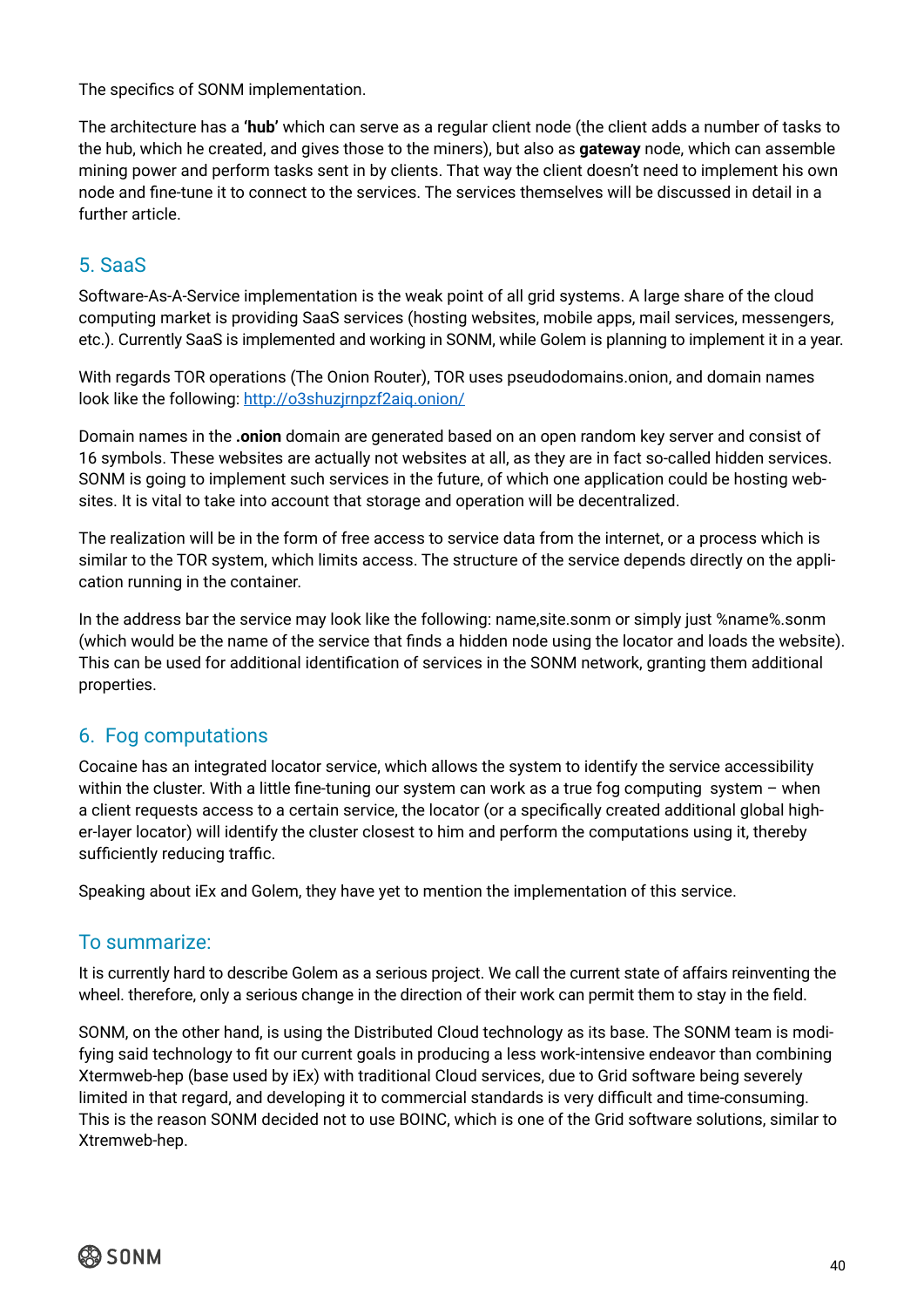<span id="page-40-0"></span>Having a prototype system for verifying undetermined computations also gives a hefty advantage to SONM.

Implementation time and flexibility in technologies used will be the deciding factor at the starting phase of the project and will give us a continuous edge.

SONM is now looking to hire world-class specialists on P2P networks and locators (for optimization) and people with experience working with BTSync and Tor Browser software.

# 5. REFERENCES

- [1] [https://en.wikipedia.org/wiki/Fog\\_computing](https://en.wikipedia.org/wiki/Fog_computing)
- [2] [https://en.wikipedia.org/wiki/Internet\\_of\\_things](https://en.wikipedia.org/wiki/Internet_of_things)
- [3] [http://internetofeverything.cisco.com/sites/default/files/docs/en/ioe\\_value\\_at\\_stake\\_public\\_sector](http://internetofeverything.cisco.com/sites/default/files/docs/en/ioe_value_at_stake_public_sector)%[20\\_](http://20_analysis_faq_121913final.pdf) [analysis\\_faq\\_121913final.pdf](http://20_analysis_faq_121913final.pdf)
- [4]<https://en.wikipedia.org/wiki/Crypto>-anarchism
- [5] <http://internetofthingsagenda.techtarget.com/definition/fog>-computing-fogging
- [6] [https://en.wikipedia.org/wiki/Turing\\_machine](https://en.wikipedia.org/wiki/Turing_machine)
- [7]<https://users.soe.ucsc.edu/~abadi/Papers/isss02.pdf>
- [8]<https://www.cs.bham.ac.uk/~mdr/research/papers/pdf/11-applied-pi.extended.pdf>
- [9] Verifying computations without reexecuting them: from theoretical possibility to near practicality. Walfish, Blumberg.
- [10] Making Argument Systems for Outsourced Computation Practical (Sometimes). Setty, McPherson, Blumberg, Walfish.
- [11] Practical Delegation of Computation using Multiple Servers. Canetti, Riva, Rothblum.
- [12] An Intro to TrueBit: A Scalable, Decentralized Computational Court. Simon de la Rouviere.
- [13] [https://en.wikipedia.org/wiki/Combinatorial\\_optimization](https://en.wikipedia.org/wiki/Combinatorial_optimization)
- [14] [https://en.wikipedia.org/wiki/Knapsack\\_problem](https://en.wikipedia.org/wiki/Knapsack_problem)
- [15] [https://en.wikipedia.org/wiki/Travelling\\_salesman\\_problem](https://en.wikipedia.org/wiki/Travelling_salesman_problem)